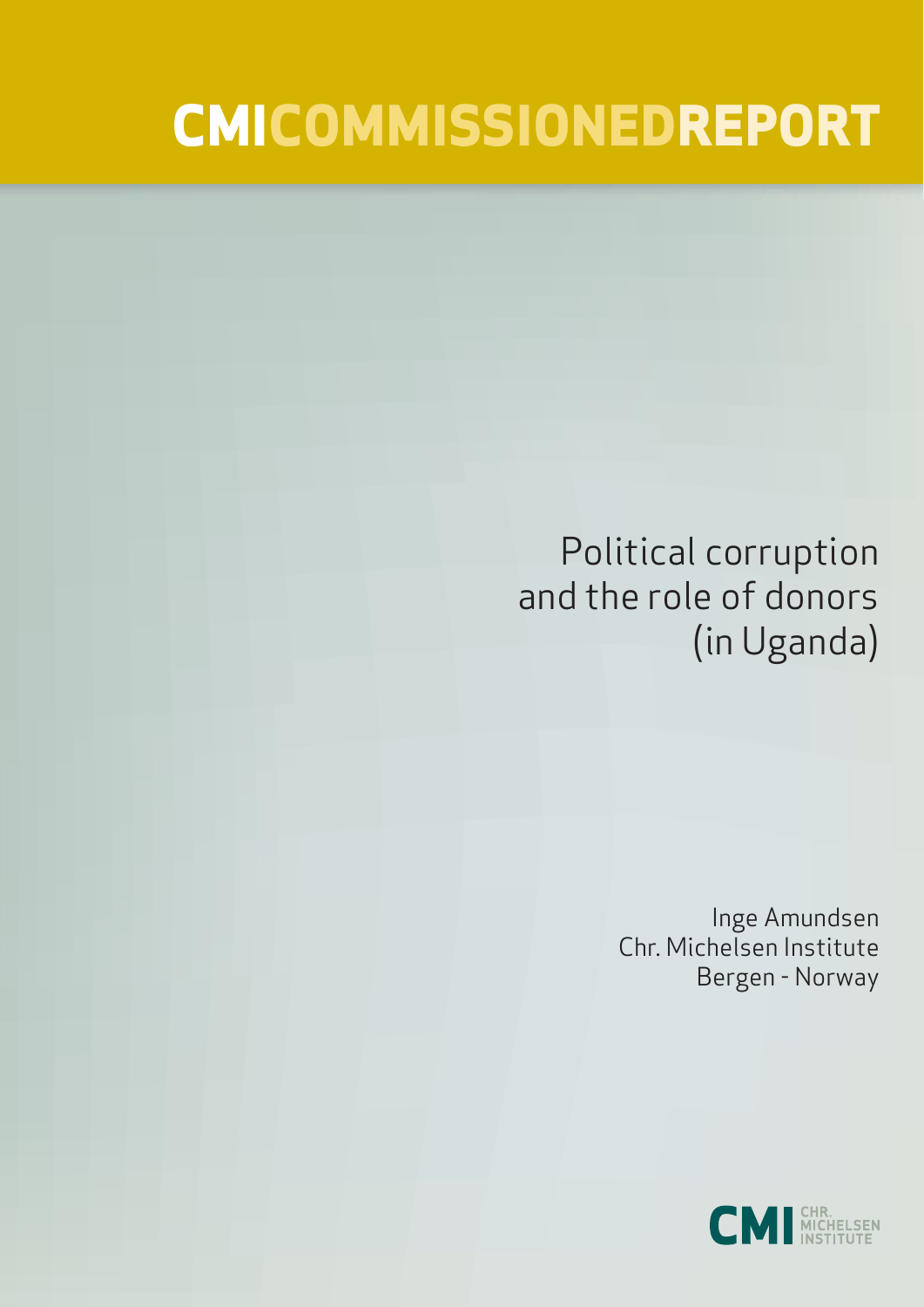# **Political corruption and the role of donors (in Uganda)**

**Inge Amundsen Chr. Michelsen Institute Bergen - Norway**

**Commissioned Study Bergen, CMI, January 2006**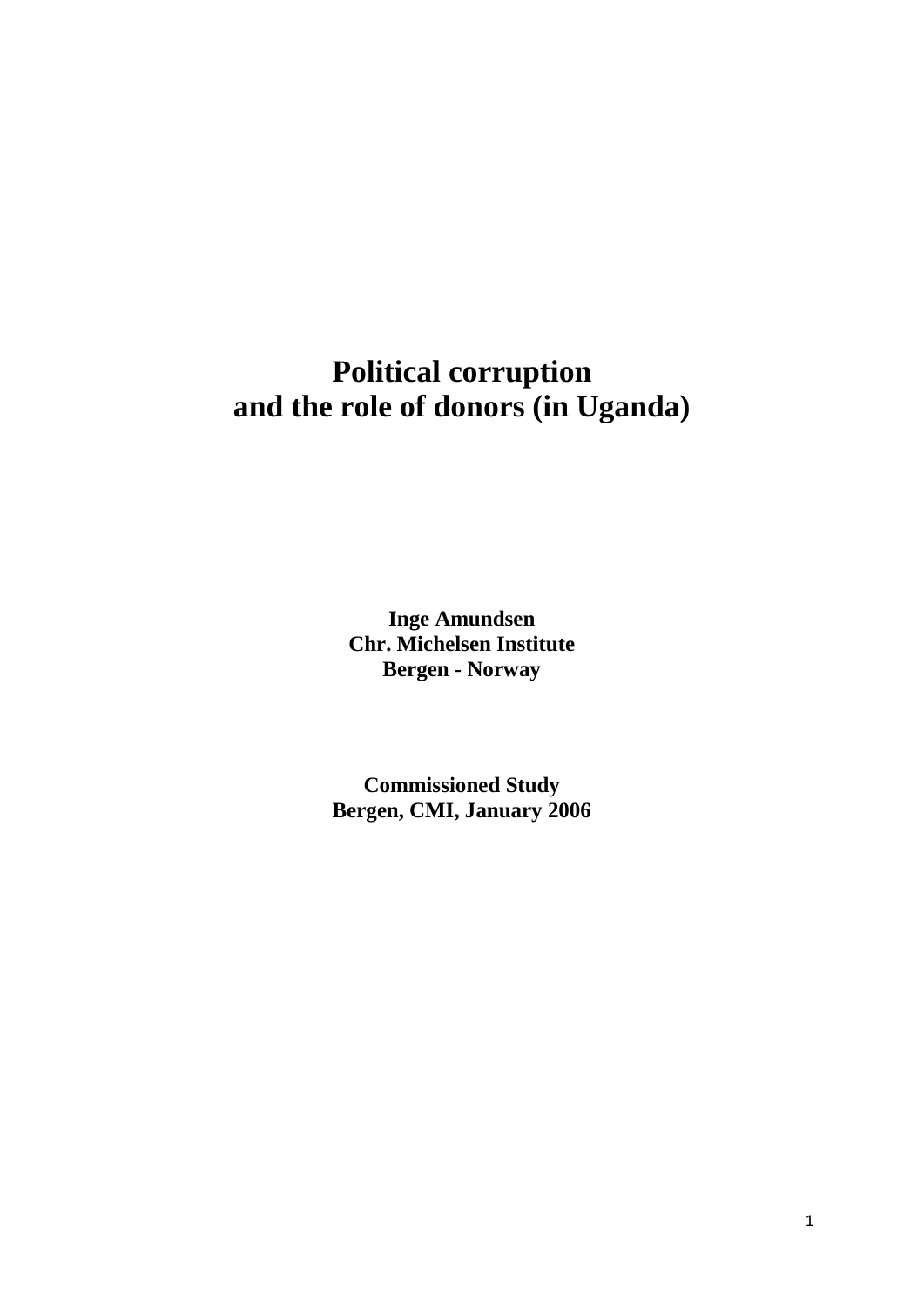# **Executive summary**

#### **On political corruption and political will**

- Political corruption is corruption that takes place at the high levels of politics. It is when those entrusted with the authority to make the rules are corrupt, in order to increase and sustain their power, status and wealth.
- Bureaucratic corruption takes place at the implementation end of politics, in service delivery and rule enforcement. This aspect is largely out of the scope of this report, and we believe administrative, service-delivery corruption cannot be rooted out as long as high-level political corruption continues.
- Political corruption is a *political* problem that calls for political solutions. Political corruption cannot be tackled by a technical/bureaucratic approach (alone).
- Political corruption is fed by authoritarianism, economic opportunities, lack of institutional controls, and high levels of social inequality.
- Political will (to fight corruption) can be defined as the sum of political statements and actions, congruent with a sound (anti-corruption) strategy, made by the political leaders of a given country or institution.
- Political will (to fight corruption) must, however, be understood and analysed as a *quality of the relevant political actors* and political institutions, and as a phenomenon dependent on political *interests* and *incentives*.

#### **On corruption trends in Uganda**

- Corruption in Uganda is systemic and endemic, it is political and it is bureaucratic.
- Bureaucratic corruption in Uganda is probably being controlled better, but still on a high level (The NRM government has sought to control corruption in public administration and service delivery systems). Uganda has taken a number of steps in the right direction that displays a relative (conditioned) political will to fight bureaucratic corruption. This includes the establishment of basic control institutions and legal framework, a National Anti-Corruption Strategy and the signing of international conventions. Progress is also under way on some other issues.
- Political corruption for the purpose of self-enrichment and for the purpose of power preservation (the main political corruption *incentives*) is taking place in Uganda. High level political corruption has become entrenched and systemic in Uganda.
- Political corruption trends are impossible to establish, but the number of scandals and a recognised, increasing lack of political will to fight it are indicators of an entrenched problem that is possibly increasing.
- The main political corruption drivers in Uganda are corruption in military procurement and in the election processes.
- A number of cases are demonstrating a lack of political will to take the anti-corruption drive into politics. There are examples of 'political untouchables', family members of the president, party loyalists and businessmen who are above the law and above institutional control mechanisms.
- Given the neopatrimonial and increasingly illiberal character of Ugandan politics, the institutions of control and institutions of checks and balances will continue to have a limited bearing. They can possibly restrict the excesses of corruption on the lover levels of administration and in service delivery, but political corruption cannot and will not be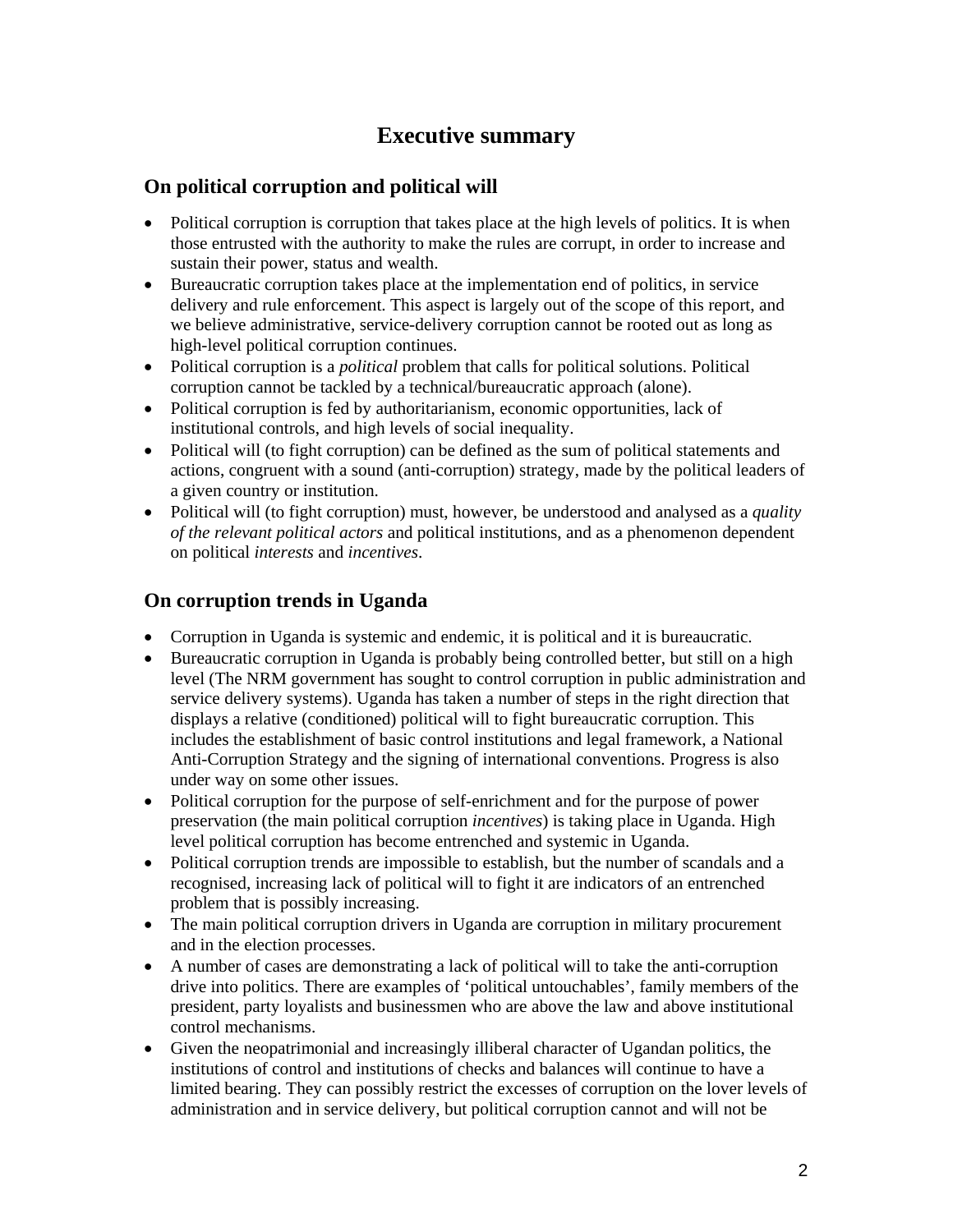curbed through a strategy of institution building alone. Only a deepened and broadened process of democratisation can reverse the corruption problem in Uganda.

#### **On donor responses**

- Political corruption and the lack of political will to fight it represent serious challenges to aid in general as well as to donor support for anti-corruption in Uganda.
- We are offering two perspectives on donor strategies in support of anti-corruption efforts; one maximalist and one minimalist. These perspectives are not mutually exclusive, as some donors may want to pursue minimalist approaches whereas others may prefer maximalist approaches.
- The two should be coordinated, however, and converge in a common understanding of the problem and a common minimum acceptance level of human and political rights.
- The donors in Uganda should agree on a minimum acceptance level of human and political rights in Uganda, that can based on the UN Human Rights Convention and other internationally accepted standards, and agree on what (kind of gross) human and political rights abuses the donor community cannot accept (before pulling out).
- This tolerance level should be communicated clearly and repeatedly both internally within the donor community, to the Government of Uganda, and to the wider population (including the political opposition, civil society organisations, the media, etc.).
- One minimalist approach will be to accept and work with the current NRM government, with the aim of restricting low-level administrative corruption in the service delivery sectors and in donor funded projects and programmes.
- There will be substantial risks with this approach (alone). It will not address the main drivers of corruption in Uganda, and these will comprise a continuous pressure for corruption also in the service delivery sectors.
- With a maximalist perspective the aim is addressing the main drivers of political corruption in Uganda. This is a political issue, requiring political solutions.
- Maximalist approaches include supporting long-term democratisation processes, as well as a more radical attempt at stemming corruption in military procurement and the electoral process.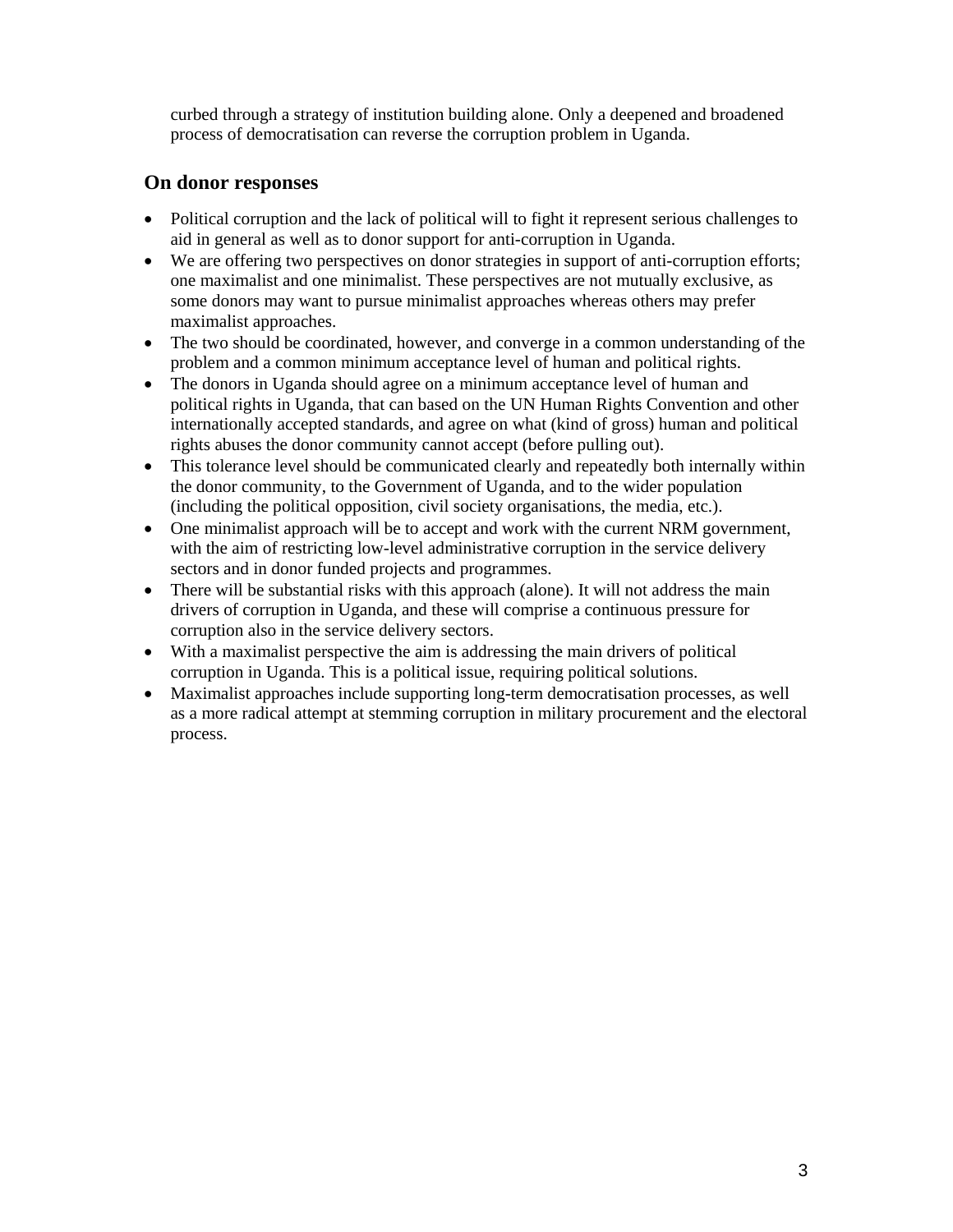#### **Acknowledgements**

Dr Inge Amundsen, Chr. Michelsen Institute, Bergen, Norway, is the primary author if this report, with significant contributions from Harald Mathisen, Chr. Michelsen Institute, Ms Rose Mwebuza, freelance researcher at Makerere Institute of Social Research (in particular on the "Junk Helicopters" case and some other cases), Mr Charles Mubbale and Mr Paul Onapa, Transparency International (TI) Uganda (especially on the Leadership Code and on the Musinguzi case). We are very grateful for their assistance and indispensable contributions.

The study was commissioned by the Royal Norwegian Embassy, Kampala, Uganda, and financed by Norad. It was commissioned on behalf of the Anti-Corruption Working Group (a consultative group of the "Partners for Democracy and Governance" donor group in Uganda).

We would also like to thank the donor group, the working group and the individual members Hege Gulli, Anne Kristin Hermansen, Donald Rukare, Tom Wingfield and several others for discussions on and comments to this study. Furthermore, colleagues at the Chr. Michelsen Institute have contributed substantially to the final version, first of all senior researchers Lise Rakner, Hilde Selbervik, Arne Tostensen and Alf Morten Jerve.

#### **Naming names**

This report is naming a number of Ugandan individuals that have allegedly been involved in corruption. Although system factors and institutional trends are our study object, we have found it necessary to name key persons for the purpose of documenting Uganda's neopatrimonial tendenciesproblems of political corruption when, in such cases, the persons have previously been named and blamed and the allegations have been made public either in newspaper articles in Uganda, in international academic journals or in Government of Uganda public reports (Commissions of Inquiry Reports, White Papers, etc.; all references are given). Transparency International Uganda is furthermore in the possession of all original material (newspapers, journals and review articles, Government White Papers, official letters, court rulings and commission of inquiry reports) in which these names were dropped in the first place.

**Inge Amundsen**  January 2006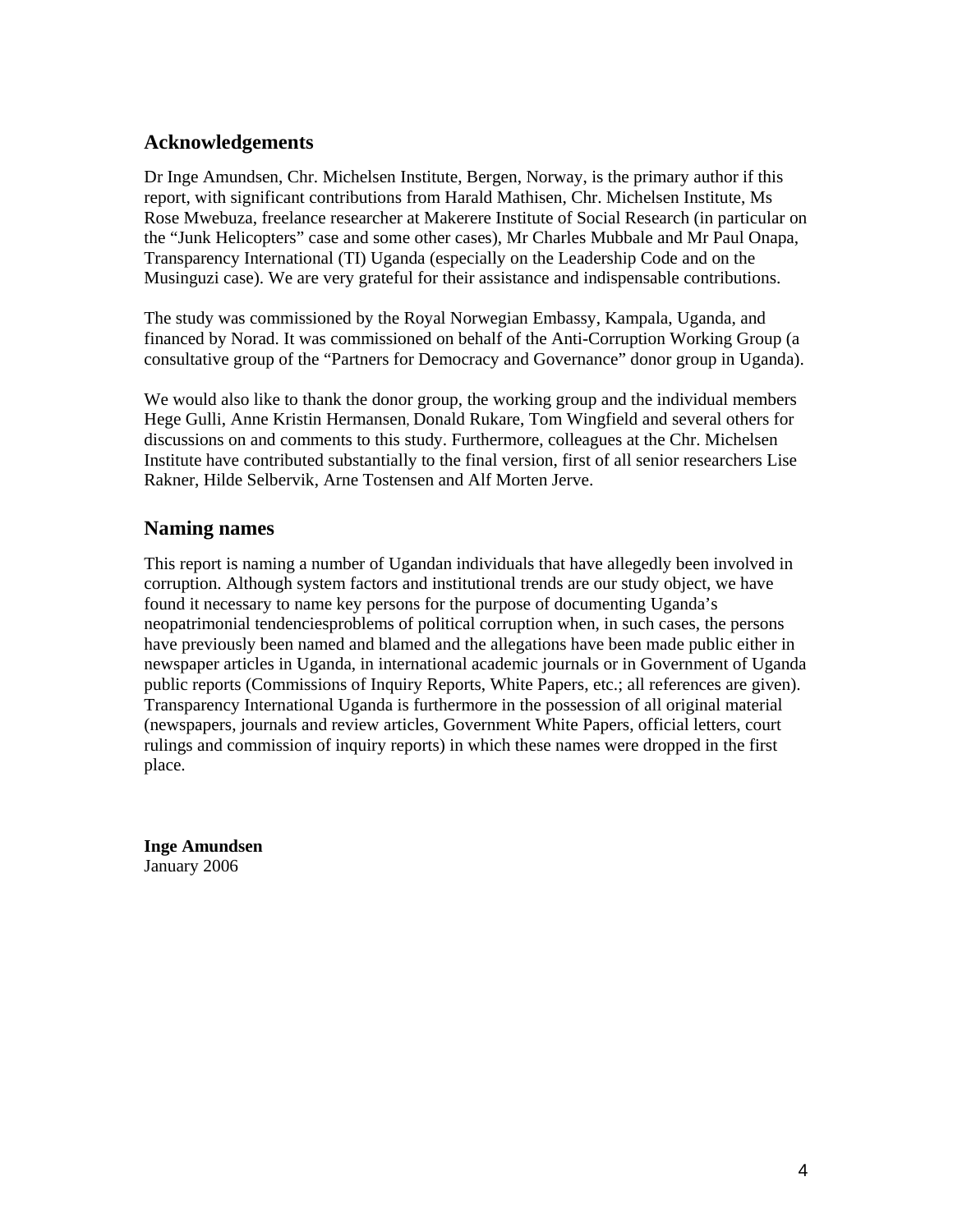# **Introduction**

#### **Background for the study**

Political leadership and commitment to fight corruption at the highest levels is one of the most important preconditions for success in the fight against corruption. However, in some cases, anti-corruption reform processes with initial national political backing and donor support have come to a halt, because of domestic political opposition to it. In the case of Uganda, there was a tangible progress in establishing the legal and institutional framework to tackle corruption, but now political corruption scandals and the *lack* of political will to fight corruption is increasingly visible.

For instance, the corruption problems in military procurement and other unresolved political corruption cases, the suggested cuts in funding to oversight institutions, the corrosion of the Leadership Code and the reinstatements of corrupt officials has undermined donor confidence in the willingness of the Government of Uganda to tackle corruption in a serious way. Just as political corruption trends are correlated to political development trends, there is reason to believe that the perceived decline in political will to counter corruption in Uganda is connected to broader, negative developments in the political sphere.

The recent constitutional amendment that allows the President to stand for more than two terms, the increase of the budget deficit because of excessive defence spending, and the lack of a resolution of the violent conflicts in the North are raising doubts about the democratic development in Uganda. The third term issue can possibly block the emergence of a true opposition, as can the illiberal opening of the election campaigns for the 2006 presidential elections. The opposition and civil society can be marginalised, the expression of dissent can be restricted, and consequently the necessary transparency and checks and balances to counter corruption in Uganda can suffer setbacks. The use and misuse of money in politics, and in particular in the electoral process, is particularly important in this respect. Indeed, the 2006 presidential elections will be a litmus test on the democracy in Uganda.

The development partners in Uganda have therefore decided to commission this study on the specific obstructions and limits that the anti-corruption process has recently met in Uganda, and what can be done about it form the donors' side.  $\frac{1}{1}$  The study is organised in two sections.

The first section explores governance and corruption problems in Uganda. It presents the concept of political corruption and provides concrete examples of political corruption. This leads to a discussion of political will and efforts to address what is perceived as a rising trend of political corruption.

The second section explores the response of international donor agencies. It offers a brief assessment of the current Government-donor partnership in Uganda, which leads to a discussion of strategic options available to the donor community when responding to the 'lack of political will' on the part of Government

 $\overline{a}$  $<sup>1</sup>$  See ToR enclosed (appendix 3).</sup>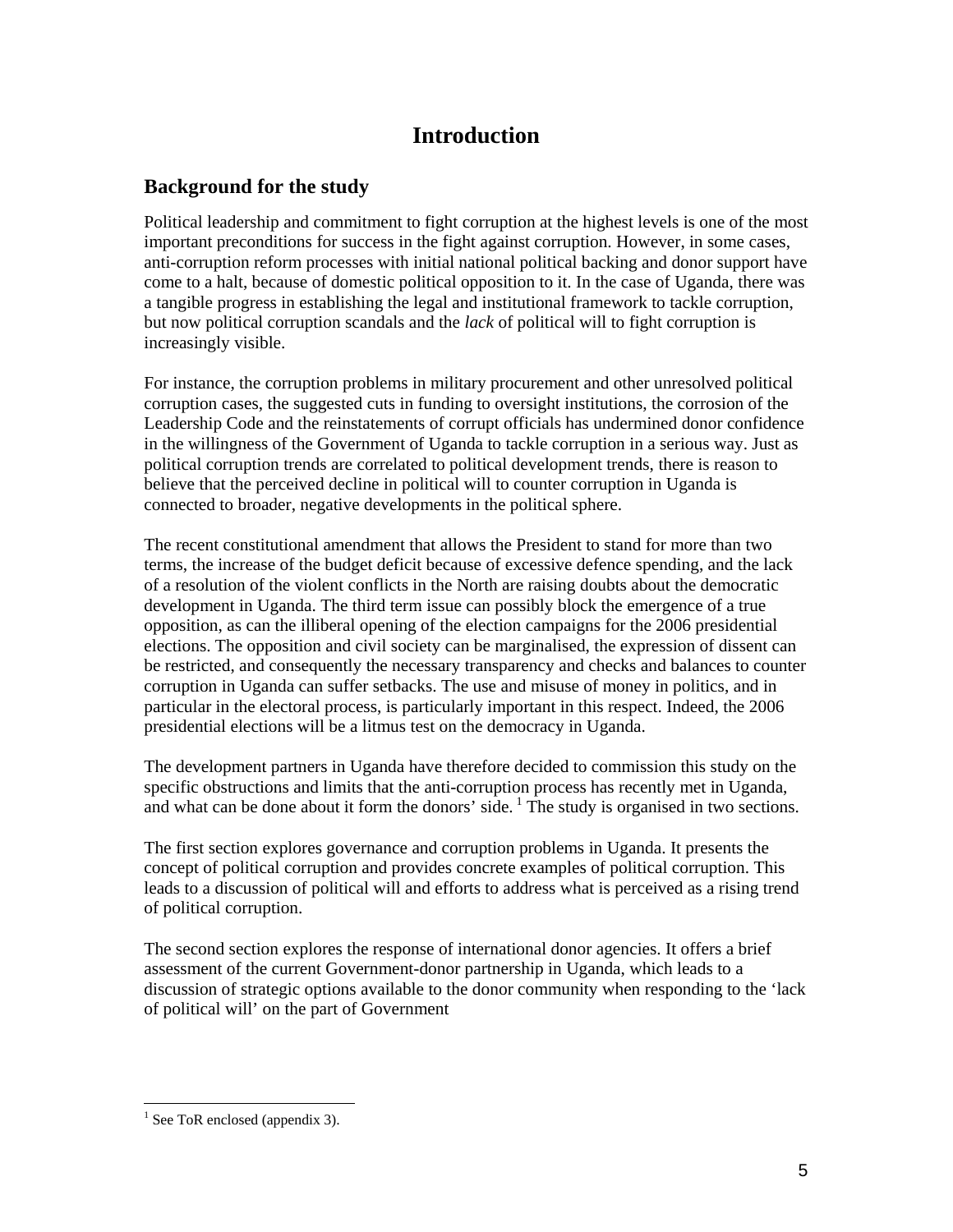## **Section 1 Governance and corruption in Uganda**

#### **Governance and corruption trends in Uganda**

Because of the extensive powers of the President, the domination of the NRM, the late introduction of multipartyism and the manipulation of elections, Uganda ranks low on the *Freedom House* 2004 Freedom in the World index. Uganda is ranked only "partly free", with a ranking of 5 on a scale from 0 *highest degree* to seven *lowest degree* of political rights. This is quite low, on the level of Ethiopia, Mozambique and Gabon. $<sup>2</sup>$ </sup>

Partly for the same reasons, Uganda ranks 2.5 on *Transparency International*'s 2005 Corruption Perceptions Index, which ranges from 10 *highly clean* to 0 *highly corrupt* (or rank 117 of 158 countries). This score is indeed low, on par with countries like the Sudan, the Democratic Republic of Congo and Zimbabwe, and significant of a deep-rooted corruption problem. Even when the figures did show some improvements over the last few years, it has fallen again lately.<sup>3</sup>

Using the 2004 World Bank Institute "Governance Indicators" dataset, countries can be ranked on several indicators on governance of which "control of corruption" is one indicator. The rank of Uganda has fallen on all governance indicators, except for a slight increase in corruption control. 4

From Figure 1 below we can find three important messages. Firstly, between 2002 and 2004 there has been a negative trend on all governance indicators, with the exception of 'control of corruption'. Secondly, Uganda scores best on aspects most closely related to the functioning of the public administration ('government effectiveness' and 'regulatory quality', as compared aspects related to the political system ('voice and accountability' and 'political stability'). Finally, we note a remarkably decline on the 'rule of law' indicator while at the same time the control of corruption indicator improved. To the extent that the background data, based on perception surveys, can be relied on, these three messages indicate that, in Uganda, control of administrative corruption (for instance in service delivery, health and education) has improved somewhat whereas political corruption is on the increase.

Furthermore, a number of background factors (listed below) are pointing in the same direction. In political terms, free and fair elections with a real alternative are still not institutionalised in Uganda. Although the Supreme Court in March 2003 declared unconstitutional two sections of law that prevented political parties from operating, and the referendum of June 2005 opened for multipartyism, the "Movement System" is still strong in Uganda, formally and informally, and there are restrictions on political activity, particularly for opposition parties.<sup>5</sup>

 $\overline{a}$  $\frac{2 \text{ http://www.freedombouse.org/template.cfm?page=22&year=2005&country=6854}}{3 \text{ http://www.transparency.org/policy} and research/suvveys indices/cpi/2005. Every caution must be taken in$ 

the interpretation of the scores, which are based on perceptions. However, the scores were in 2001: 1.9; 2002: 2,1; 2003: 2,2; 2004: 2,6 and in 2005:2,5.

 $^{4}$  http://info.worldbank.org/governance/kkz2004/sc\_chart.asp

<sup>&</sup>lt;sup>5</sup>The arrest of the Forum for Democratic Change leader and presidential candidate Kizza Besigye is a strong lesson in this respect. See for instance New Vision, January 31 2006 (Kampala;

http://allafrica.com/stories/200601310382.html) and Africa Confidential, Vol 46 Number 23, 18 November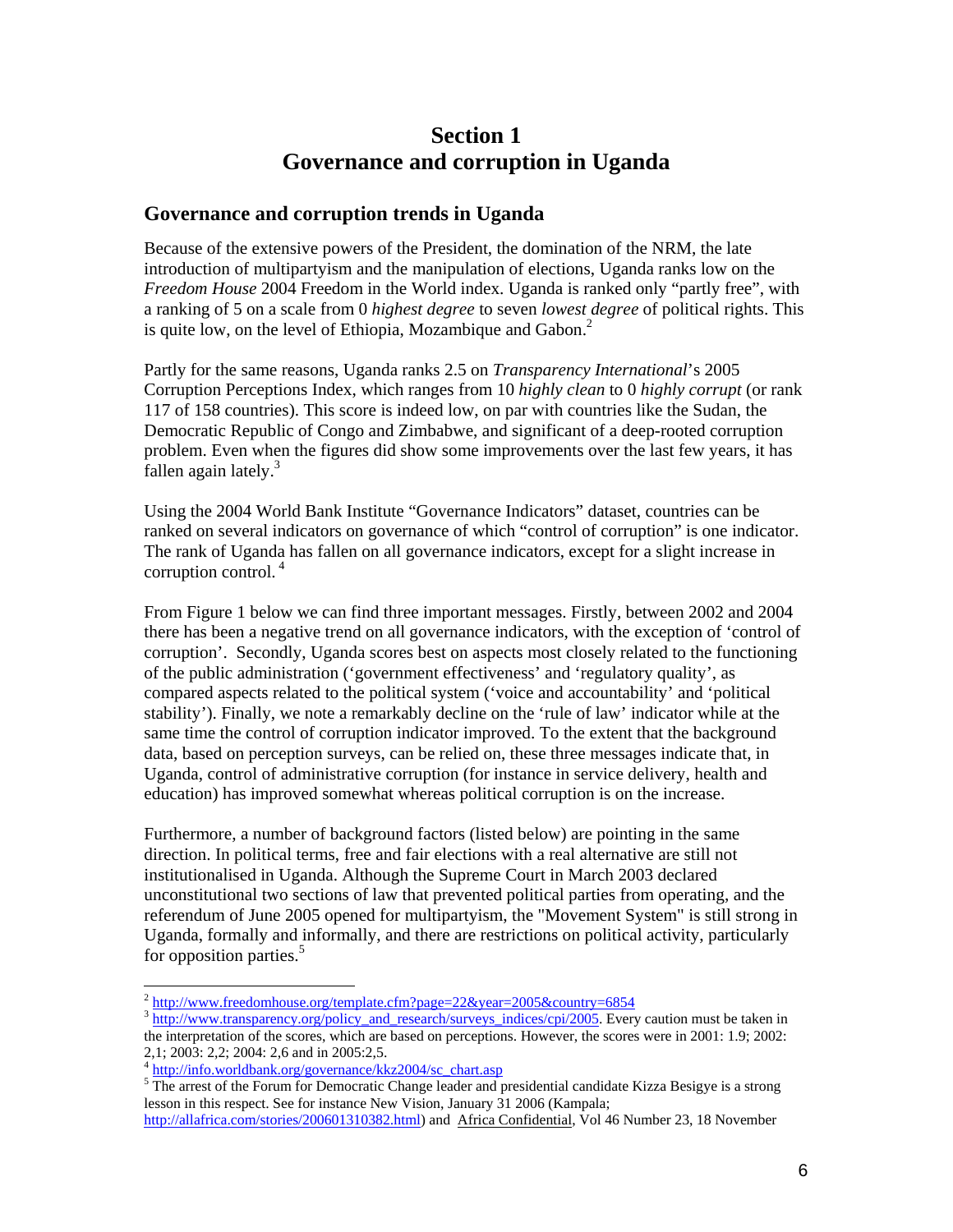#### Figure 1

 $\overline{a}$ 



Source: Kaufmann D., A. Kraay, and M. Mastruzzi 2005: Governance Matters IV: Governance Indicators for 1996-2004. http://info.worldbank.org/governance/kkz2004/sc\_chart.asp

Ranking: The above bar chart is depicting the percentile ranking for Uganda in 2004, 2002, 2000, 1998, 1996 (top-bottom order). Ranking in the second best quartile (over 50th) is in yellow, the third (over 25th) is in orange, and the fourth is in red (with bottom 10th in darker red). The Country's Percentile Rank (0-100) signifies estimates from no (bad) governance (0) to high (good) governance (100).

The state institutions of checks and balances, the horizontal accountability institutions, are not operating well in Uganda. The Parliament is dominated by the ruling NRM and by informal politics, making it into a subservient body to the government.<sup>6</sup> The judiciary is relatively

2005: "An ill wind had blown tear-gas past the Court, where the strongest opposition leader, Colonel (retired) Kizza Besigye, faced charges of treason, concealment of treason and rape. Representatives of the United States, Japan and five European Union countries had waited for four hours in the sweltering courtroom; the donors, who contribute around half of Uganda's budget, are disappointed by the arrest but are keeping mum for now. Human Rights Watch, a US-based non governmental organisation, has called for Besigye to receive bail and a fair trial. Ugandans charged with a capital offence such as treason can be held for up to twelve months without bail". <sup>6</sup> "The Ugandan parliament and committees appear to be better capacitated to follow up on audits. Its oversight committees, particularly the Uganda public accounts committee (PAC), appear to have exploited the opportunities to hold the executive accountable to a greater extent than in Malawi and Tanzania. An explanation of this may be the considerable openness of committee proceedings. PAC sessions are open to the press, officials from the supreme audit institution, the accountant general's office, and the criminal investigation department. The Uganda PAC and to some extent the Tanzania PAC, have gained a modicum of strength in acting upon the SAI reports. However, party discipline and executive dominance constrain the accountability function of parliament in all three countries. […] While we find that the parliaments increasingly show commitment to the oversight process serious problems exist on the follow up side: The legislatures in all three countries are mostly unable to check and ensure that their recommendations are taken into account and acted upon. At the moment there are few incentives for the executive to follow up on committee recommendations. There are numerous instances of audit findings which never have been acted upon in the three countries. The same problems are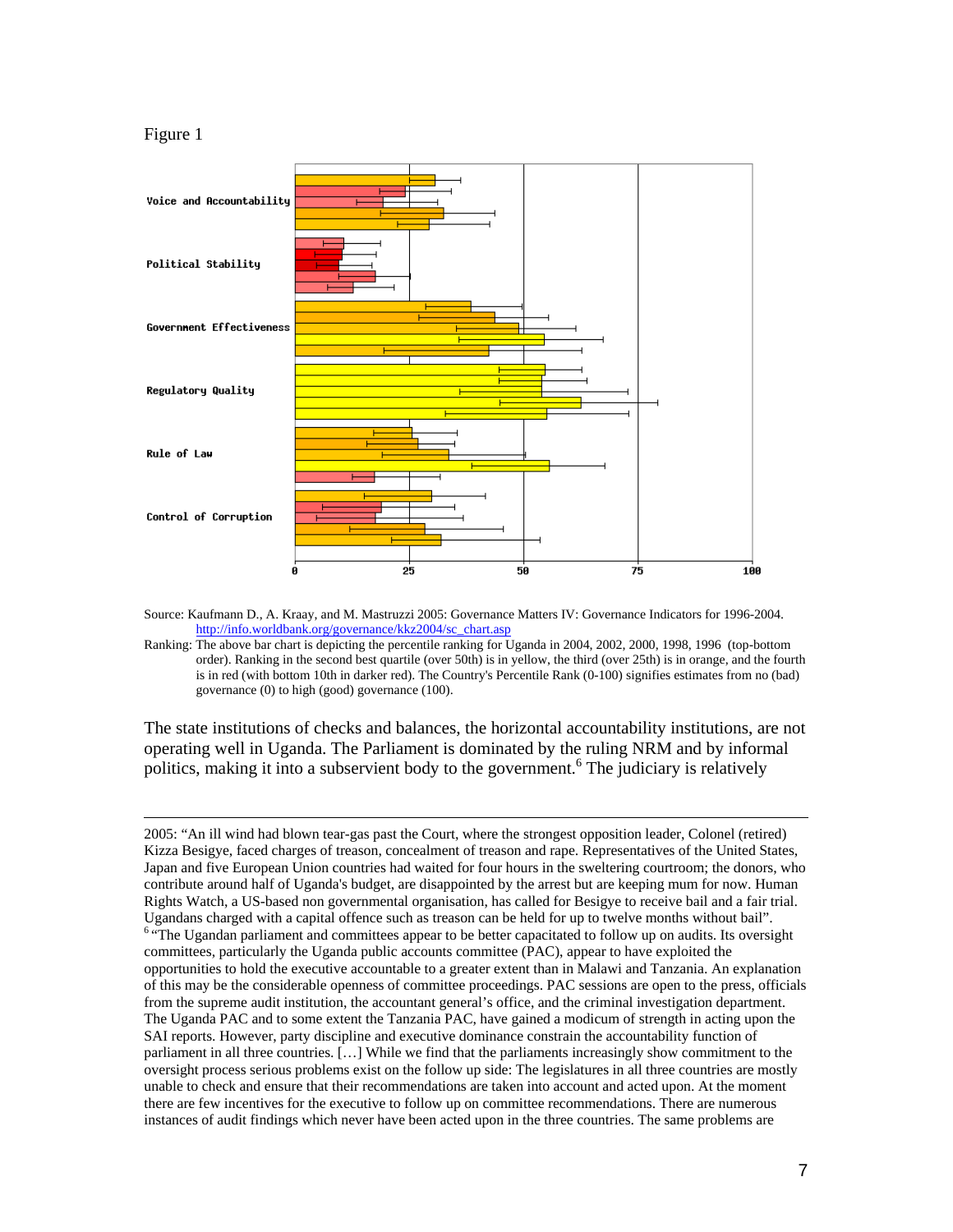independent, but remains understaffed, weak, and inefficient, and is largely incapable of serving its role as a control institution. Violence is a part of political life, as the Government are at times restricting the freedom of speech, the press, and association, and there are restrictions on the freedom of assembly.<sup>7</sup> Thus, the accountability function of free and fair elections (vertical accountability) is not yet a reality in Uganda. The current NRM government has little to fear in terms of electoral challenges and challengers to its hold on power.

In economic terms, there are strong and direct links between high politics and business in Uganda. The Uganda army, UPDF, is playing a prominent role in politics as well as the economy. Not only is the President of the Republic a military man, and the ruling party (NRM) based on the armed forces (National Resistance Army), the national army UPDF and its top brass are heavily involved in businesses as well as in politics. $8$ 

#### **Understanding political corruption**

The term "political corruption" is conceptualised in various ways in the literature on the subject. In some instances, it is used synonymously with "grand" or high-level corruption, and refers to the misuse of entrusted power by political leaders. In other cases, it refers specifically to corruption within the political and electoral processes. In both cases, political corruption not only leads to the misallocation of resources, but political corruption also perverts the manner in which decisions is made.

Political corruption generally takes place at high levels of the political system, and it involves political decision-makers. Political corruption is when politicians and state agents, who make and enforce the laws in the name of the people, are themselves corrupt. It is political corruption when they use their political power (and especially monetary means) with the principle objective of sustaining their own power, status and wealth.

Thus, political corruption can be distinguished from bureaucratic or petty corruption, which occurs at the implementation end of politics. Even if the distinction between political and bureaucratic corruption is rather ambiguous (since it depends on the separation of politics from administration, which is unclear in most political systems), the distinction is important in analytical and practical terms.

Political corruption not only leads to misallocation of resources, but it also involves the manipulation of political institutions and rules of procedure. Laws and regulations can be more or less systematically abused, sidestepped, ignored, or even tailored by the rulers to fit the interests of the rulers and their allies.

The institutional and legal framework of the state is therefore an insufficient terms of reference to assess and judge the problem of political corruption. Moral, normative, ethical and indeed political benchmarks are also required to distinguish legality from legitimacy. Besides, whereas bureaucratic corruption normally can be dealt with through auditing,

repeated in the reports year after year underscoring the limits of enforcement mechanisms and lack of incentives to impose sanctions" (Wang & Rakner 2005:4).

 $7$  From US Department of State (2005), Uganda Country Reports on Human Rights Practices 2004. http://www.state.gov/g/drl/rls/hrrpt/2004/41632.htm <sup>8</sup>

<sup>&</sup>lt;sup>8</sup> See for instance Kiiza 2004 and Tangri & Mwenda 2003.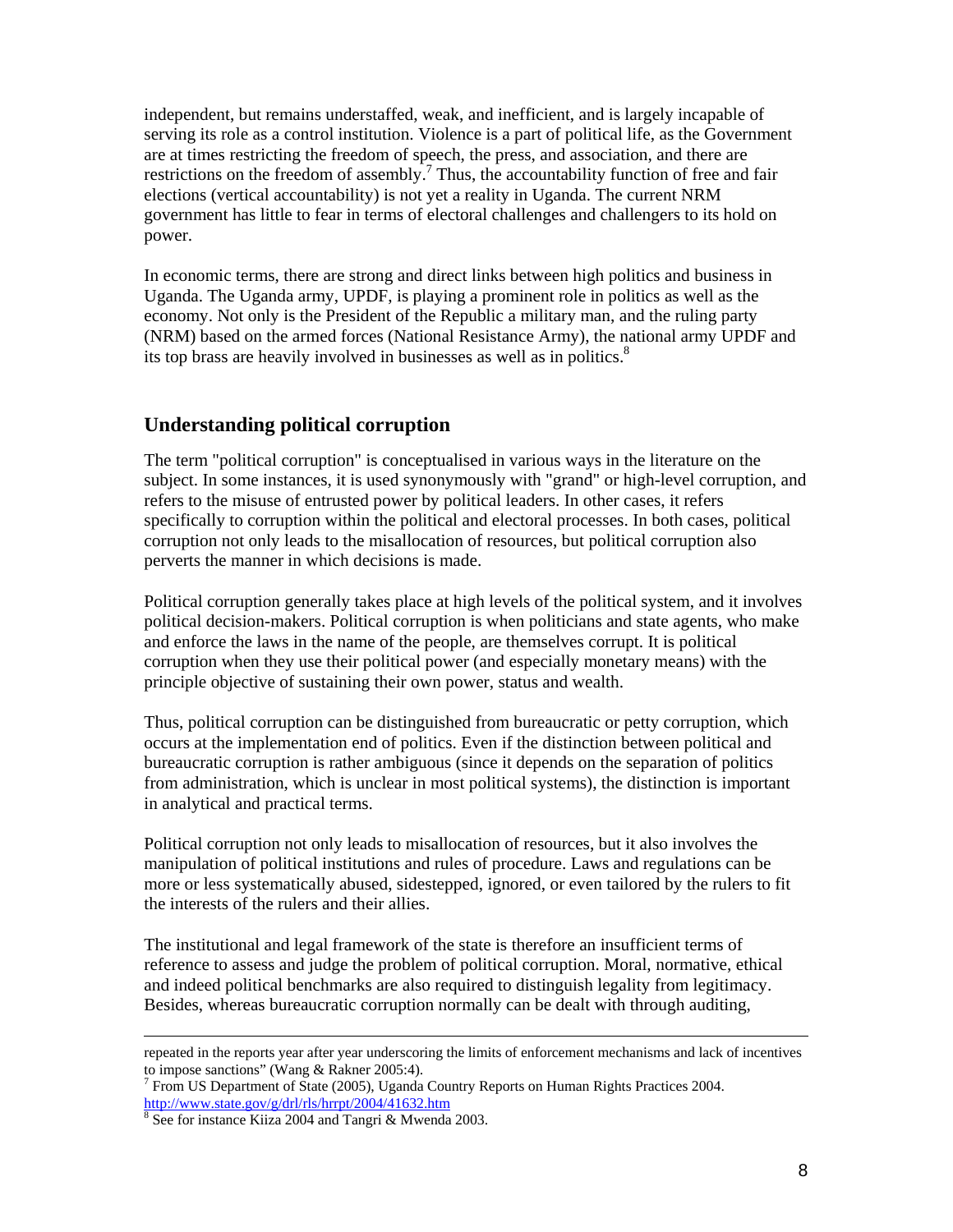legislation and institutional arrangements, the degenerative effects of political corruption cannot be counteracted by an administrative approach alone. Endemic political corruption calls for radical political reforms.

One of the basic forms of political corruption is the use of money and favours to access (undue) resources within the political-business nexus, in particular in public procurement. It is political corruption when businesses are buying monopoly situations and rent-seeking opportunities by bribing high level public officials (the supply side problem), and vice-versa when ministers and senior politicians are using their political power, influence and information to enter into (private) business relations (break of conflict of interests principles). This can for instance take place when political decision-makers are favouring their own companies or the companies of their political supporters in granting public contracts, guarantees, loans, and in making business regulations (the demand side of the problem). Military procurement is known to be particularly vulnerable to corruption, because of the involvement of senior politicians, national interests and secrecy.

Another basic form of political corruption takes place in the political and electoral processes. It is political corruption when incumbents and ruling parties and politicians are bribing voters and certain constituencies (using money and favours), when parties are putting pressure on companies to finance their campaigns, and when bribes are used to secure the support of certain political parties and politicians. It is political corruption when parliamentarians and parliamentary decisions are bought, and when judges and other people of government control agencies are bought off.

Political corruption is restricted or facilitated by a number of structural factors. We do not believe much in the "corruption of greed" argument; the phenomenon of political corruption is more a reflection of structural conditions, as "opportunity makes the thief". And there is a number of important background or environmental factors that is known to have a strong bearing on political corruption levels.<sup>9</sup> These background factors can be grouped in three categories; political, economic and socio-cultural factors, and they are listed below in their negative variant (as background factors known to *increase* the political corruption levels).<sup>10</sup>

#### *Political background factors*

Certain regime types are known to have a negative impact on corruption, and in particular on political corruption. Authoritarian and one-party regimes have a negative impact on corruption in general (statistical) terms, and regimes with a military domination are remarkably (but not exclusively) corrupt. Authoritarian control of corruption is possible. The most corrupt countries in the world are, however, the neopatrimonial regimes (characterised by embedded clientelism, presidentialism and the lack of distinction between public and private) and regimes in transition (early in a process of democratisation) in particular.

We know that these regime types first of all have a weak system of vertical accountability. They have few checks and balances through the electoral system, the political parties do not have a functioning internal democracy, alternative programmes and alternative policy visions; and the elections are frequently manipulated. Secondly, these regimes have a weak system of

<sup>&</sup>lt;sup>9</sup> This section draws largely from Andvig, Fjeldstad and Amundsen 2001 and Amundsen 1999.

<sup>&</sup>lt;sup>10</sup> However, as human self-determination and willpower can – under the right circumstances – surmount structural impediments, these background variables will have little prediction power. In other words, the existence of significant structural factors does not necessarily preclude the honesty and integrity of individuals, who can, under certain conditions, defy the system.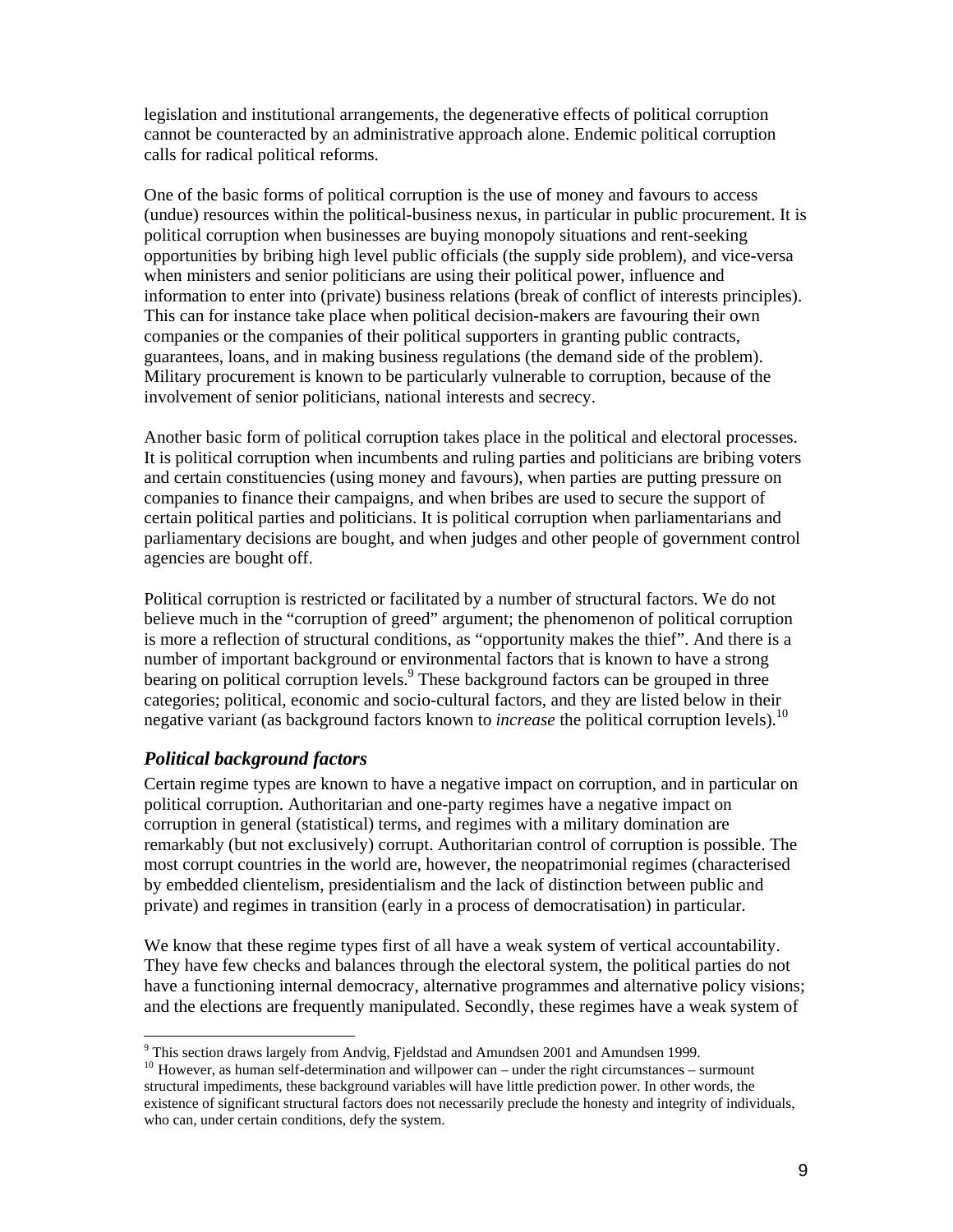horizontal accountability. The system of checks and balances between institutions is underdeveloped, and particularly weak is the judiciary and the special institutions of control.

The relationship between corruption levels and levels of democracy is displayed in figure 2 below. It demonstrates a strong (but not linear) correlation between corruption and (the lack of) democracy.<sup>11</sup>



Figure 2

The neopatrimonial mode of rule, and how it breeds corruption (and reduces the government's political will to combat the problem), is particularly relevant for this study. Uganda is a country firmly placed in the neopatrimonial regime category by most prominent Africanists.<sup>12</sup>

#### *Economic background factors*

Poverty is in itself a driving force for corruption ("corruption of need"), as are high levels of socio-economic inequality. Furthermore, hurried privatisation processes are known to create incentives that increase the level of corruption, to invite old and new political leaders to graft and rent-seeking.

Also, easy access to a single state revenue like oil income, mineral resources, and aid (called the "resource curse") will make regimes independent on tax revenues from the broader economy, and thus reduce the inroads of popular accountability. Easy resources will make the ruling elite relatively independent from the local economy, and relatively immune to popular demands. It will furthermore give it the economic strength to buy off rivals, to accommodate vital supporters in the clientelist networks, and to buy the military hardware and security necessary for its survival. This is the curse of oil, probably also aid when levels are high, and countries with easy access to such resources are known to be chronically hard to democratise.

 $11$  The democracy levels are according to Freedom House index and the corruption levels according to Transparency International Corruption Perceptions Index. Table adapted from Amundsen 1999 and updated with the 2004 figures.

<sup>&</sup>lt;sup>12</sup> See for instance Bratton  $&$  van de Walle 1997.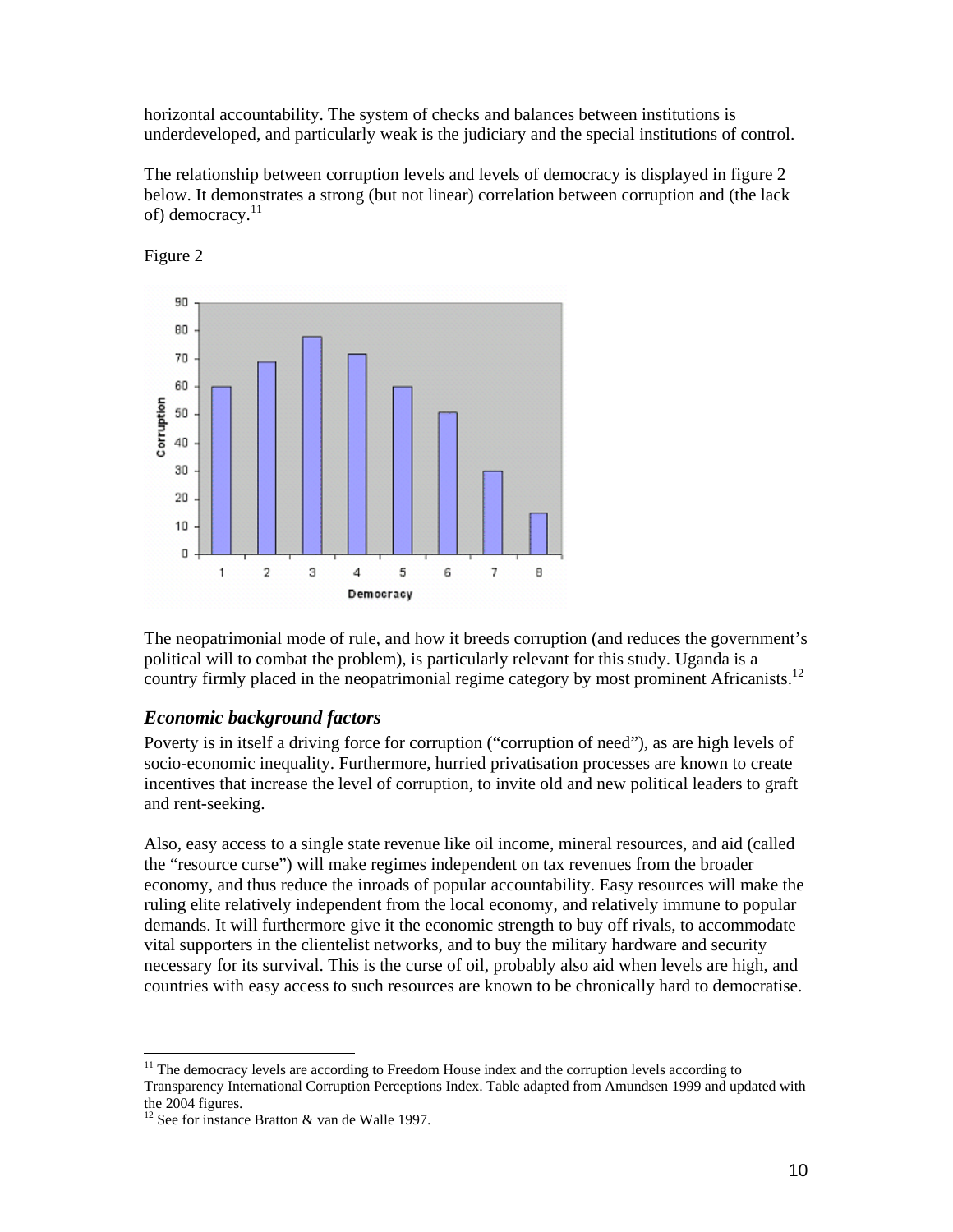Another factor is the existence of monopolies (lack of competitive markets) and excess earnings (rent possibilities) in the economy. A relatively state dominated economy will make strong incentives for politicians to use their political capital to seek (politically protected) business opportunities, and private businesses will seek political protection through corruption. And politicians and politicians/businessmen with vested interests in protected and preferential markets will defend their privileges. Likewise, closeness (social and cultural collusion) between the political elite(s) and the economic elites (politicians and businessmen) will in itself be a corruption driver.

#### *Socio-cultural background factors*

One general lesson from anthropology and sociology is that deeply fragmented countries (ethnically or religiously) - and even federal states – will be more corrupt in general terms than unitary countries. Besides, anthropologists have pointed to the existence of alternative norm systems that emphasize mutuality, obligations and the morality of kinship; and that the bending of rules for your kin is completely different from taking bribes in the form of money from a stranger. The notion of public office is essentially a Western concept. It does not proceed from an *a priori* assumption that Weberian rationality is or can be the norm, and in most countries a public servant or a politician will be confronted with a wide range of pressing demands for actions that are not described in official rules and regulations.

The idea of cultural relativism is quite common in anthropology and sociology. They argue that a (corrupt) transaction's legitimacy depends on its social and cultural context. Active networking as an accepted activity and the ambivalence of "gift giving" and reciprocity are important in exploring corrupt behaviour. Some social norms and behavioural logics will indeed facilitate corruption, for example fluid and always negotiable 'rules of the game', multiple norm systems, the many brokers and middlemen, gift-giving practices, networks of solidarity and collusion, extended family solidarity and predatory (neopatrimonial) forms of authority.

Among the stronger corruption driving factors identified within this perspective, we will find factors like high levels of social inequality, low levels of interpersonal trust, low levels of social capital, low levels of social stigma on corrupt acts, obligations for extended families and the need to invest financially in political careers and constituencies, which brings money into politics in a very different way than what is the case in more regulated polities.

#### **Political corruption in Uganda**

Self-enrichment and the use of political corruption and patronage for power preservation purposes are two basic forms of political corruption that are also taking place in Uganda. The securing of private/family/clique commercial and pecuniary interests, as well as the securing of political power motivation, are incentives present in the political economy of the country. We have seen instances of corruption both in military procurement and in the political process, and there are other examples of political corruption in the country.

#### *Self-enrichment*

In terms of wealth incentives, the private business and economic interests of the ruling elite of Uganda are taken well care of through Museveni and the Movement's hold on political power. For instance, senior government officials (the President himself, first family members, military officers, cabinet ministers, permanent secretaries etc.) are owners of businesses that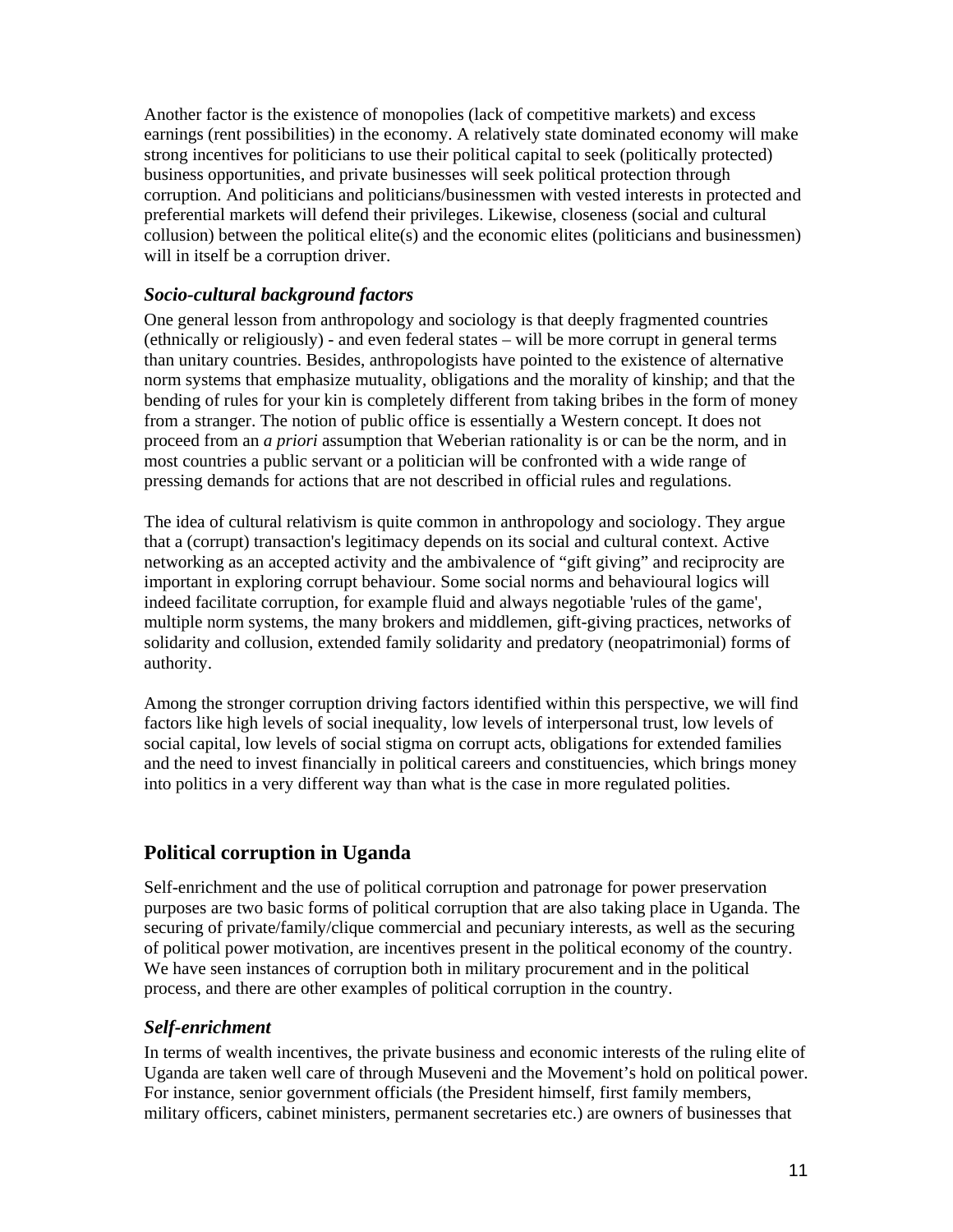get government contracts, guarantees, and favours. The involvement of political figures (and their families, family businesses and partner businesses) in state contracts, in blatant disregard of conflict of interest principles, are frequently reported in the media.

#### **Business-political linkages in Uganda**

Patronage and personal interests are key factors in business-politics linkages in Uganda. Senior military officers and their civilian business associates have profited from military procurements largely because of their personal ties with the powers that be (including the President). This crony capitalism has been worsened by the absence of effective institutions to check the excesses of corrupt officials (page 2).

Compounding the corrupt military procurement practices has been the rise of profitable "civilian" businesses (such as Speke Resort, Munyonyo and Mosa Courts) owned by individuals who are connected to leading members of the Movement (page 2).

Business investors are not given equal treatment. [… B]ig local businesses are preferred over small-to-medium enterprises. Government's preference for certain companies – which underpins the Movement's "interventionism" – stifles competition (page 2).

Vast donor support for privatization, liberalization and institutional reform has been used to reward loyalists, recruit new supporters and/or buy off opponents. Local capacity clean, accountable governance has not been developed (page 2).

The cosy relation between foreign business and local political elites is evident in the case of Sudhir Rupharelia, a real estate tycoon of Asian origin. Sudhir reportedly has strong connections with leading members of the movement government (The Monitor, 2001). The controversial Tri-Star company (a "manufacturer" of textiles for export to the USA under the African Growth and Opportunity Act – AGOA) is also important. The company obtained unusually generous favours from the Movement government – start-up capital, tax holidays, labour commitments, and an assured external market access – leading some Parliamentarians to suggest than Kananathan, the *formal* owner of Tri-Star is perhaps a mere *front* of President Museveni (The Monitor, March 2004) (page 6-7).

Most key informers suggested that it is difficult to isolate the role of "technocratic connectedness" vis-à-vis political connections in the allocation of state resources. Individuals or firms that are related to influential technocrats or bureaucrats tend to have the real or potential access to *political* power-holders as well (page 11).

The second example mentioned by our informers is Zimwe Construction Co. Ltd., one of the most successful bidders for government construction work (under the Movement regime). The Company is successful because its owners have important connections with technocrats (eg. Sebaana Kizito, Mayor of Kampala City Council and the Permanent Secretary, Ministry of Works). However, the company's technocratic connections would probably have little effect *without* its political ties with high-level politicians (such as the President). [By some accounts, Zimwe Construction Co. Ltd is the "official" contractor of State House] (page 11-12).

[...] there are glaring cases where the businesses of Movement allies-turned-foes have faced political harassment (page 13).

**Excerpts from Julius Kiiza: "Business-Politics Linkages in Uganda", a Medium-Term Dynamics Consultancy Report, commissioned by DFID. Kampala March 2004**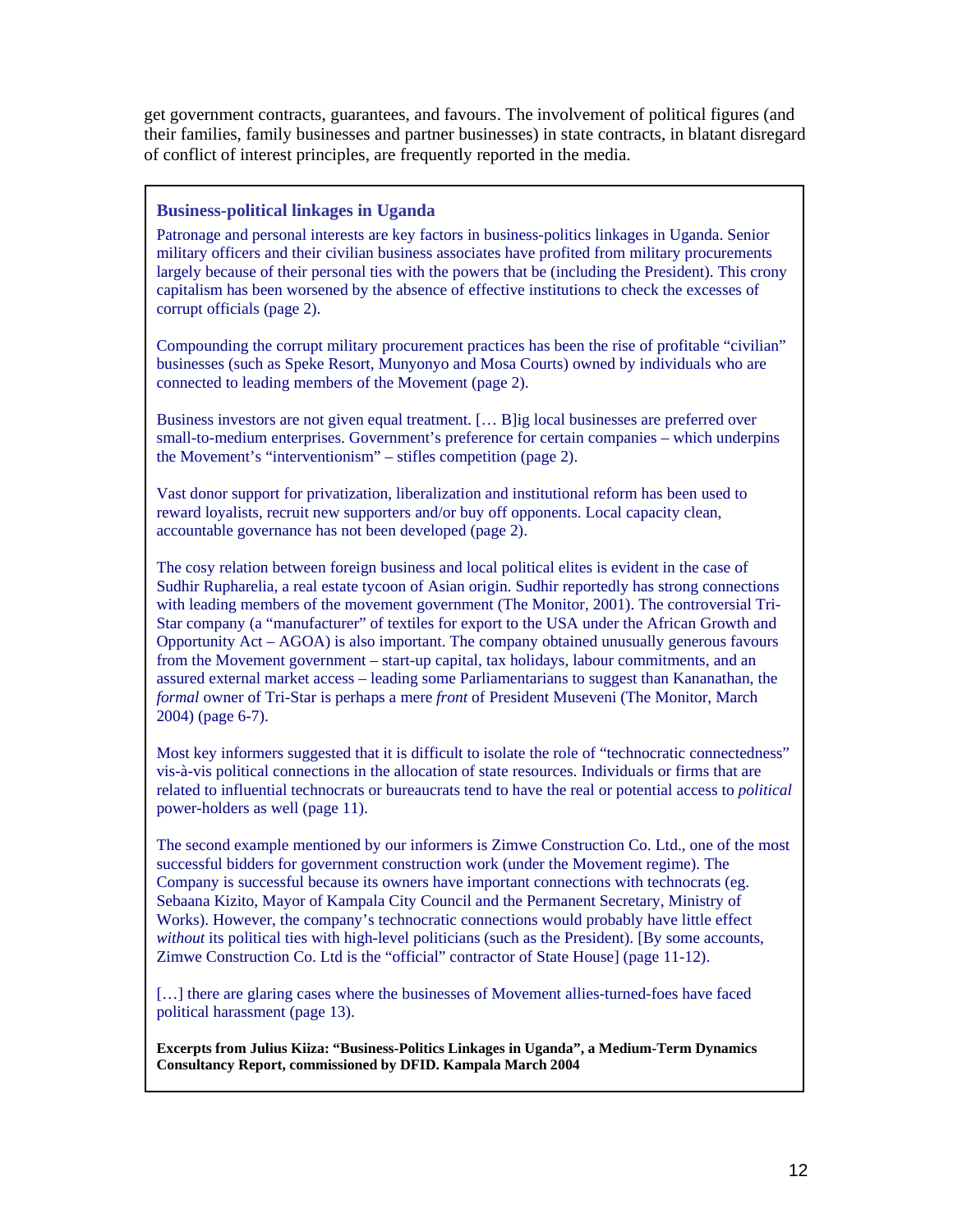Also, state enterprises and parastatals are used by the political elite to award themselves with high positions, remuneration and fringe benefits as directors and managers of these companies. "The evidence available suggests that many decisions within the purview of the government (especially those relating to contracts, credits and concessions) have been made in the favour of those with close political and personal ties to the political leadership" (Mwenda and Tangri 2005:454-455).

The process of privatisations has also been favouring Movement supporters and government figures. Closeness to power has given certain Ugandans huge profits on a non-competitive basis. In 1998, a World Bank report criticised Uganda's privatisations for "non-transparency, insider dealing, conflict of interest and corruption", and many privatisations were indeed favourable to those with political connections (Mwenda and Tangri 2005:454).<sup>13</sup>

The most important single source of revenue for the political elite in Uganda is probably within military procurement. We know from comparative international research that military procurement is one of the most corrupt sectors in the world, and it is reason to believe this is also the case in Uganda.<sup>14</sup> With the background of the regime in the National Resistance Army, security and military politics are employed in order to ensure profits for the top military brass and government politicians. There are several accounts of this, for instance on military-political corruption in Uganda (see text box below) and the recent judgement by the International Court of Justice in The Hague, where the Court has ruled that Uganda must pay compensation to the Democratic Republic of Congo for looting during the 1998-2003 war.<sup>15</sup>

#### **Military-political corruption in Uganda**

 $\overline{a}$ 

One of the most notorious areas of corruption everywhere is that concerned with the procurement of military equipment and defence supplies. In the case of the NRM Government, in power in Uganda since 1986, it has been mainly since the late 1990s, when the government began acquiring more and larger military hardware mainly through third parties that the buying of arms became so seriously tainted with corruption. A number of major tenders were entered into for aircraft, guns, and tanks as well as items such as food rations and uniforms. These deals invariably involved bribes and kickbacks and also massive overpayments from which many officers, top government officials, and middlemen profited (page 539).

Senior military officers and their civilian business associates have also profited whenever military operations have had to be concluded to combat insurgencies threatening Uganda's security. For

Allegedly, there is an established cartel of untouchable individuals whose business is the president and who use his name to seek business opportunities for their gratification while at the same time seeking to perpetuate the regime that provides them with the opportunity to enrich themselves. A list that includes some of the president's relatives and close friends would include, Sam Kuteesa, Salim Saleh, Odrek Rwabwogo (who is married to one of the president's daughters), Moses Byaruhanga (who is married to a relative of the first lady), Bob Kabonero (the proprietor of Kampala casino), Haji Habib Kagimu (a business man and close friend to President Qadaffi), Noble Mayonbo, Jim Muhwezi and a few others. These people practically decide what to do, and then the president calls in the ministers to sign. These people constitute part of the group that is commonly referred to as the *kitchen cabinet*. It could actually be possible to do a power mapping in Uganda that identifies the power brokers in the country. (Interview with the Director for Economic Affairs at ISO, Mr. Cheeye, October 2005).

<sup>&</sup>lt;sup>14</sup> "The large amount of expenditure labelled 'classified' and kept outside the jurisdiction of the SAI, is a greater concern in Uganda than in Tanzania and Malawi" (Cited from Wang and Rakner 2005, p.v). <sup>15</sup> http://news.bbc.co.uk/1/hi/world/africa/4541126.stm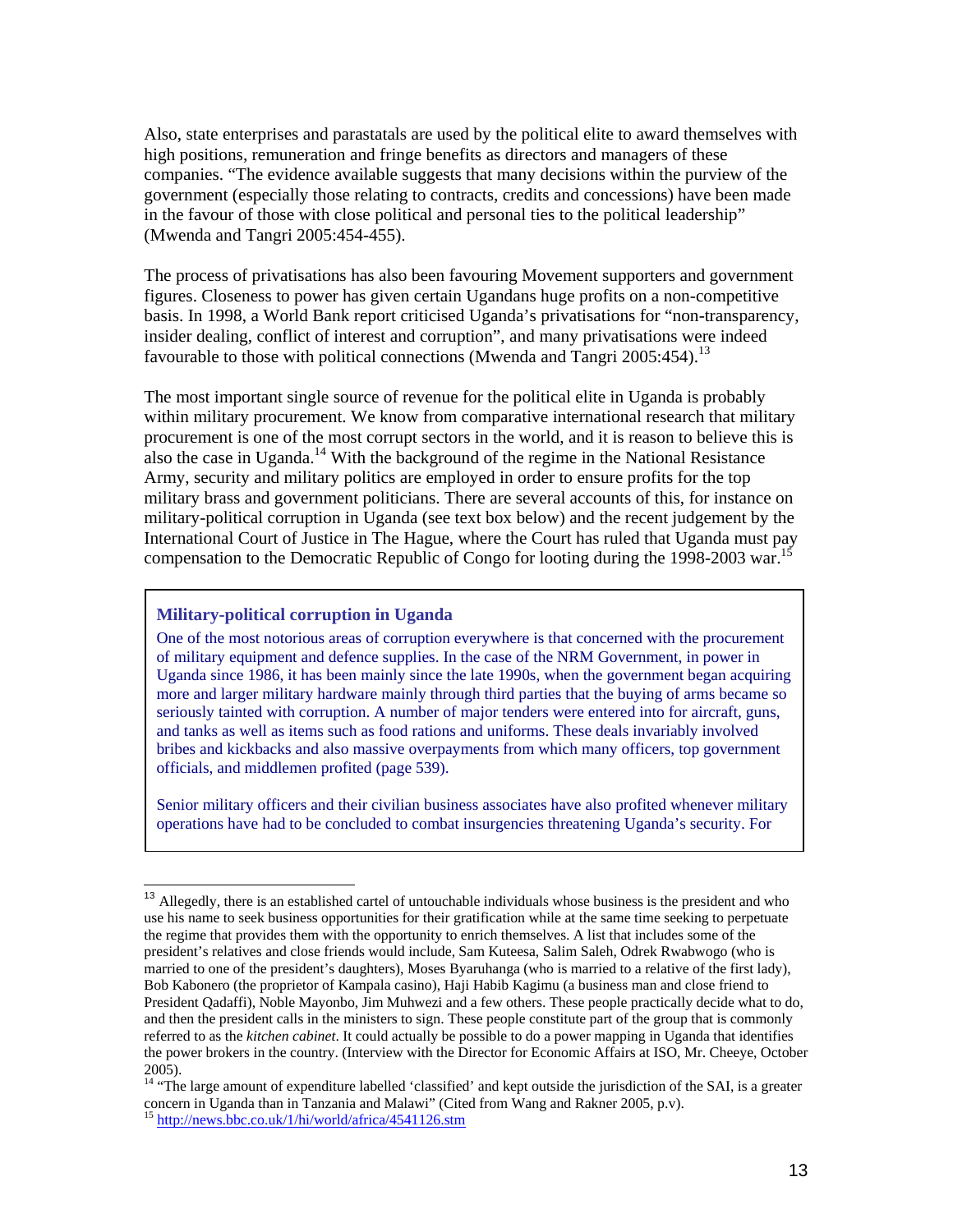instance, Ugandan soldiers have been deployed in neighbouring Democratic Republic of Congo since August 1998 in order to clear the border areas of hostile rebel forces intent on destabilizing the NRM government. But Ugandan military involvement in the Congo was extended well beyond the border security zone. By most accounts, the Uganda Peoples Defence Force (UPDF) advanced into areas of eastern Congo to profit financially from the plunder of natural resources. Indeed, the Condo has proven to be a veritable treasure trove for a small number of high-ranking army officers who, together with their civilian business partners, have become rich from smuggling and resource plunder (page 539).

We argue that the prevalence of military corruption has been the result of government and army leaders not being subject to public accountability. Not a single leader has been faced with prosecution or punishment for corrupt military behaviour (page 539-540).

In 1996, the RNM Government decided to buy Russian helicopter gunships because of their potential effectiveness against the Lond's Resistance Army (LRA) […]. The gunships have, however, remained grounded at Entebbe airforce base, and the Government has lost over \$12 million on the deal (page 540-541).

[...] in December 1998 the Ugandan army took delivery of a consignment of 62 tanks which were to be used to intervene against Sudan. They turned out to be obsolete Russian T-55s, all but eight of which were not operational on arrival in Uganda. […] In early 1998 they arranged the sale with the defence ministry and reportedly received \$4 million in commission payments while the total cost of the deal was \$28 million, at least four times above the market price for outdated tanks (page 542).

In 1975 the Ministry of Defence bought a C-130 Hercules plane which was hardly used over the next twenty years. […] In a report to the President, they provided details of the 1995 fire, the inflated costs of repairing the plane, and the current technical problems it was experiencing. In particular, they showed how senior defence officials had acted against the national interest by allowing hugely inflated repair charges. The President did not respond to the report. […] the transportation of military personnel and supplies from Uganda to the DRC was a lucrative business earning the transporters huge profits. Top defence ministry officials and Salim Saleh were in competition for this air transport business. Then the Hercules C-130 was grounded, Saleh's Air Alexander which had a Boeing 707 made large profits ferrying soldiers and equipment (page 542-543).

Top military commanders […] have had a history of using war situations for private profit. While in charge of operations against the LRA rebels in the north, Major –General Salim Saleh is alleged to have awarded his own company a Ushs 400 million (\$400,000) monthly tender to supply UPDF with commodities in Gulu. [… And] senior Ugandan army officers have been involved in smuggling resources – timber, coffee, diamonds and gold – from the DRC to Uganda. [...] In an April 2001 report by a United nations panel of experts (as well as in a second revised report in October 2002), the Ugandan military was accused of plundering Congo's wealth (page 544).

Serious cases of military corruption occurred in Uganda in the late 1990s. These were prevalent predominantly in the procurement of defence equipment and army supplies but occurred also where the UPDF was deployed in war situations Most of those involved in diverse corrupt military behaviour were army officers, but senior defence ministry officials and civilian business people also participated. Many of these military and political figures were closely connected – at times related – to President Museveni and his wife. And indeed, it was president Museveni who was responsible for permitting an environment to emerge conductive to much military corruption by a handful of his relatives and supporters (page 546).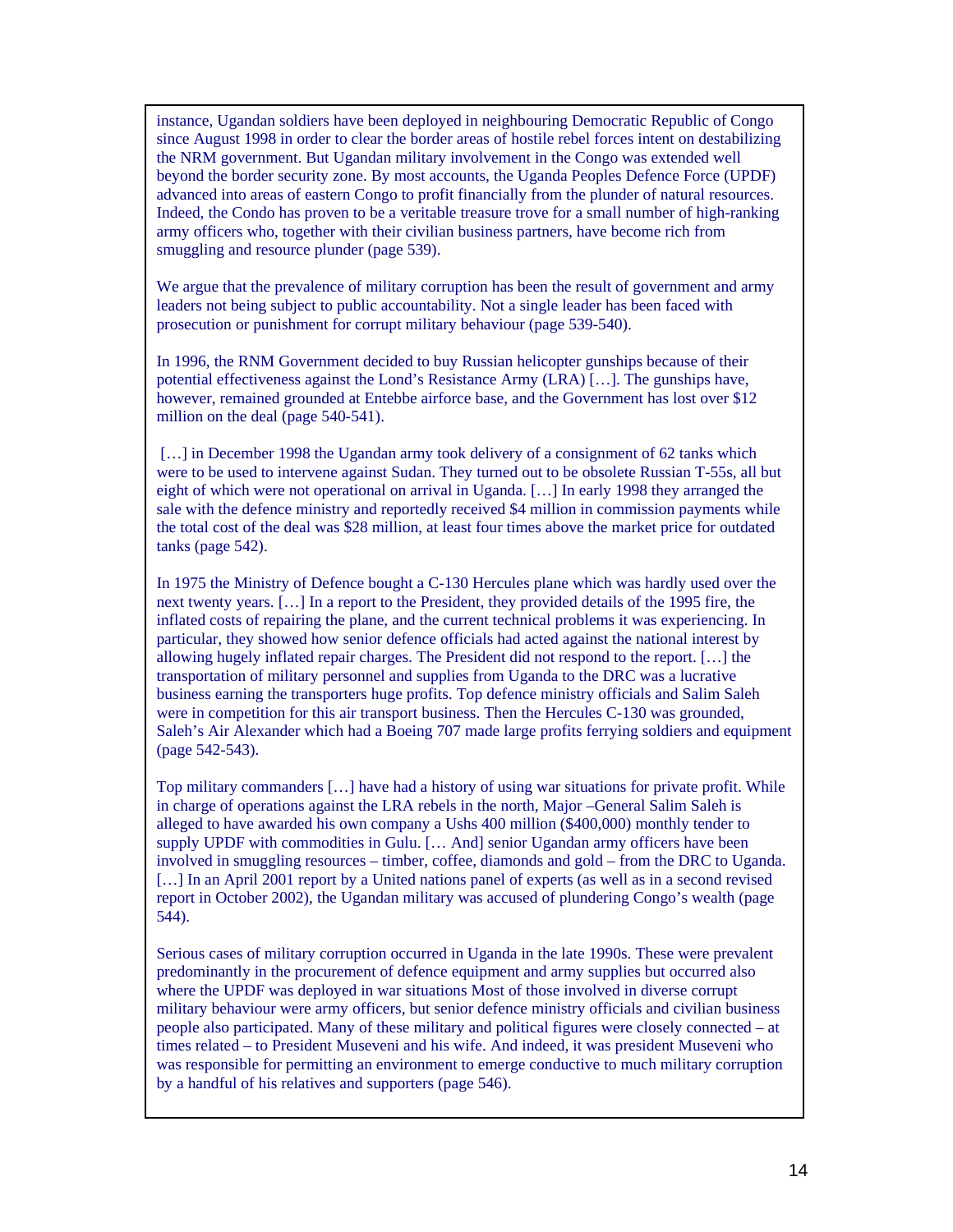[We conclude] by arguing that military corruption has been used to maintain the NRM regime in power. Corrupt military procurement and economic plunder have benefited key UPDF officers as well as promoted their loyalty to the regime (page 540).

**Excerpts from Tangeri & Mwenda (2003)**

#### *Retaining political power*

The second use of political corruption that we have seen in Uganda is for the purpose of securing and maintaining power. This is in line with many other studies on African political economy, that finds that patronage politics – using the state and its resources to maintain themselves in power – is a key mechanism for purchasing allegiance and maintaining support.<sup>16</sup> It is, however, somewhat difficult to distinguish from manipulations of legal instruments and institutions of control for the purpose of securing pecuniary interests of (individual) members of the ruling elite, but we will interpret some cases in this perspective.

The push for money in party and parliamentary politics is well known. We note that Ugandan MPs are to a large degree indebted because of the costs of running campaigns, convincing electorates and build alliances, and they expect to get the opportunity to reclaim this money and more.

The way the third term issue was pushed through the Parliament is the strongest demonstration of the use of political corruption to sustain and strengthen the hold on power. Unverifiable rumours – what "everybody knows" but impossible to proof – is that individual members of parliament received around 1000 US\$ each to vote for the change of the constitution in Museveni's favour.

#### **Political corruption on the rise?**

#### *Problems of data*

 $\overline{a}$ 

Political corruption is a phenomenon that defies any direct measurement. There are several reasons for this. There is disagreement on the exact definition, and the meaning of the term varies between cultures. Furthermore, it is an illegal action, and generally, the agents involved want to keep their activity secret. Obviously it is difficult to measure a phenomenon that is both vague and usually concealed.

Data on corruption are hard to get, but several serious efforts have been made to assess the level of corruption across countries. These assessments are mainly based on perceptions, ranking countries according to how people estimate the level of corruption, like for instance Transparency International's Corruption Perception Index (CPI).17 The perception-based

<sup>&</sup>lt;sup>16</sup> For an early study of this, see Sandbrook (1985) and for an excellent study on Uganda on this, see Mwenda and Tangri (2005). "Patronage government remains prevalent, and as we attempt to show in the following case study on Uganda, donor reforms have reinforced rather than reduced the propensity of political leaders to use the state and its resources to maintain themselves in power" (ibid, page 451).

<sup>&</sup>lt;sup>17</sup> See http://www.transparency.org/policy\_and\_research/surveys\_indices/cpi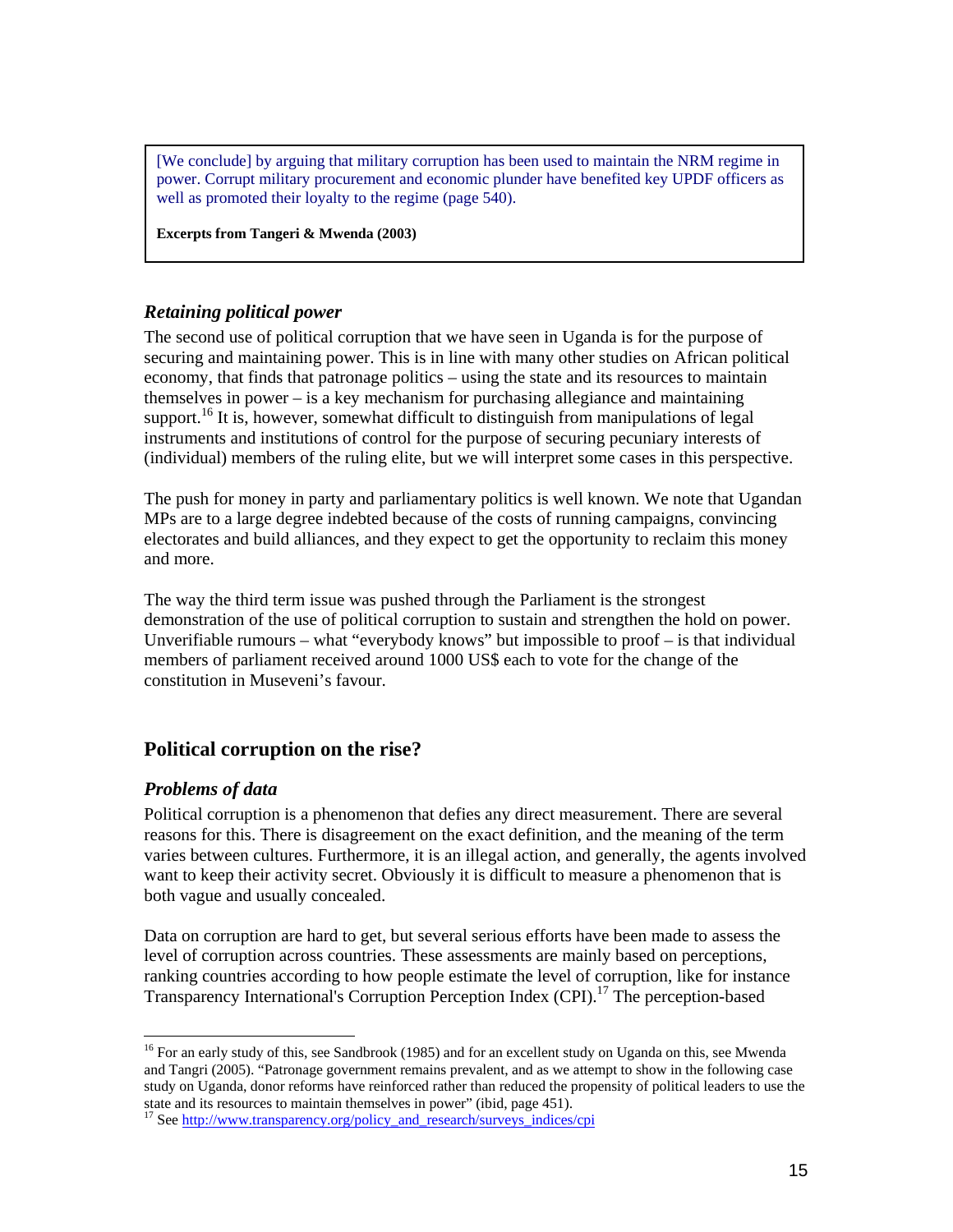indices do not distinguish from the various forms of corruption, like political versus bureaucratic corruption.

An objective measure would of course be ideal. One objective figure could be the number of judicial decisions on corruption, or the number of press reports on corruption. The problem by using such measures is that these representations of corruption are only the tip of the iceberg: they fail to capture the majority of cases not taken to court or mentioned in the media. Moreover, the number of reported cases may be influenced by political priorities, efficiency in police forces, freedom of the press, or corruption within the judiciary system, etc.

The data problem is also a weakness of this study. It is impossible to get anything but perceptions and anecdotic based indications on the political corruption problem in Uganda. The interpretation of these indications will therefore vary, greatly. Not only can the indicators chosen be interpreted in several ways, but indicators not chosen can be equally relevant for a reader's interpretation of the trends.

#### *Two interpretations of trends*

The indications of increasing political corruption, as we have reported above, can lead observers to different conclusions about likely future scenarios. In which direction is Uganda moving? The answer offered will obviously influence strategic decisions made by donor agencies and their governments. We will forward two interpretations (or scenarios), which we will revert to in section II when discussing strategies for donor response.

The first interpretation reflects the statement by one of our informers in Uganda: *"-What the international community does not understand, is that we are living in an African dictatorship here!*" It is the Zimbabwe scenario, in which the trends described are interpreted to signify a hardening of the political climate in Uganda, and an increasing willingness of the ruling elite to secure its hold on power (and through this its economic interests) by all means necessary. It is based on an interpretation of power and wealth as the main incentives of the Museveni government. It is also based on the fear that insecurity, threats to the ruling elite's hold on power and their economic opportunities, and even coherent and consistent pressure from the outside, can trigger even more unconstitutional and violent responses. This scenario excludes the possibility of eradicating the political corruption problem and the possibility of a sound economic development policy and true democratisation, as well as sustained poverty alleviation in Uganda, with the current government, its incentives and practices in place.

The second interpretation is premised on a more positive appraisal of President Museveni and his government. It emphasises the positive trends of good governance in certain state institutions in Uganda, the increasingly transparent and sound budget process, the statements and actions of the government taken to display a true political commitment to poverty alleviation and service delivery, positive trends in economic development, and the good working relations between donors and the GoU on these issues. This interpretation leads to a scenario based on incremental reforms, which does not exclude the possibility of sustained poverty alleviation, economic growth and (perhaps) even deepened democratisation in Uganda, in cooperation with the current government.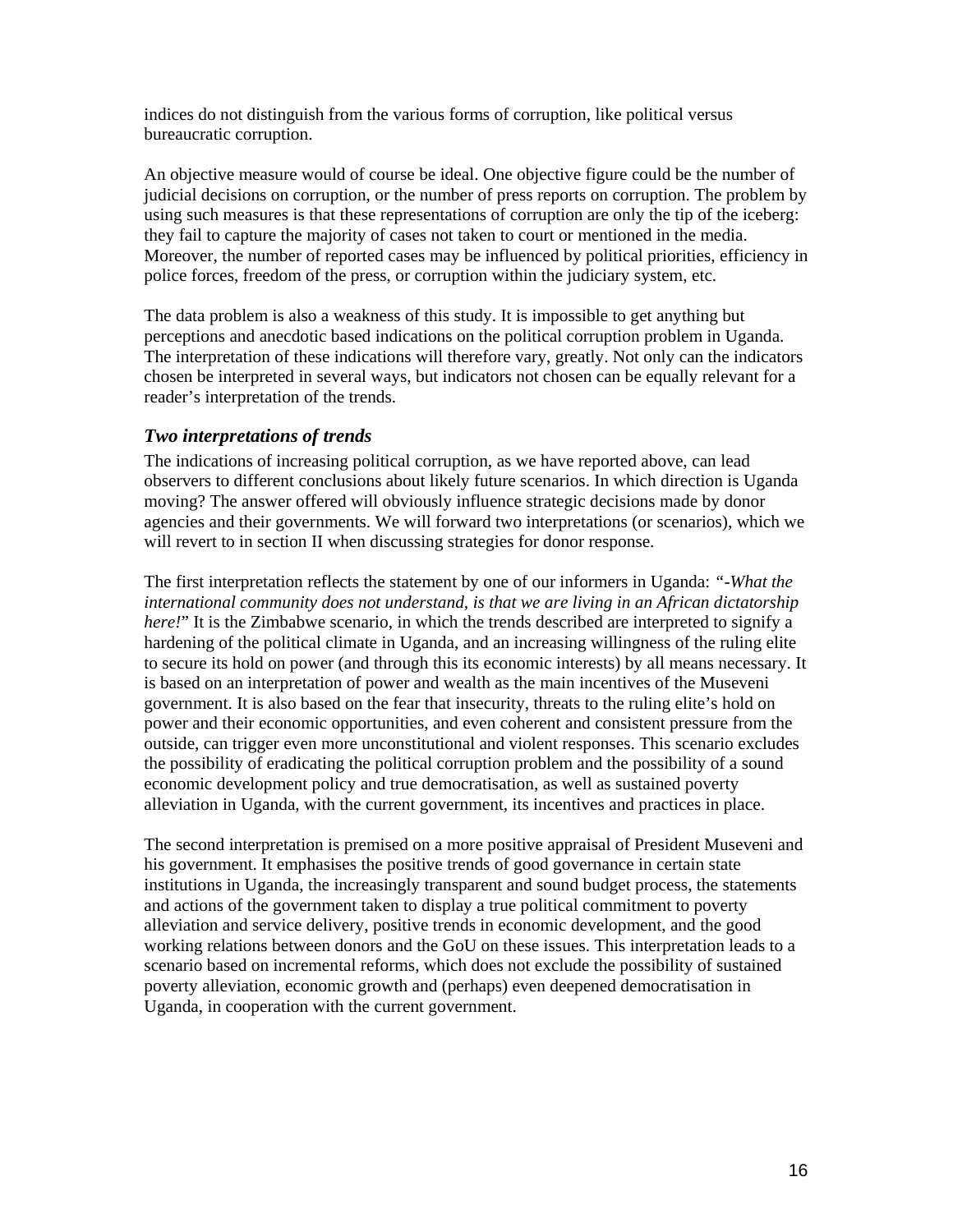#### **Understanding political will**

'Political will' is an intuitively understandable concept, and it is frequently forwarded as a necessary prerequisite for any meaningful anti-corruption strategy and policy, both in academic and more action-oriented literature, and in donor strategies. It is held that political will is the single most critical starting point for effective and sustainable anti-corruption strategies, and that without it, government statements to strengthen transparency and  $\alpha$  accountability remain mere rhetoric and donor support will have no effect.<sup>18</sup>

#### *Understanding 'political will'*

 $\overline{a}$ 

When confronted with problems of *political* corruption, a simplistic notion of political will as a prerequisite for anti-corruption strategies does not hold, for the simple reason that the perpetrators rather unlikely will direct anti-corruption efforts onto themselves. "Political will" is closely related to and largely dependent on political *interests*, and *incentives* structures. Interests and incentives are largely stemming from characteristics of the political economy, from power constellations, and the relative powers of various interest groups. Political will is a phenomenon that must (partially at least) be explained by structural and background factors. Political will is dependent on the incentives of political leaders, as these are played out in the political economy.

In political science, statements and actions of political leaders can to some extent be deduced from the motives, incentives and opportunities of political leaders. For governments and ruling elites, the most vital (primary) political interest is *power preservation*. Additional or secondary interests are *influence, status and wealth* in general terms. To some degree, also conviction and ideology can be counted as (secondary) political interests.

The basic political interests of power, status and wealth are varying across regimes according to various institutional and political opportunities and constraints. Well-established liberal democracies will have strong restrictions on the possibility of generating personal wealth from political office, which make the incentives stemming from status and power more important than wealth. In semi-authoritarian and neopatrimonial African regimes, with a small and foreign dependent economy, the wealth factor is looming large as the main incentive for entering into politics and for the hold on political power.

It is impossible to read only one 'political will' from the statements and actions of the political leaders of a given country. First, there is not only one interest at play at the top. Even

<sup>18</sup> In DFID's anti-corruption strategy, political will is not mentioned but political *leadership* is: "*Political leadership and/or popular support is essential*". (Anti-Corruption Strategy for DFID, September 2002, page 10). The German strategy reads: "*German development cooperation supports systemic institutional change with prophylactic nature, in which self responsibility and the political will to change on the part of partner institutions are essential prerequisites*". (Combating Corruption in German Development Cooperation. Federal Ministry for Economic Cooperation and Development, BMZ, June 2002, page 18). NORAD's strategy states that "*It is only through carefully selected preventive and repressive measures, political will backed up with sociopolitical reforms which are all tailored to local conditions, that corruption could be significantly reduced*." (NORAD's Good Governance and Anti-Corruption Action Plan 2000-2001, page 18). See also a Dutch internal report on Uganda: "*However, an issue that needs to be addressed in relation to government's efforts to curb corruption is political will. Even though the government is signing and most probably ratifying the United Nations Convention against Corruption, there is still a serious lack of political will to fight corruption*" and "*As long as the Government of Uganda shows a lack of political will in curbing corruption, anti-corruption initiatives by other actors, such as donors and Civil Society, will most probably remain fruitless*". (Royal Netherlands Embassy Kampala: Uganda: The Fight against Corruption. A case study on the prevalence of corruption in Uganda. December 2003, page ii and a).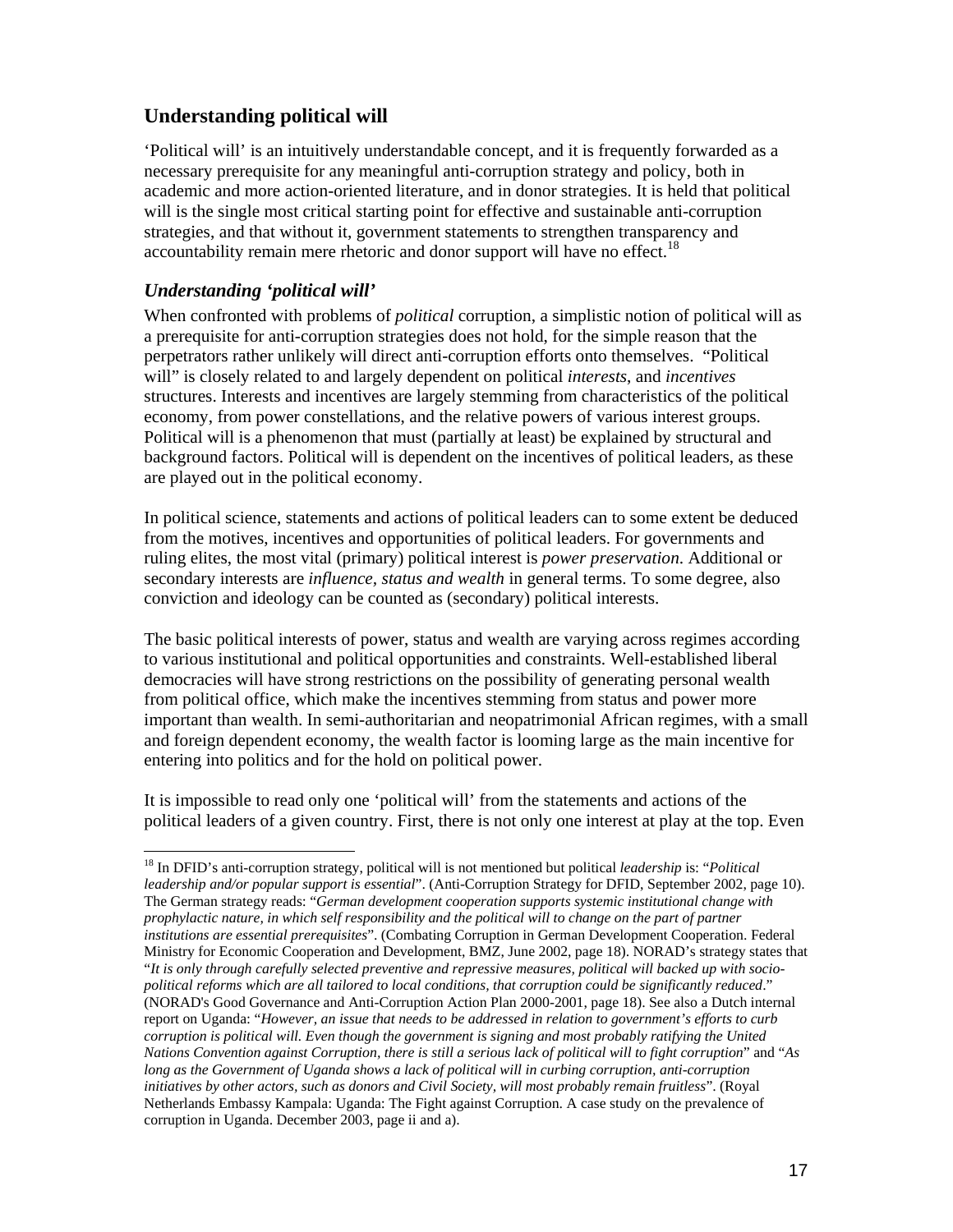a single ruler of the most hierarchically organised and autocratic system will have inconsistent and changing priorities, private interests can be at odds with the ideology, and preferences can be changing over time. Besides, the political leadership of a country is always a mixed bag of constellations, groups and factions. Not even a single ruler of the most hierarchically organised and autocratic system can take every decision alone.

This notwithstanding, "political will" is by and large a product of the political economy of a country. A politician's political will is based on his basic incentives, which is conditioned on political and economic opportunities and restraints, among other factors for instance the opportunities for political corruption. The challenge is to identify the relevant opportunities and incentives as given by the political economy. Such analyses can be developed on the basis of the following types of indicators of political will or interests to fight corruption:

The first indicator is the *distance* of political leaders to corruption and to the benefits of corruption. Political leaders, who are the direct and active parties in corruption and/or the main beneficiaries of corrupt systems, are likely to have a very limited political interest in fighting it. Political leaders will have no intention of bringing about their own bankruptcy or downfall. The willingness to fight corruption therefore declines in direct proportion to the proximity of corruption to the political elite.

A second set of indicators is *insight and initiative*. A demonstrated political will to fight corruption must include a relatively high degree of analytical rigour in order to understand the context and causes of corruption, or at least a willingness to acquire this insight. Knowledge is inspiration and a powerful instrument in itself. Besides, it must include some initiative. Is there a locus of initiative for anti-corruption efforts? Is the actor in question a source of ideas, plans and programmes for fighting corruption?

A third set of indicators is the way anti-corruption *action* is undertaken, whether it is done with integrity, transparency and partnership. Is the actor in question submitting his strategy to public discussion and criticism? Is he willing to publicly report on progress, successes and failures, and to revise strategies according to received feedback? Does he invite and mobilise constituencies, stakeholders, organisations and institutions in support of his anti-corruption reforms?

A final set of indicators is whether the actor in question is willing to bear the *risks* and the costs of fighting corruption; it is a sustainability question. To engage in the fight against corruption can at worst be deadly. The fight against corruption will meet resistance, obstruction and perhaps outright conflict with strong groups with vital, vested interests. A determined fight against corruption will have to imply negative sanctions and punishments, to take the risks and bear the costs, also financially.

#### *Indicators of lack of political will in Uganda*

For the case of Uganda, more in-depth studies of this are certainly needed, but some evidence can be given based on the indicators above.

First of all, it is demonstrated that there is no distance between the current Movement government and documented cases of political corruption. The ruling elite is directly involved in high-level, grand political corruption. President Museveni's family, cabinet ministers, and top military and Movement leadership have business interests that are protected by and thrive under the current government. There are significant conflicts of interest at the top level of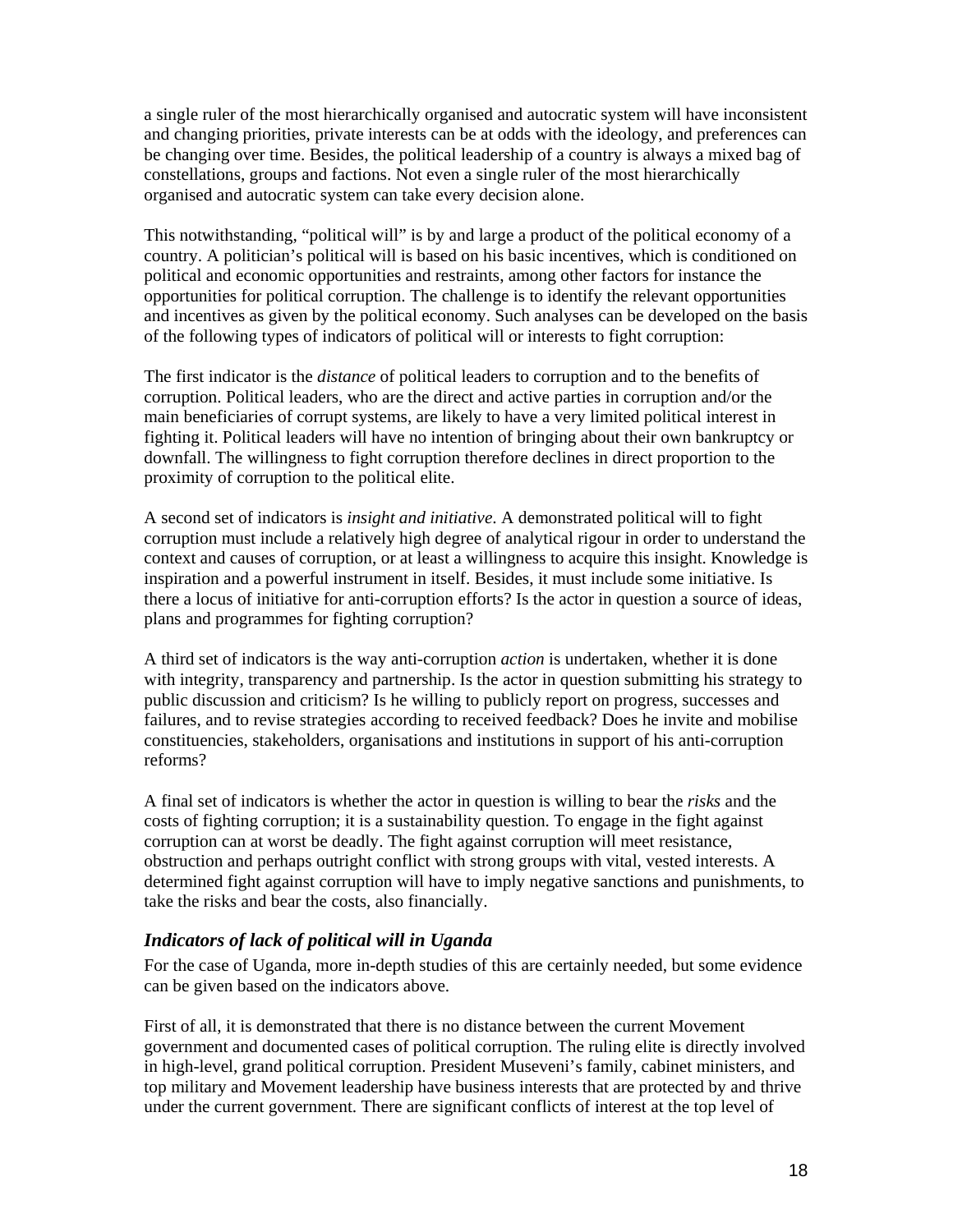politics, which implies that narrow pecuniary interests of the ruling elite of Uganda is undermining the national good (including possible restrictions on political corruption).

Evidently, the vital interest of the Museveni government is to stay in power. This necessitates the protection of his strongest and most important allies, friends and family, through for instance protection of their private businesses and protection of their hold on constituencies. It has also made the government willing to resort to corrupt means to secure the tenure of power. The way the third term issue was pushed through the Parliament demonstrates this, and the way certain core constituencies of the government (individuals, groups and regions) are "irrigated".

A closer look at the other indicators mentioned above on the political will of the Museveni regime to fight corruption in Uganda, will also mostly come out on the negative. First of all, there is no reason to believe the government as such has no knowledge of what corrupt practices are going on and benefiting whom. With the President's networks of informal information, coupled with a number of formal institutions that report directly to his office on corruption cases, the President is most likely well informed. The Inspector General of Government (IGG), the attorney and auditor general, and the police all report to the President, and we know that the Internal Security Organisation of the President's Office regularly investigates and reports on concrete political corruption cases.<sup>19</sup>

This insight is not used to counter political corruption in any systematic way, only occasionally to bring down or to allow the downfall of certain individuals, for political reasons. Take the National Anti-Corruption Strategy ("Government Strategy and Plan of Action to Fight Corruption and Rebuild Ethics and Integrity in Public Office", GoU 2003) for instance. This strategy does not give much emphasis on political corruption and crony capitalism, nor on political solutions to the problem. It does not even mention military procurement, it mainly blames corruption on poor pay of civil servants and recommends administrative reforms  $^{20}$ 

The initiatives taken by the Museveni government in the early years (the establishment of the IGG, the establishment of the Ministry of Ethics and Integrity, and certain administrative reform processes and legal reforms) have largely been pushed for by the donors, and implemented only to the extent that they have addressed the administrative and low-level forms of corruption. It can be argued that the legal and institutional framework for fighting corruption in Uganda was established not out of a deep committed desire on the part of the President and government to fight corruption, but because they wanted to project an acceptable image to the donor community. The anti-corruption legislation in Uganda is now

 $19$  A contradictory view was presented to us by Mr Cheeye. He said it is important to note the corruption problem has gone out of control in the last couple of years because the president's priority is now retaining power and the presidency. Many people close to him know this and they are using this knowledge to lure the president into all sorts of corrupt circumstances with the promise of helping to keep his grip on power. There is now a fight for what Mr. Cheeye described as the *ear of the president*. He explained that the president's time is controlled by a cartel of people who does not give him an opportunity to talk to other people, making him unaware of how corrupt they are and how they are using him to enrich themselves. He said this cartel determines the president's schedule and generally sets the agenda for what the president and government will do on major issues and even determines which businesses should get the large government contracts. He noted that while there is no politically designed agenda or programme to perpetuate corruption in Uganda, the cartel that surrounds the president is very powerful and largely determines what goes on in the country. (Interview with the Director for Economic Affairs at ISO, Mr. Cheeye, October 2005).

<sup>&</sup>lt;sup>20</sup> Republic of Uganda: National Strategy to Fight Corruption and Build Ethics and Integrity in Public Office. July 2004.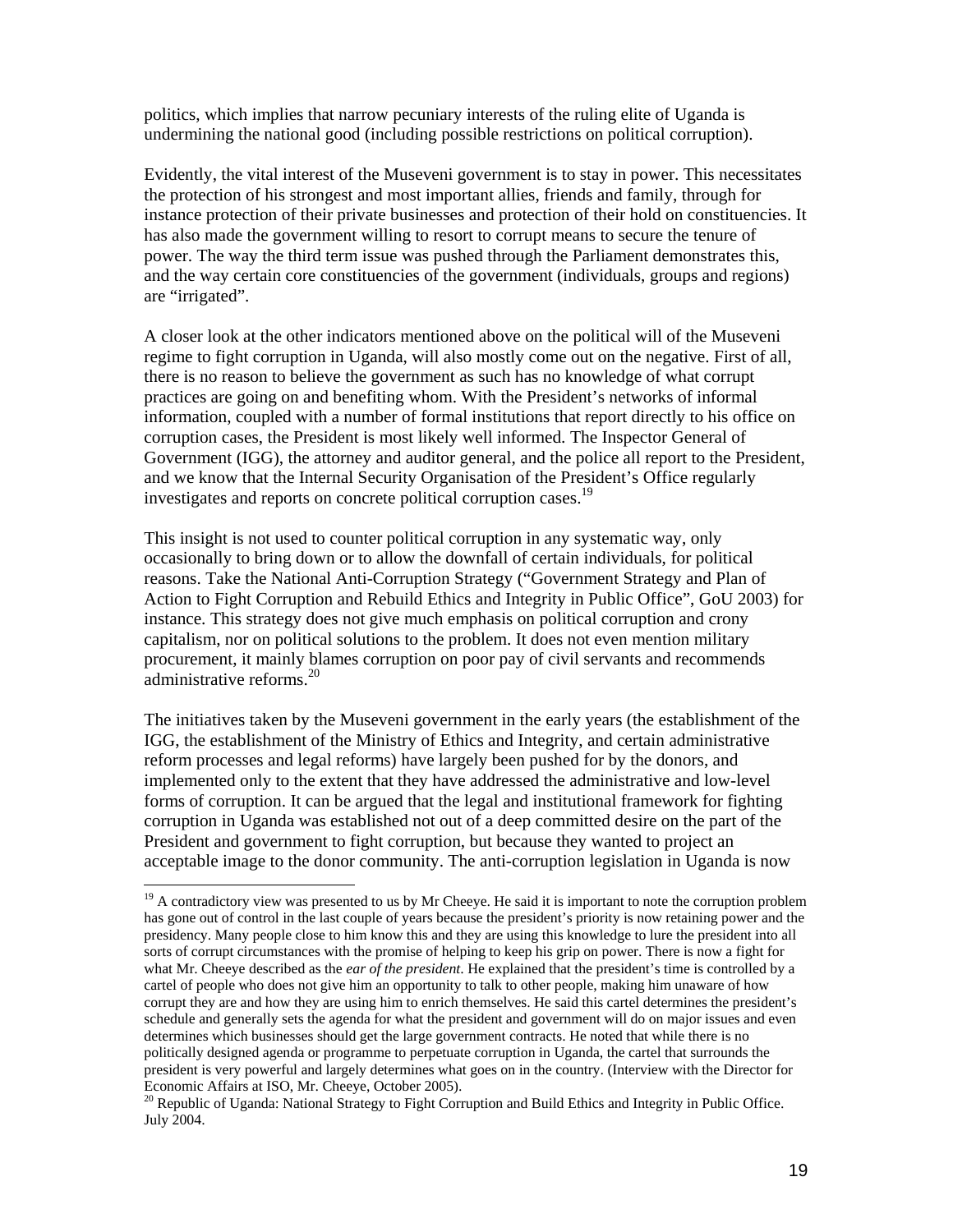quite good, with a few minor exceptions. The problem is knowledge about it and subsequently the implementation of the legislation. One such example is the Freedom of Information Act, a first class document, but still not in use.

There is also reason to question the commitment of the highest echelons of state to the anticorruption plan. At the launching ceremony in April 2005 the President used the occasion to distance himself from the corruption problem putting the blame on Permanent Secretaries and on Chief Administrative Officers. It was also evident from his presentation that the President had not read the plan or knew of its content. $^{21}$ 

It is indeed noteworthy that, so far, only lower-level bureaucrats and state employees (like school teachers and some policemen) have been sentenced and punished for corruption crimes. No senior officer or politician-businessman has yet been sentenced or punished, making the anti-corruption initiatives seemingly limited to low-level, bureaucratic corruption only.22

Furthermore, higher level politicians, important and powerful supporters of the regime, and presidential nominees are now, for all practical purposes, exempted from the institutionalised mechanisms of corruption control, as seen from the following example on the Leadership Code.

#### **The Leadership Code**

The 1995 Constitution and the 2002 Leadership Code Act mandate the Inspectorate of Government to enforce the *Leadership Code of Conduct*. The code requires that a leader submits a written declaration of his/her income, assets and liabilities as well as those of his/her spouse, child or dependant, to the Inspector General of Government (IGG). This is a form of assets declaration that has become a popular anti-corruption tool, and implemented as a part of the anti-corruption strategy of quite a number of other countries.

However, in 2004 the Uganda Leadership Code Act faced a legal challenge in courts, which lead to the nullification of three of its more important sections. Furthermore, the court ruling created uncertainty and more difficulty in the implementation of the act.

In May 2003, a report by the Inspector General of Government recommended that Major Rowland Kakoza Mutale, a presidential advisor on Political Affairs, should be sacked for refusing to declare his wealth (Government of Uganda, Inspectorate of Government, Report, May 2003). He was relieved of his post as advisor by the President soon afterwards, according to the IGG's recommendations.

However, this was but the start of a widening rift between the IGG and the government. Senior officials were already disgruntled to find their wealth and possessions published in the media in 2002, and Major Mutale took the matter to court and got President Museveni to swear an affidavit in his support. The president in his affidavit pledged that he did not have any problems with Kakooza Mutale even though he had not abided by the Leadership Code, and that if it had not been for the

 $21$  Anti-Corruption Donor Group (2005), appendix 2.

<sup>&</sup>lt;sup>22</sup> In an interview with Miria Mtembe (October 2005), former Minister of Ethics and Integrity, she explained that no prosecutions for corruption of high-powered people have ever taken place, even after commissions of inquiry recommended prosecution, because the President protects these people and that the legal and institutional framework that has been put in place to combat and prosecute corruption has been spoiled.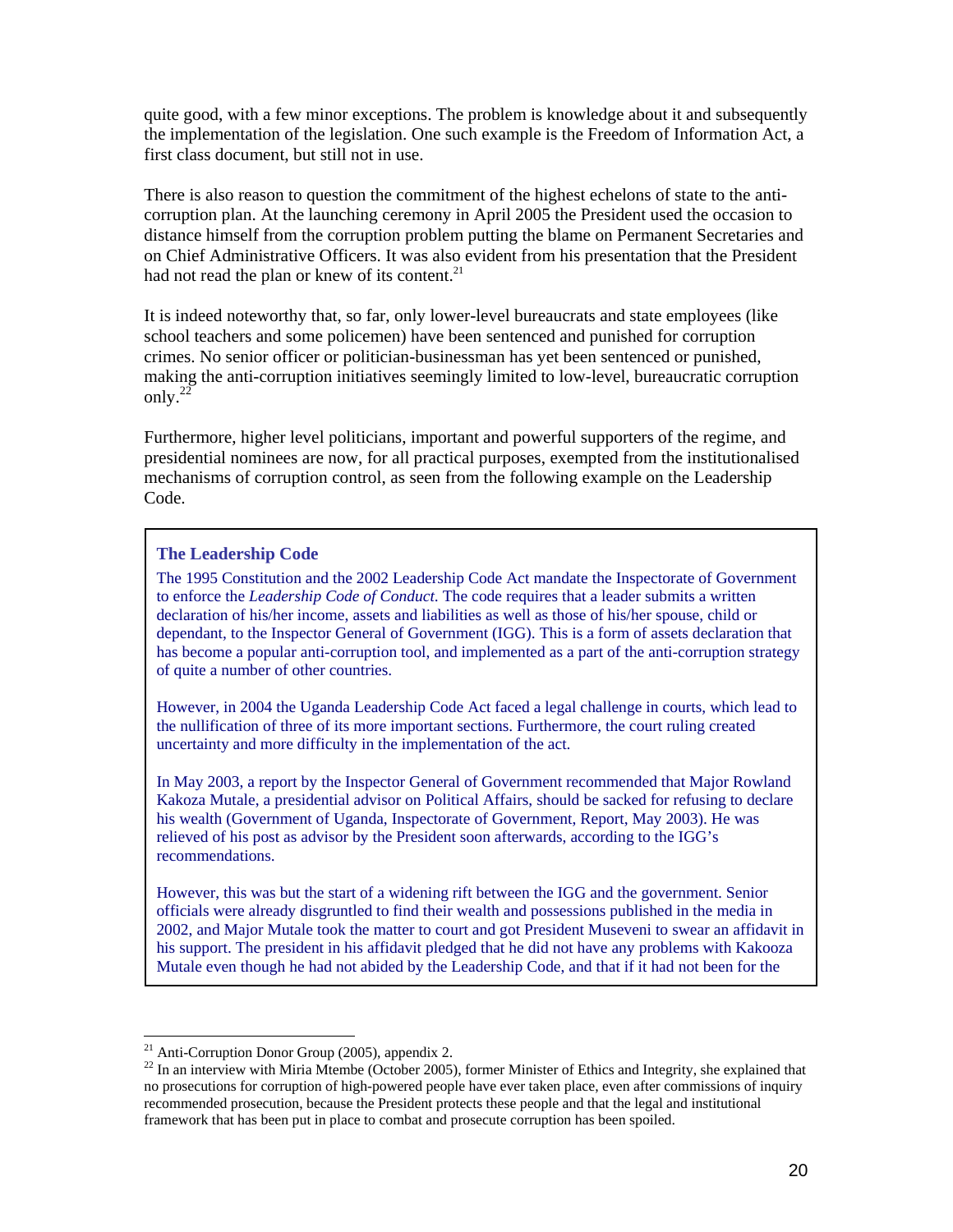IGG he would not have relieved Mutale of his duties as presidential advisor.

The case against the IGG by Kakooza Mutale took an interesting turn when the presidential legal advisor Fox Odoi (with funding from the President's office) instituted a case in the High Court contending that the Leadership Code had given the IGG more power than the president, by giving the IGG the power to direct the president to sack public officials.

The High Court proceeded to rule that the IGG cannot have more power than the president, and even made an award of 12 million against the state in favour of the presidential advisor. The president promptly reinstated Kakooza Mutale. It is important to note that the Attorney General never invited the IGG to participate in the defence of the case, and even when the IGG expressed his desire to be part of the government defence he was denied the opportunity.

By March 2004, the High Court ruling expressed in Mutale's favour actually contrived to render parts of the Leadership Code null and void (More precisely the sections 19 (1), 20 (1), 35 (b) and (d), which include the duty of the Inspector General to communicate his or her decision in his or her report to the authorized person with a copy to the person in breach of this Code, and to require the authorized person to implement his or her decision; the duty of the authorized person to effect the decision of the Inspector General, in writing and within sixty days after receipt of the report; and of the person in breach of this code (subsections 6 and 8) to be dismissed from or to vacate office).

The nullifications imply that the Inspector General of Government no longer has the powers to order or even recommend to the president to sack his appointees, and that the president is no longer obliged to sack people who are not reporting their assets, and that all Presidential appointees are now practically exempted from the Leadership Code Act of 2002.

Since the nullifications, no appeal has been made to reinstate the important sections of the Leadership Code Act of 2002. Even when the IGG has continued to require leaders to declare their assets and wealth, all Presidential appointees are now practically exempted from it. This is a serious blow to the anti-corruption strives in Uganda, and it demonstrates that there are certain "untouchables" of the political system and that the government is unwilling to address the political corruption issue.

Seen from this brief analysis of general indicators on political corruption in Uganda, one can exclude the possibility of a genuine political interest on behalf of the GoU to fight political corruption.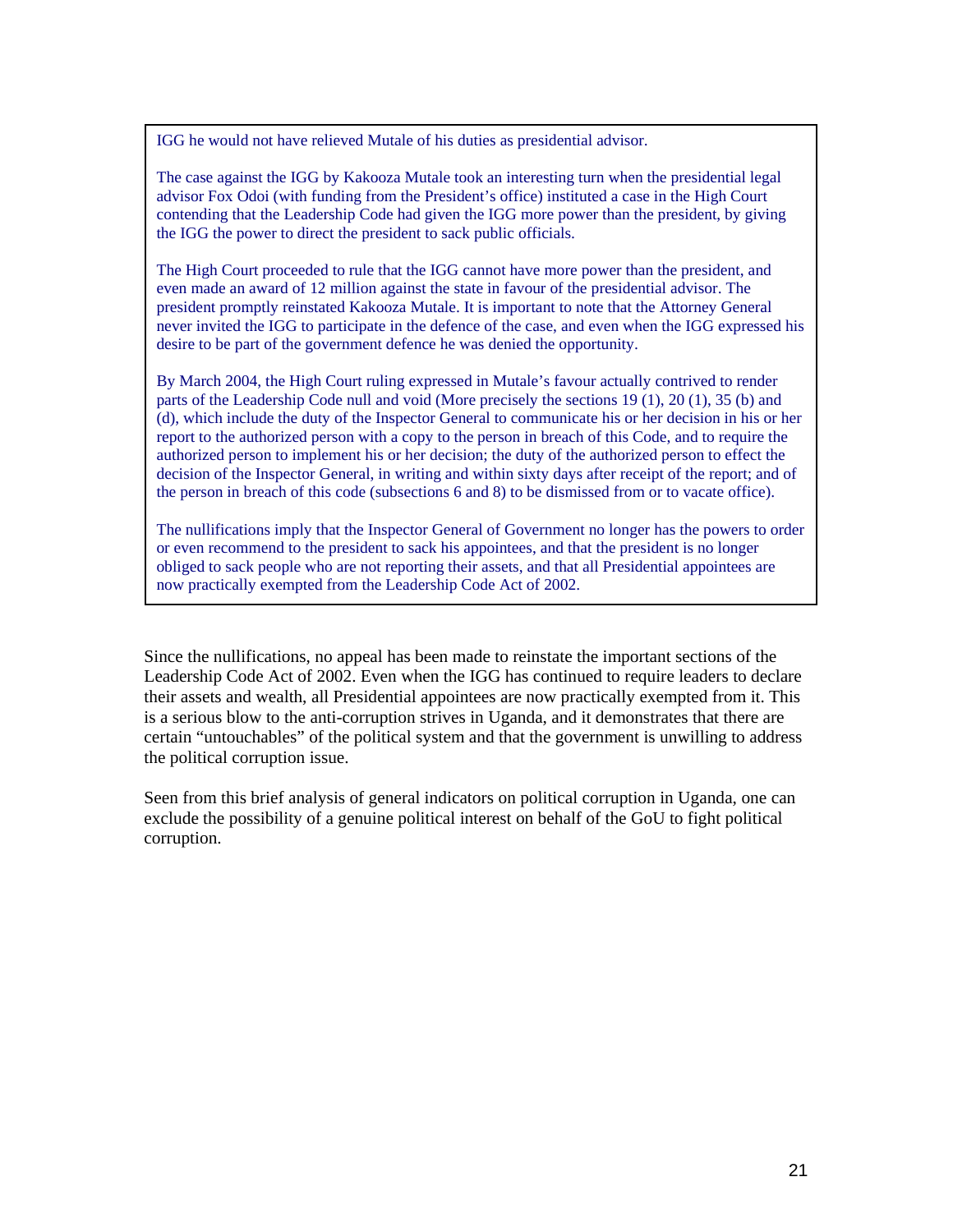# **Section II Donor responses**

The donors have seen good results for some time in Uganda, on the back of a unique donorgovernment relationship. Recently, however, the government is increasingly turning its back on the donors, following its own (internal) political logics and incentives. Worse still, some indicators of economic and political development failure are coming in. Indeed, some observers have even argued that Uganda is on its way to become a new failed state in Africa, a new Zimbabwe case.

In this section, we are addressing the basic question of what international donor agencies can do to change, not uphold, the current negative tendencies. We are suggesting two possible strategies for aid to Uganda and for donor support to anti-corruption efforts; one maximalist and one minimalist. These are not mutually exclusive and need to be concerted, but rest on different interpretations of the seriousness of the tendencies observed.

For those who believe that the negative tendencies are moderated by a series of positive tendencies, and consider the latter can be positively strengthened even within the current political climate, we will point to a series of weakness in the way donors harmonise and engage with the government, and we will present a series of minor modifications to the framework that is currently in place. For instance, the donors should agree on a minimum acceptance level of human and political rights in Uganda, that can based on the UN Human Rights Convention and other internationally accepted standards, and agree on what (kind of gross) human and political rights abuses the donor community cannot accept before pulling out. However, the possible costs, given a more negative scenario, must be spelled out.

For the more ambitious, we will point to a series of measures that can at least restrain and possibly democratise the NRM government. This is a more radical plan with the ultimate aim of addressing the main corruption drivers in Uganda. A comprehensive and sustainable corruption control will have to be based on the rule of law, government transparency and accountability. What is needed is well working horizontal and vertical control mechanisms. The risks are high also in this scenario, however, and will also be spelled out.

#### **Uganda as a showcase**

A partnership model evolved between donors and the Government of Uganda in the late 1980s/early 1990s, and as trust grew, Uganda opened up for donor priorities like structural adjustment, the PRSP model, and budget support; and the donors and the GoU found common ground on development policies.

According to the official line taken by the IMF and the Word Bank, Uganda is by and large a success story built on good donor-government relations, large scale budget support, a professionalized Ministry of Economy and Planning, a *Poverty Eradication Action Plan* (PEAP), and consultation with stakeholders. It has thus been argued that aid has brought economic and political stability to the country, and that Uganda fares well on social indicators, HIV/AIDS statistics etc. Peter Allum, IMF resident representative boasts of Uganda's macroeconomic achievements. Growth has averaged 6 % and the proportion of the population living below the national poverty line has been reduced from 56 to 38 %. He thus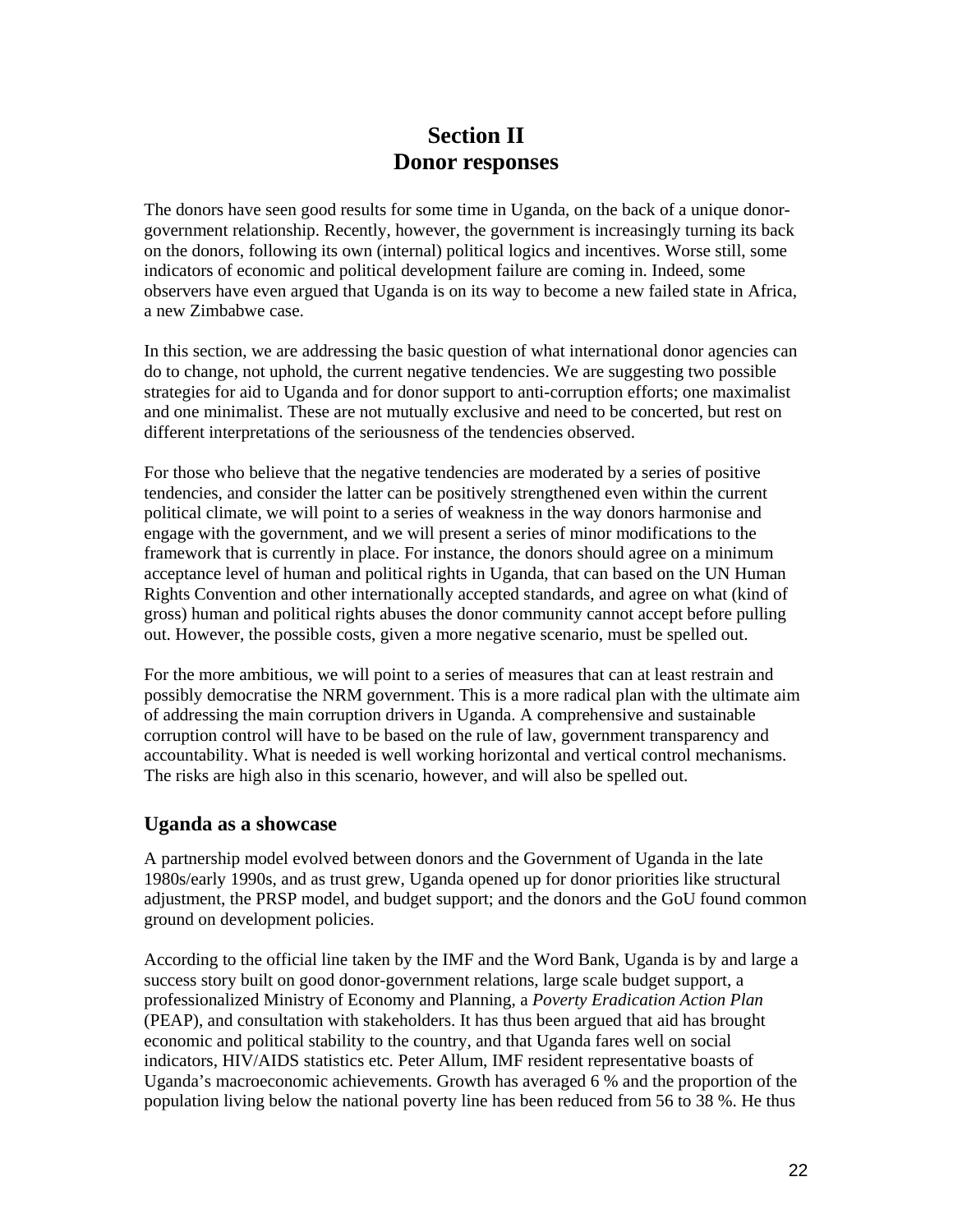concludes that "Uganda highlights the difference that improved policies and institutions can make".<sup>23</sup>

Uganda was the first country to receive debt relief under *HICP II* and to qualify for *Direct Budget Support* under the *Poverty Reduction Support Credit* (PRSC) mechanism of the World Bank. The special relationship with the donors payed off, and Uganda has since 1986 received more than 11 billion US\$ in development aid. In fact, the donor trust in Uganda has been such that overseas aid now makes up 48% of Uganda's annual budget and 80% of its spending on social sectors (Piron and Norton 2004).

In terms of aid modalities, the international financial institutions and a few bilateral donors now provide *Direct Budget Support*. Of the smaller actors, most align their support to *Sector Wide Support* programmes in the social sectors and in water, energy and agriculture. However, some donors are most comfortable with providing project assistance only, or they employ a mix of project and sector support. But regardless of modality we find that the bilateral and multilateral donors' assistance is largely in line with the priorities of the *National Development Framework* and the *Partnership Principles*, a unique set of recommendations to ensure that donor support is consistent with national priorities.

Unlike most other countries, Uganda has a largely home-grown national poverty reduction strategy – the *Poverty Eradication Action Plan* (PEAP), which has been adopted by all bilateral and multilateral actors. Since its inception in 1997 the PEAP has been modified to take into account several studies which have pointed to the importance of governance and security issues. Now the second of four pillars is named "good governance and security", which encompasses the issues of legislative reform, transparent and efficient public expenditure, access to information and combating corruption. (Piron and Norton 2004; IMF 2005). Anti-corruption is thus embedded in the country's anti-poverty plan.

In addition, Uganda has also an *Anti-Corruption Strategic Plan (ACSP)*, running for the years 2004-2007. The plan is truly multi-pronged as it seeks to strengthen enforcement, reform legislation and procedures, encourage public engagement, raise awareness and build capacity of management systems. This anti-corruption plan does not contradict, but rather strengthens the PEAP in a positive way, which makes it a useful reference document for the development partners. It is a document they can turn to if they want to hold the government to its promises. It is worth noticing that at the time of the launch of the ACSP, the OECD released a survey on the anti-corruption activities and systems of 10 developing and transitional countries, which indicated that the Ugandan framework was best one, both in terms of content and process (OECD 2005). A key factor in this positive assessment is the setup for donor coordination (see the box below).

#### **The donor harmonisation framework**

In 2002 the donors in Uganda coordinated their approaches through the establishment of a high level donor consultative group named the *Donor Democracy and Governance Group* (DDGG). The DDGG appointed a *Donor's Technical Group* (DTG) to develop a matrix to monitor the government's progress regarding the second pillar of the PEAP (good governance and security) and the National Strategy to Fight Corruption (hva er det offisielle navnet?????). The Ambassadors and Heads of Mission in the DDGG group now met with the government twice a

<sup>&</sup>lt;sup>23</sup> http://allafrica.com/stories/200508170618.html.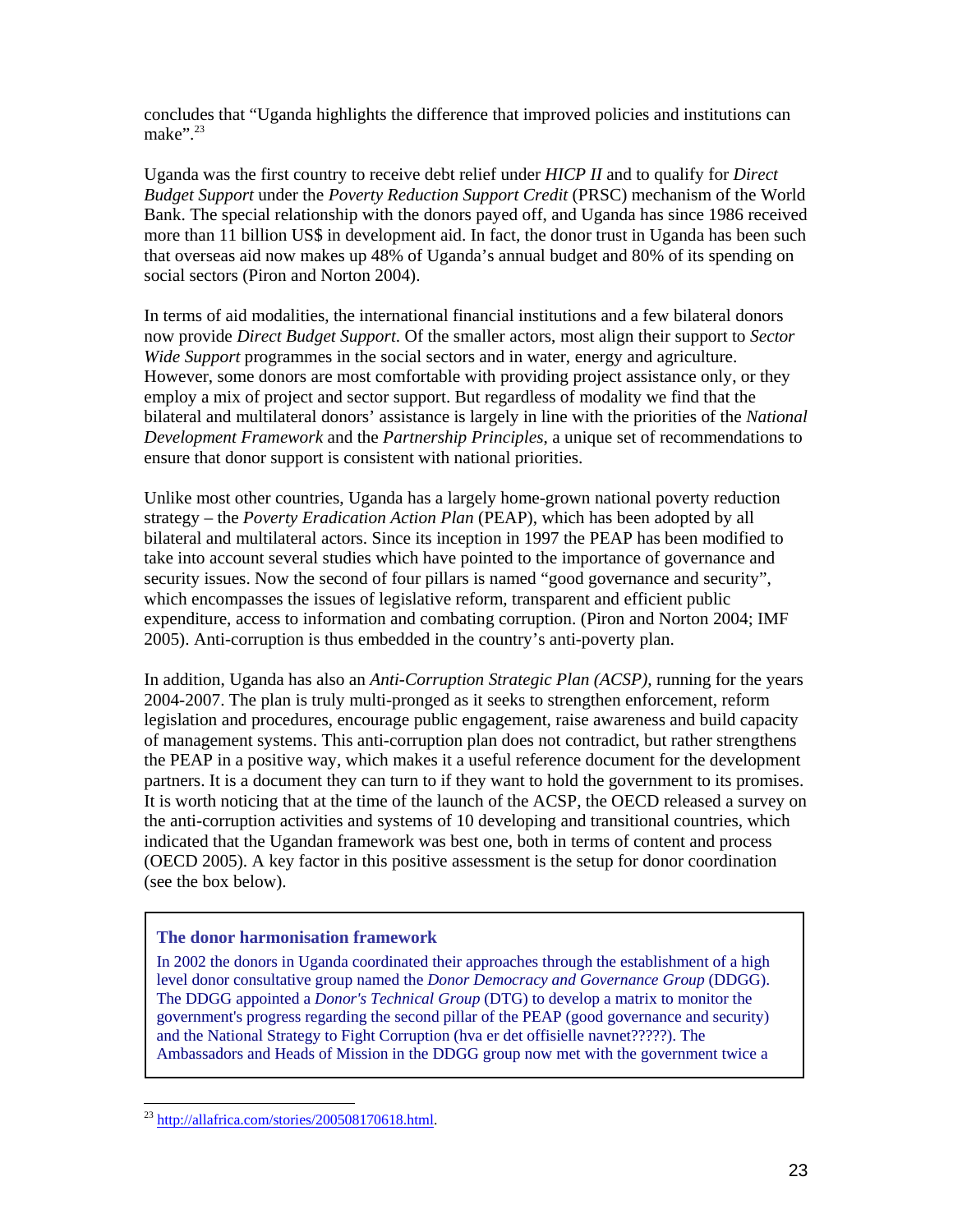year to assess progress, based on reporting done by subgroups of the DTG.

In 2005 the DDGG was comprised of the following countries: Austria, Belgium, Canada, Denmark, EC, France, Germany, Ireland, Italy, Japan, the Netherlands, Norway, Sweden UK, USA, UNDP and Norway. The World Bank is not part of the DDGG, and they do not always agree with the analysis and views expressed by the DDGG.

The subgroup on Anti-Corruption which meets monthly has been able to include the World Bank and USAID, and it is quite energetic. The group has been able to coordinate donor support, share information, monitor benchmarks in the Governance Matrix, and divide responsibilities for reporting on progress. The donor framework has been successful in establishing a dialogue with government and identifying the needs in terms of technical assistance. It has also aligned itself to the World Bank through the participation in the PRSC missions. Donor harmonisation is thus more sophisticated than we have seen in other countries where coordination is regarded as a success (including Zambia, Tanzania, Mozambique, Vietnam, Cambodia and Nicaragua).

It is very positive that the donors have been able to integrate the PEAP, PRSC and the national anti-corruption strategy into its governance framework, thus not fragmentation the efforts. The donor groups should also be saluted for their willingness to fund Uganda's anti-corruption efforts.

#### **Critical voices**

 $\overline{a}$ 

In spite of the quite positive picture outlined above, voices critical to the modalities and practice of donor involvement in Uganda are increasingly raised. According to Piron and Norton, for instance, there is no evidence that the increased spending on social sectors has led to a general raise in the effectiveness of public services, that it has actually converted expenditures into outcomes. That means what while the GoU has met its pro-poor expenditure targets, there are still enormous poverty problems and redistribution problems in Uganda. Growth has only benefited the richest 10 per cent of the population, and the market oriented policies has led to extremely small gains for the chronically poor (Piron and Norton 2004).

According to Mwenda and Tangri, the donor reforms have only partly undermined the system of state patronage. "In providing aid, both the IFIs and the bilateral Western donors have paid little attention to the nature of the political system prevailing in Uganda since 1986. They have backed a quasi-authoritarian government with cascades of cash.  $(...)$  While carrying out reforms, senior personnel, both political leaders and civil servants, have used their access to state resources as well as weak accountability and governance mechanisms to serve their personal interests as well as to enhance the political dominance of the regime" (Mwenda and Tangri 2005:452).

Also in terms of the donors' anti-corruption engagement, critical voices are being heard.<sup>24</sup> And there is reason for scepticism. Although it is positive for Uganda that the donor framework here is held up as a best practice in donor internal documents, and that Uganda scores positively on some indicators of anti-corruption practice, a more in-depth analysis will

<sup>&</sup>lt;sup>24</sup> For instance expressed in the latest IMF Staff Note, where the validity of the governance policy matrix attached to the PEAP is questioned. The note questions in particular the speed of implementation as well as the effectiveness of some of the proposed measures to reduce corruption. (IMF 2005).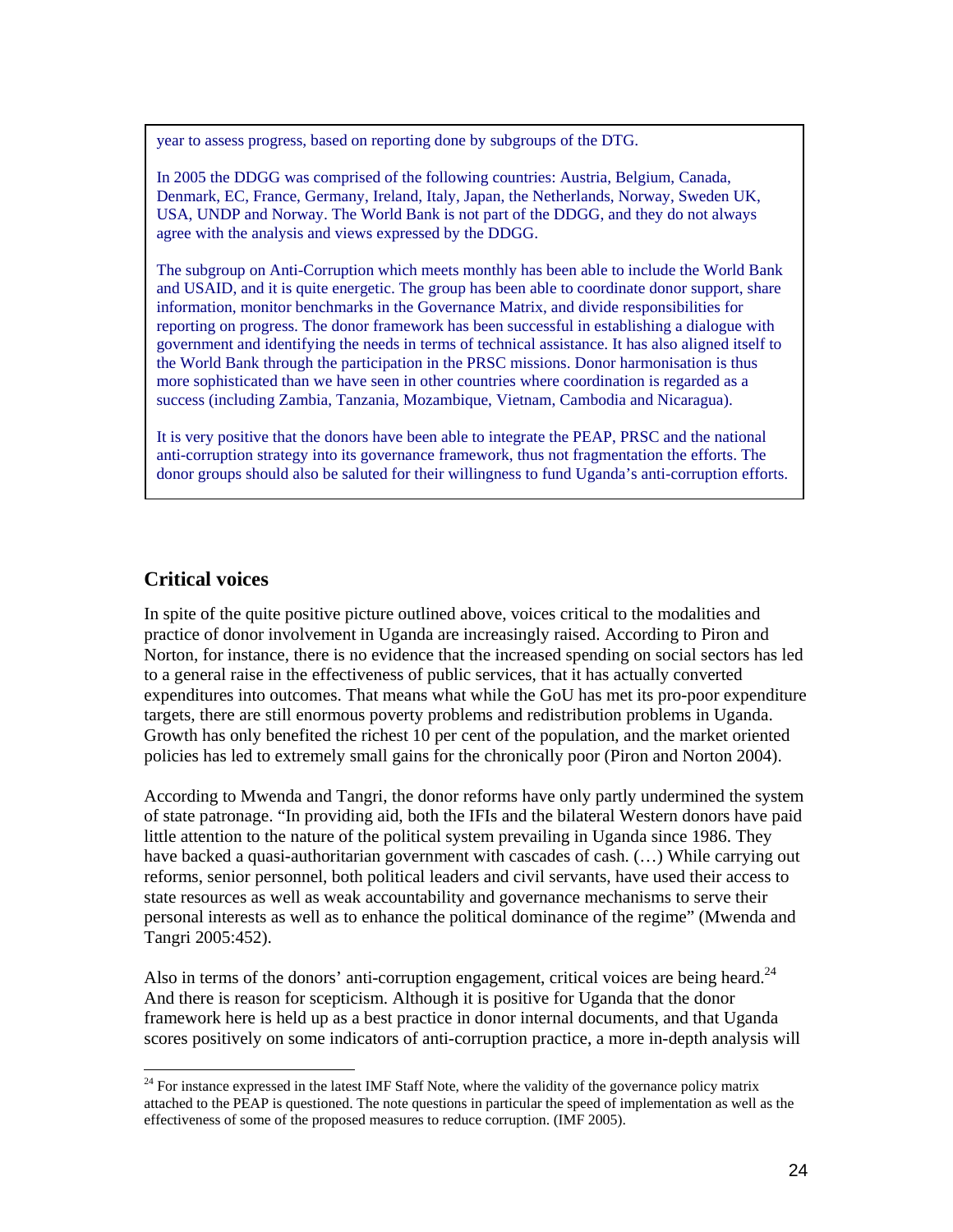probably demonstrate that this framework will be unable to bring about meaningful change. Too much focus is spent on legislation and "getting systems right" and too little is moving in terms of attacking the political nature of the problem.

So far, the preference of both the GoU and the donors' consultative group (DDGG) has been to transfer the corruption issue to the working group/technical experts' level, which is insufficient in terms of leadership and insufficient to address the political character of the problem.

Another issue is that the ACSP has not become the rallying point for constituencies outside national politics. The consultation process prior to the drawing up the Plan was similar to that of the PEAP: expert-led and technically conceived, and it is our impression that local stakeholders like civil society organisations and universities have developed no ownership to the document.

We will also argue that the current, cautious (or modest) approach of the Plan, based as it is on a positive assessment of the Museveni government and its willingness to anti-corruption reform, is inadequate. It will only, at best, bring about some reduction in corruption levels in the mid to long term, and only in service delivery sectors (on the level of bureaucratic corruption). It addresses the implementation aspects of corruption, but it avoids the political incentives for grand and political corruption. The main corruption drivers in Uganda are not addressed through this approach.

#### **Donor dilemmas**

There are several serious dilemmas or challenges facing the donors in Uganda, as elsewhere, when attempting to address the corruption issue. Corruption is a huge problem that dwarfs development aid and makes it more expensive and complicated. Aid can also in itself be a part of the problem; when donors are ignoring the corruption problem, supporting 'white elephants'; when aid relieves governments from prioritising social expenditures; and when donors are using corrupt local service providers. Besides, the more recent emphasis on direct budget support, decentralisation and privatisation is highly problematic from an anti- (political) corruption perspective. $^{25}$ 

The basic donor dilemma is that the corruption problem is deeply political. The logical framework approach that is used for aid programming reinforces the tendency to focus on capacity building interventions, whereas the political dimensions of the corruption problem are being avoided. The activities of the consultative group are too vague on this point. While the group identifies the lack of political will as a major problem, it does not exert much pressure on the government. The performance indicators developed are too vague and there is a lack of clear benchmarks with timelines for expected delivery by the GoU. Furthermore, for the performance indicators matrix to become an effective document it will have to have a clearly stated set of actions points on the part of the donors, if the GoU does not fulfil its obligations. So far, despite the many negative tendencies and the sluggish (at best) implementation of the Plan from the GoU's side, few concrete actions have been taken by the donors. And the country is negotiating its fifth PRSC, and funds will be released early 2006.

 $\overline{a}$  $25$  This list draws largely upon Bailey (2003).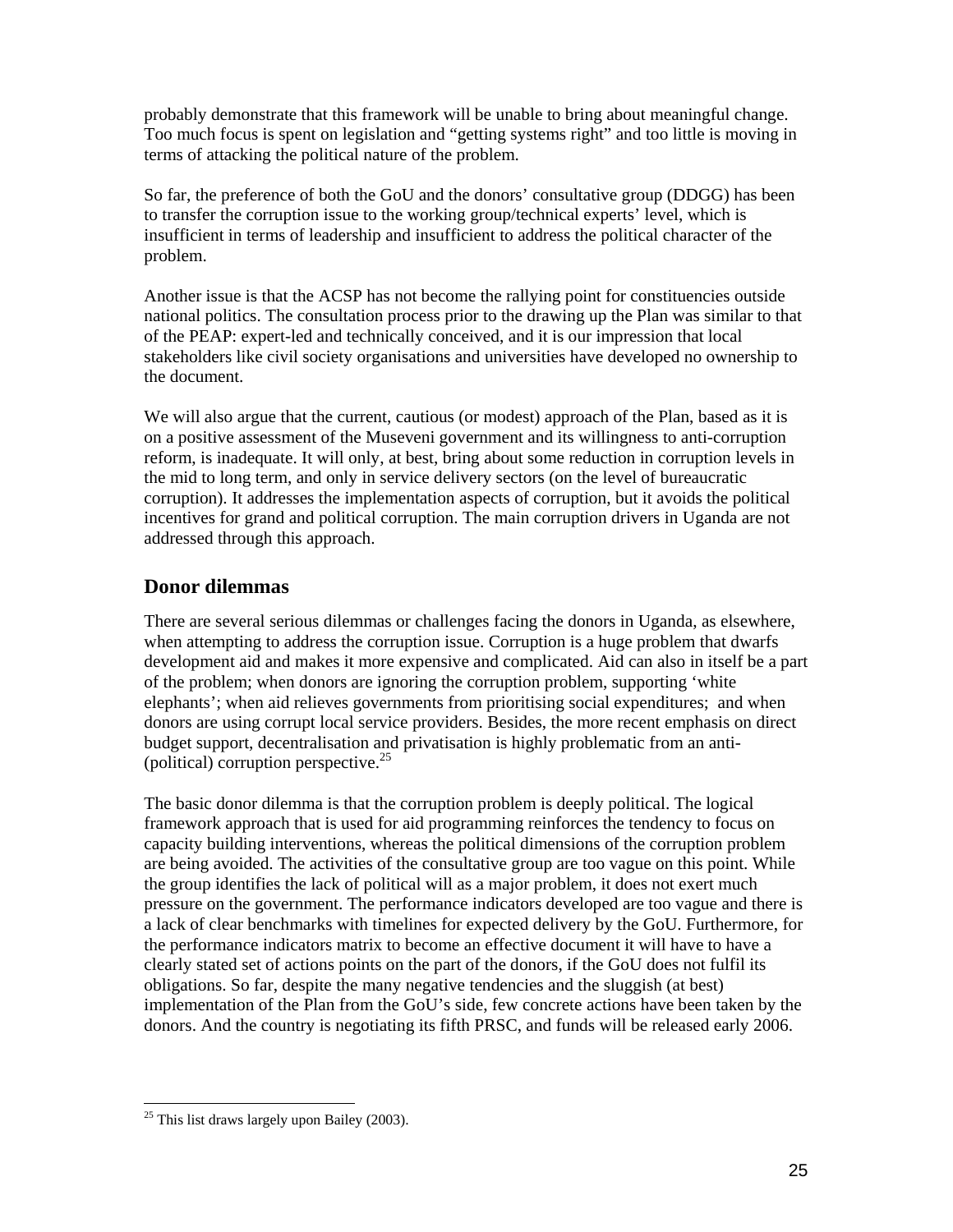When reviewing donor responses to political corruption in Uganda one question became all too pressing; why are the donors spending so much time and effort on institution building and capacity development when the political will to change is so limited? There seems not be any overall strategy related to the political context of the country guiding the various technical assistance projects.

Donor harmonisation is another challenge. With the current membership it is doubtful if the DDGG will be able to put pressure on the government. How can one expect coordinated action when the level of ambitions is so unevenly distributed within the group? Furthermore, when the Head of Missions at their meetings with the government has let their concerns on the corruption issue slip down the agenda, the government takes the message. Some members of the working group have even questioned whether all Ambassadors are even reading the findings of the *Governance Matrix Progress Reports* (sic).

#### **A review of strategic options for donors**

The strategic options available to donors can be analysed within the framework of either a *maximalist* perspective aiming, over the long term, at societal change that constrain or remove drivers of political corruption, or a *minimalist* perspective that merely is intended to guide donor response to concrete incidences of political corruption. This can also be seen as a distinction between proactive vs. reactive strategies.

The two most important political corruption drivers in Uganda are found in military procurement and in the political process. The two factors are pushing up political corruption to intolerable levels, and they are making the anti-corruption strategies of the Uganda government ineffective.26 The donors' challenge is to address these two political corruption drivers in a coherent, sustained and well-resourced way, coupled with donor policy coordination and policy determination, if political corruption is to be rooted out from Uganda.

#### **Approaches based on a maximalist perspective**

The famous anti-corruption investigator and anti-corruption campaigner Eva Joly once put it simple when she said *follow the money*. A radical strategy for addressing the political corruption problem in Uganda would be to make it impossible for ruling elite members to enrich themselves though shady military procurement deals, and impossible to use government money for power preservation purposes. This can be pursued down two avenues. The first one is a broad, long-term strategy of democratisation. The second one is mediumterm and narrowly focussed on the main political corruption drivers. These should be pursued in tandem and be coordinated.

#### *Strategy of democratisation*

 $\overline{a}$ 

The broad democratisation strategy is well known to donors and political actors alike. We believe that in cases of systemic political corruption, like Uganda, this is the only long-term

<sup>&</sup>lt;sup>26</sup> Please remember our distinction between political and administrative corruption. The GoU can very well be willing to address (and get donor support to) its attempts at addressing the administrative corruption that takes place in service delivery. This will not jeopardize their hold on power (on the contrary) or infringe on the ruling elite and their (private and corporate) politics-business interests (read: political corruption practices). This is just like the issue of budget support; the GoU has few problems with letting the donors finance social sectors and infrastructure.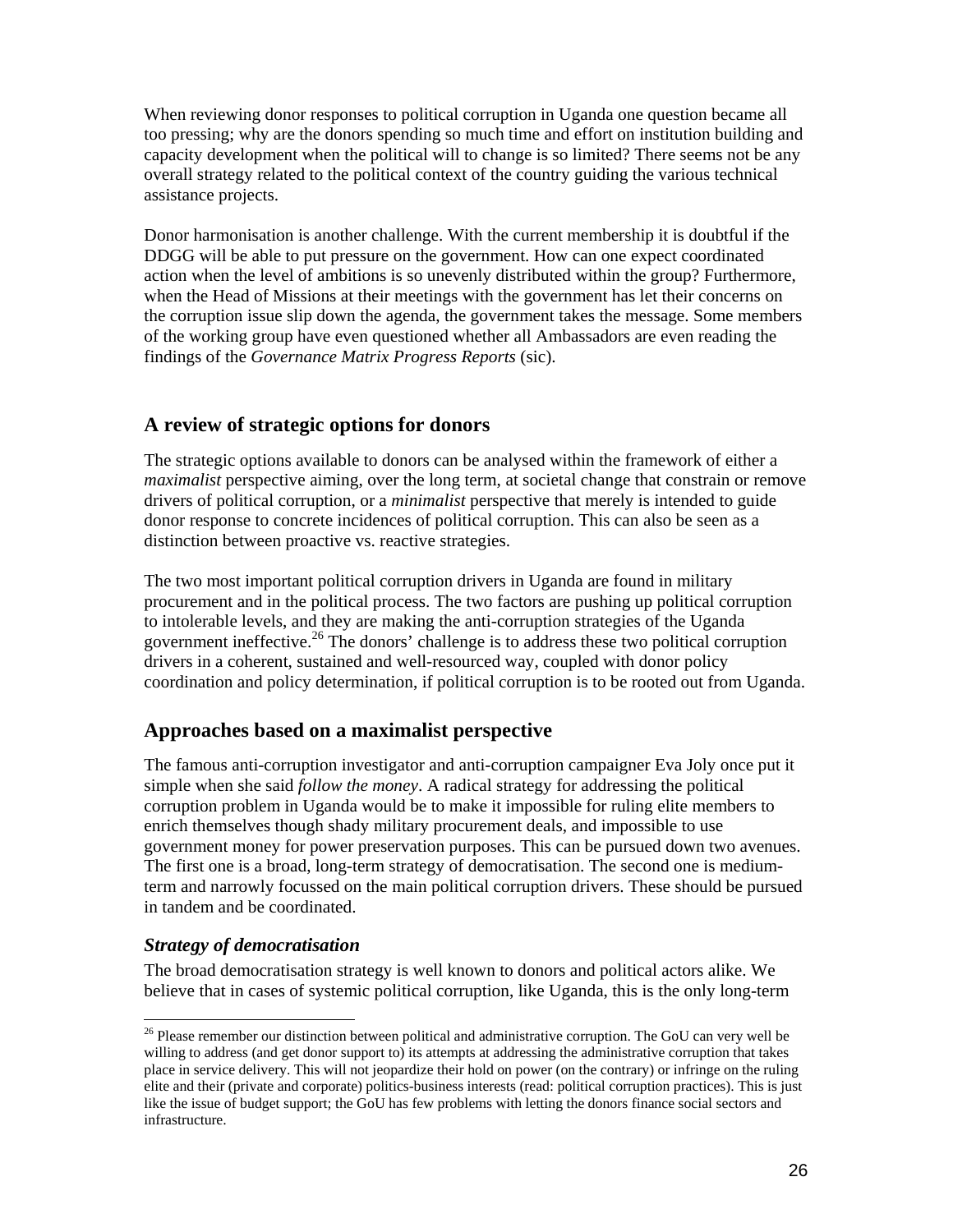sustainable strategy available. At the same time, there are no examples of successful democratisation brought to a country by donors. We know that accountability to external agencies only can be a supportive factor to domestic political processes. These include two basic processes, namely increased horizontal accountability (deepened popular control through voice and participation), and increased vertical accountability (efficient and credible institutional checks and balances).

*Horizontal accountability* refers to a system of institutional checks and balances, of constitutional and institutional controls in-between elections. These include among others the executive (government and state administrative agencies), the judiciary and the legislature, and the various special institutions of oversight and control like ombudsmen, investigators, attorneys and auditors. Most political systems include at least some formal rules and procedures meant to restrain the exercise of political power (and the possible excesses of political power) and to safeguard human and political rights, but the formal establishment and existence of institutions of horizontal accountability does not in itself mean that they are efficient. In developing countries with embedded political corruption these institutions are particularly weak, undermined by weak capacities and the strengths of informal and clientelist politics.

There are some well-known challenges to donor support to horizontal democratisation processes. These are beyond the scope of this study, but a few challenges can be listed. For instance, how can the two most important checks-and-balances institutions (the parliament and the judiciary) be supported, to strengthen their accountability, oversight and control functions, when the government has no political will to address the issue of political corruption, or to share their political power? What can the donors do when the constitutional checks and balances are weak and/or subjected to informal political structures, when the parliament is the political stronghold of the barons? What can donors do when high court judges are nominated by the president<sup>27</sup> and subject to his influence?

Regarding the parliament, the approach would be to push for constitutional reforms that could secure its autonomy. Parliamentary autonomy refers to its independence from the executive branch. It is its ability to carry out its mandate, to interact with and not be subjected to pressure from the presidency, and to play the vital democratic role of checks and balances. In practical terms, it is about constitutional guarantees, and personnel and financial autonomy. This is a long and cumbersome process, but should nevertheless be the ultimate aim of any engagement with the parliament.

Furthermore, we believe there are some medium-term possibilities in terms of support to specific parliamentary committees, research and evaluation capacity, administrative capacity and issues like the disclosure of parliamentary votes and better communication between legislators and their constituencies. One example is the Vietnamese parliament, which is weak in terms of its mandate and in terms of one-party rule. Still, with some donor assistance it has become a relatively proactive institution, fulfilling some of its accountability functions.

We also believe there is room for better support of the judiciary. Courts do have a core role in preventing abuse of political power, in holding rulers accountable and in sanctioning actions contrary to constitutional and legal provisions. To fill their accountability function and to serve as an institution of (political) checks and balances, the approach would also here be to

 $27$  See appendix 1 for a list of positions nominated by the president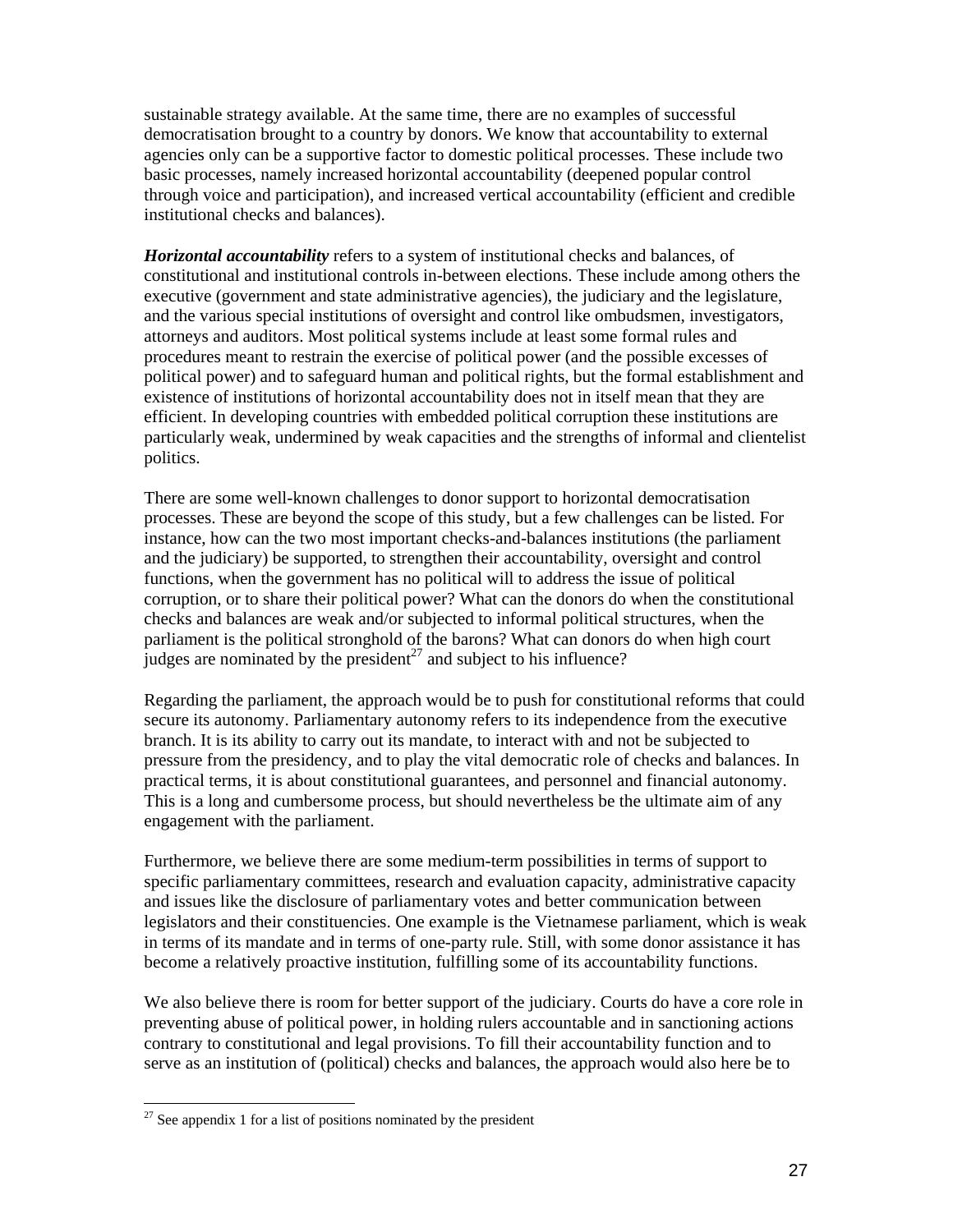push for constitutional reforms that could secure the autonomy of the courts. A main aspect of this autonomy would be autonomy of choosing personnel (judges are now nominated by the president), and financial security.

One should also demand transparency, and justification for court decisions and actions (answerability). Even within presidential systems with little autonomy, the accountability function of courts can be strengthened through improvements in infrastructure (library, computers, court records), court administration, education of judicial personnel and support staff, legal aid and literacy, and research assistance, in addition to reforms of the appointment procedures and budgetary autonomy.28

The two core institutions of checks and balances need thorough reforming in Uganda, as the two main pillars of horizontal accountability. In a democratic development perspective, it is extremely important to secure the autonomy of these institutions. But also the various special institutions of oversight and control, like the Directorate of Ethics and Integrity, the Directorate of Public Prosecutions, the Police, the Inspector General of Government and the Office of the Auditor General is in need of comprehensive reforms in their mandate and autonomy, as well as in their capacity.

Without going in detail on the modality of this, the principle is simple; without these institutions, accountability and democratisation is impossible.<sup>29</sup> Even when they cannot perform and cannot deliver on political corruption control at the moment, and the investigators and prosecutors are deeply frustrated about this, these institutions are needed for support when there is a change in government, when a reform oriented minister takes over, and they can perhaps even impose some counter-balancing weight in the current political climate. Only the donors can ensure their survival at this stage.<sup>30</sup>

The institutional support outlined above may have very limited effect in the current political climate of Uganda, and the risk is that donor support for accountability institutions like anticorruption commissions, for instance, is wasted if the institution starts to bite and the regime retaliates. It can become impaired or decapitated overnight, by presidential decree. A maximalist perspective is required to justify the risks and costs of a long term democratisation strategy through meticulous institution and competence building.

*Vertical accountability* is citizen influence through the election channel (electoral processes) and through direct political action. It entails giving voice to the people and creating the conditions for political change from below. It requires real opportunities for citizens to exercise their basic civil liberties like the freedom of assembly, association, freedom of speech and the press; it also requires basic political freedoms like free and fair elections (with

<sup>&</sup>lt;sup>28</sup> Siri Gloppen (2003): "Building the Rule of Law in New Democracies: Challenges and Opportunities for Judicial Reform". CMI *Policy Brief* Vol. 2 No. 2, September 2003.

 $\frac{1}{29}$  See the U4 Anti-Corruption Resource Centre website for practical advice on donor support to parliaments, courts and special agencies like anti-corruption committees.  $\frac{http://partner.u4.no}{}$  and www.u4.no.  $30$  This was the straightforward answer to a question raised in an interview with the former minister of Ethics and

Integrity, Ms Miria Mtembe, who asserted that the IGG had never prosecuted any 'big fish' or 'political untouchables' in Uganda, and expressed doubts that it ever could under the current government. On our question if the donors should then simply withdraw all funding for the IGG on these grounds, she said "-Oh no, the institution will be needed one day! Better to have it, even with a weak mandate and no impact on political corruption, than to re-invent it when the day comes and it is needed again".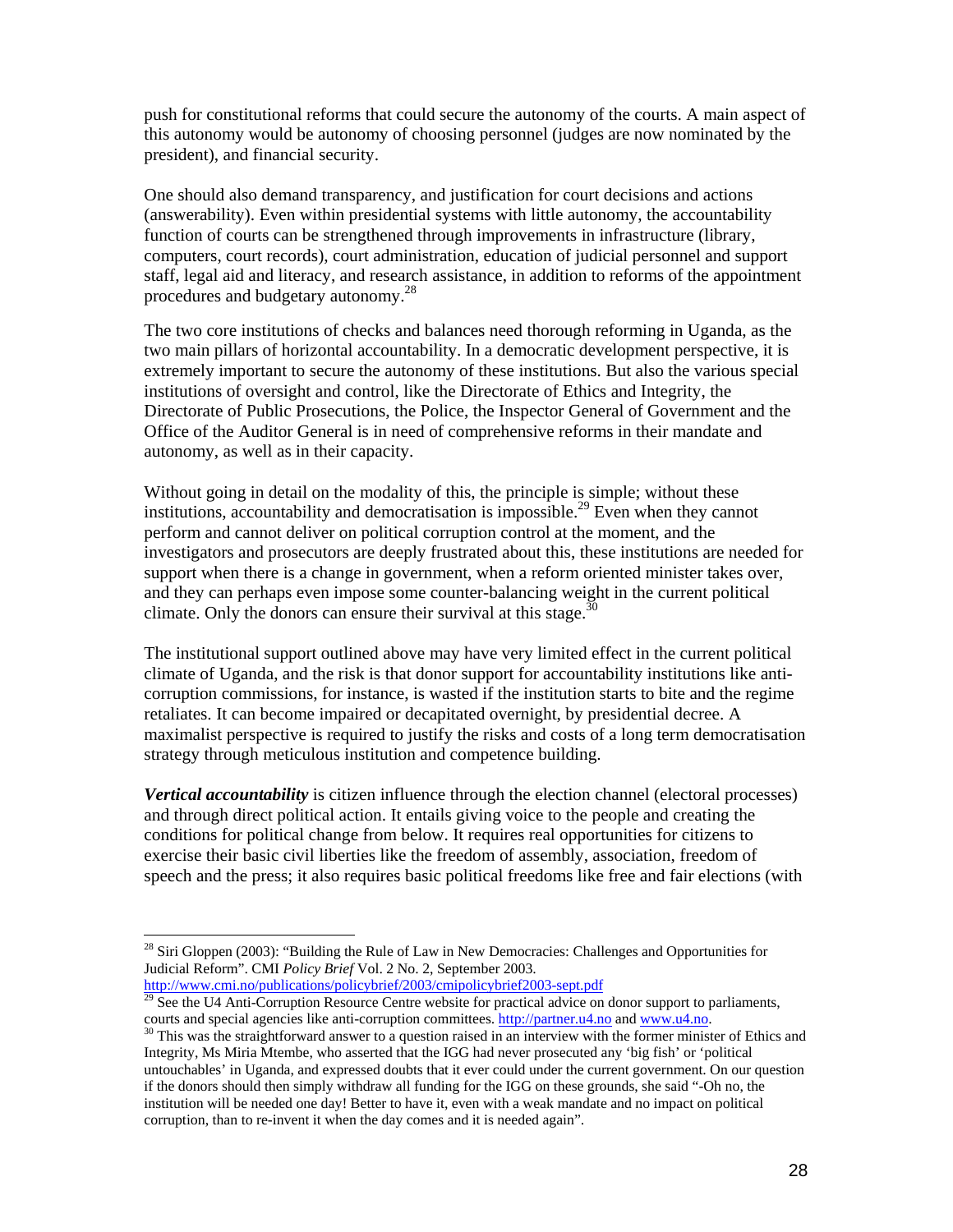a level political playing field, real alternatives and elections with a possible impact on the composition of government). It includes the right of citizens to change their government.

The formal side of vertical accountability is the election channel. Free and fair elections are essential, but so are the legal provisions and functioning of political parties. Although support for political parties are now increasingly on the donor agenda because they are understood as an essential part of a representative, constitutional democracy, it is still unclear how political parties can be made accountable and democratic. Multilateral and bilateral donors have been supporting democratisation processes and the vertical accountability channel mainly through support to the practical sides of election systems and of arranging elections, somewhat through assistance to the enactment of legislation on party and campaign finance, and more support to civil society and non-governmental organisations and the media.

There has been much less focus on the 'political' side of vertical accountability, on the election channel and on the political parties in particular. Although the donors have put the political parties increasingly on the agenda because political parties are understood as an essential part of a representative, constitutional democracy, it is still unclear how the donor can support political parties without interfering in sovereign national politics. How can party financing become transparent, how can the 'vote for me' one-man party organisations without a programme, membership base or internal democracy be reformed, how can political competition be enhanced, how can the political playing field be levelled, and how can the democratic function of the political parties be guaranteed? Can basic political rights be used as a benchmark? Can other benchmarks be set on the basis of international norms and standards $2^{31}$ 

Given the close relationship between political corruption, the lack of will to fight corruption, and the level of democracy, could it be possible for donors to agree on a common denominator, a minimum acceptance level of political liberty and rights in Uganda? Can the Universal Declaration of Human Rights be a leading tool in this? The Declaration does contain provisions of political rights, too, like for instance the right to peaceful assembly and association, to take part in the government of his country (directly or through freely chosen representatives), and that the will of the people shall be the basis of the authority of government.32 Thus, is it possible to reach an agreement of what is not tolerable, for instance lack of elections (for how long), gross human rights violations, harassment and bans on political opposition, electoral fraud, etc.?

Vertical accountability, including the necessary pressure or demand for political reform, can also be voiced through other channels like the media, direct political action (manifestations, petitions, etc.) and NGOs. Business, traditional and religious communities and a number of different organisations can also raise political demands, when they are well-organised and not subject to clientelist capture. History has demonstrated how the trading companies and economic elites ('the city bourgeoisie') of pre-industrial Europe managed to reduce the power of the absolutist kings and rationalise the state. One question is thus what it will take for business communities and economic elites in weak, corrupt states to demand the rule of law

<sup>&</sup>lt;sup>31</sup> Drafts have been developed by a number of institutions, including the European Council, the Carter Center and Transparency International.

 $32$  Article 21 reads: (1) Everyone has the right to take part in the government of his country, directly or through freely chosen representatives. (3) The will of the people shall be the basis of the authority of government; this will shall be expressed in periodic and genuine elections which shall be by universal and equal suffrage and shall be held by secret vote or by equivalent free voting procedures. http://www.un.org/Overview/rights.html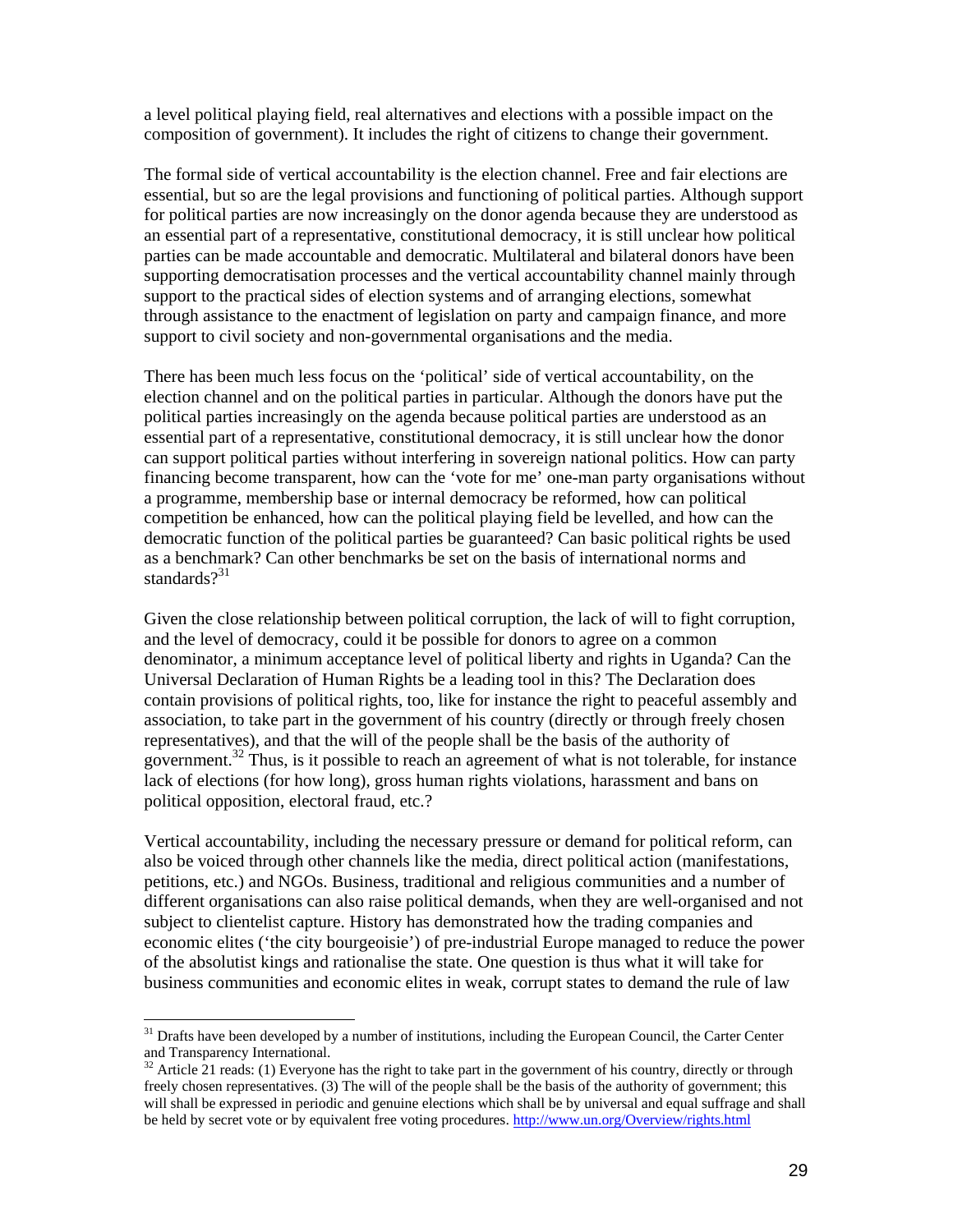and institutional guarantees instead of seeking protection from some 'big men' within the system?

It is still an unresolved question how the donors can support these non-electoral channels of vertical accountability. What interests groups, business organisations, civil society organisations, religious and ethnic organisations, media can constitute counter-balancing powers and positive change factors?

In a maximalist perspective, donors should consult a range of national stakeholders and seek opportunities for interventions from outside as well as from inside of the regime, in the governing party, or wherever reform-minded individuals are located. There will always be groups within a power structure, and within sectors and institutions, who can 'champion' anticorruption. Donors should give special support to these reform-minded people to ensure that they are not seen as untouchables by the regime. In Uganda, the strategic donor thinking around 'drivers for change', 'promoters of change' and 'islands of integrity' fall in line with this perspective, although there is a need of further development of these approaches.<sup>33</sup>

A series of smaller NGO initiatives can be implemented which in isolation might seem to have little effect but which in tandem can raise awareness of people and get the attention of the political leadership. We mention of a few cheap but effective examples:

- An NGO in the Philippines took pictures of the cars and houses of regime dignitaries and published the pictures on the internet.
- Support to media organisations who give out prizes for "the best piece of investigative journalism of the year".
- Tracking of the spending of political parties during elections. Counting minutes of TV airtime, posters, rallies etc an aggregate figure can be made for the spending of each party and compare that to what has been made available. Results can be published weekly in newspaper and radio.

However, one should not underestimate the problems of mobilising discontent into voting coalitions and political pressure. But, as demonstrated by the Albanian example below, external pressure can facilitate a positive outcome.

<sup>&</sup>lt;sup>33</sup> For an example of thinking along these lines (although not on democratisation and anti-corruption, but on propoor policies), see Mark Robinson (2004): "Pro-poor change in Uganda: drivers, impediments and opportunities for engagement (ODI) and Ng'ethe, Katumanga, and Williams (2004): An analysis of drivers of change in Kenya Strengthening the Incentives for Pro-Poor Policy Change (commisioned by DFID Kenya). The latte is downloadable at http://partner.u4.no/training/incountry/Kenyamaterials/driversofchange.pdf ).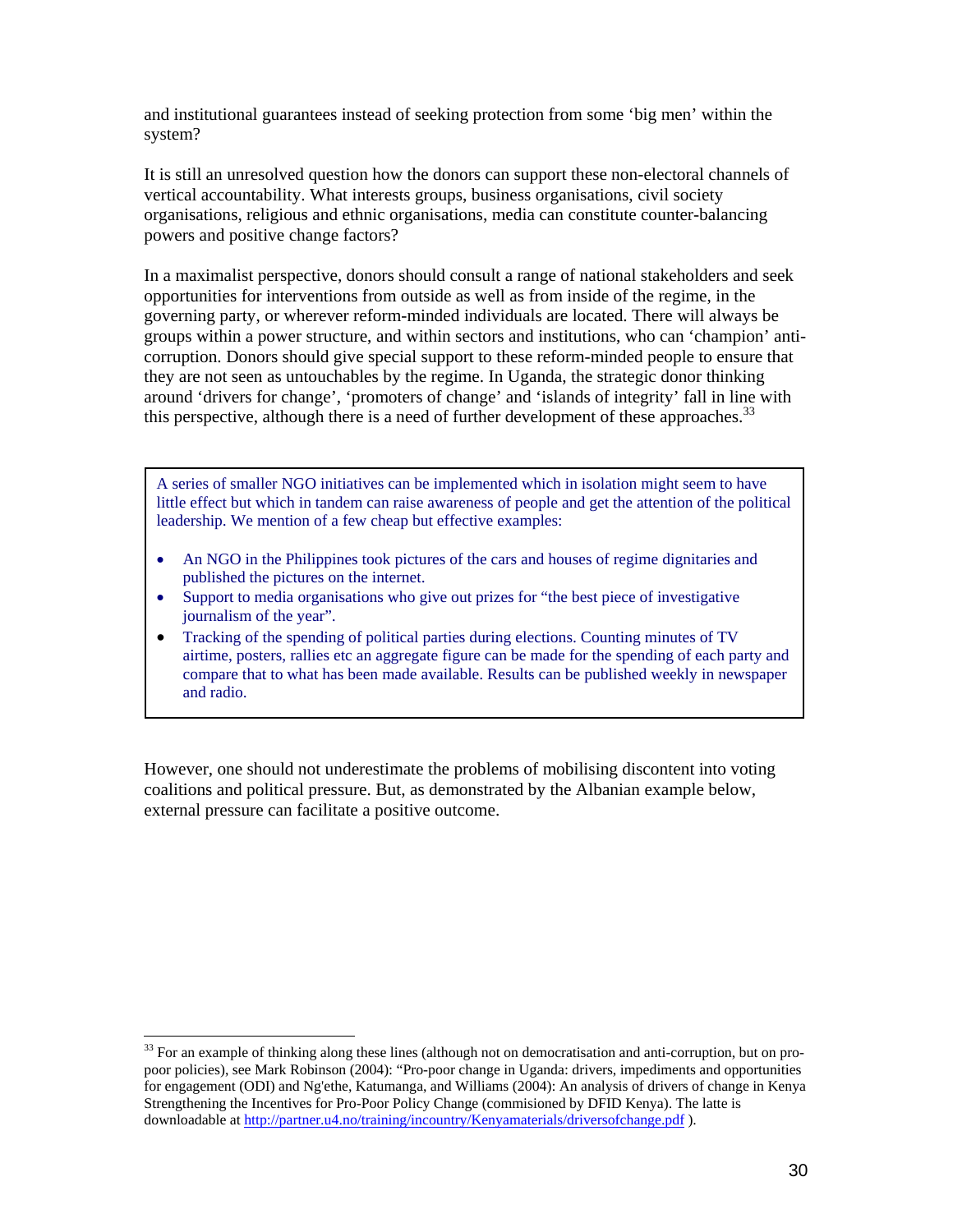#### **Pushing Albania**

An interesting case for the donors and Government of Uganda to consider is the actions of the international community in Albania. Even though Albania is not aid dependent the international community had a carrot in its toolbox as the political leadership wanted the country to be accepted into Euro-Atlantic structures. After the Kosovo conflict calmed down, the corruption issue moved up on the diplomatic agenda. The international actors in Tirana were telling everyone, including the electorate, that the lack of progress was due to the government's unwillingness to address this issue in a real way. Even though the combination of diplomatic means and public shaming did not enticed the government to change its position in the short term, the electorate became aware of the fact that their lacking living standards was linked to 1) corruption 2) the sitting government. In July 2005 the governing party lost power in a campaign that was fought by the opposition on an anti-corruption ticket. Conditionality alone would not have yielded such a positive outcome, but in combination with a pressure from below, the situation was improved.

#### *Strategy of targeting the main political corruption drivers*

In addition to the broad approach of democratisation outlined above, we will now turn to more narrowly focussed anti-corruption efforts directed at the main political corruption drivers.

We have in this study identified wealth maximisation and power preservation as the main motives of political corruption in Uganda, and identified military procurement and the political process as the main political corruption drivers. Although this is debatable (one could argue that the pillage of Eastern Congo is an equally important political corruption driver in Uganda), and although more systematic studies could be done to identify the main corruption drivers in Uganda, we will take this as the situation and as an illustration of the second radical approach to the political corruption problem.

*Military procurement* is only marginally different from other public procurement systems, and the corruption problems and mechanisms within it are largely the same. The donors have been supporting reforms of public procurement systems in quite a number of partner countries for quite some time, also in Uganda, and the principles and mechanisms are well known. The difference is the national security and secrecy issues, and the seniority of the people involved. These are also the main challenges.

How can the donors address this politically sensitive issue, which includes national security issues and vital national priorities? How can an issue be addressed that is blocked from insight, control and transparency because of secrecy and security concerns? How can the donors address high politics, and the vested, pecuniary interests of senior power-holders?

The guiding principles must be the same as in procurement processes in general, like for instance competitive bidding, bench-marking and simplification of rules and supplementary work to get the prices right; inspections, controls and an independent procurement board to get the discretionary powers reduced. One should and could insist on these principles, despite the sensitivity of the issue, and suggest some adaptations to these principles in order to safeguard secrecy concerns, just like the established Western democracies are doing. For instance, the control function of the independent procurement board can be conferred to a parliamentary committee.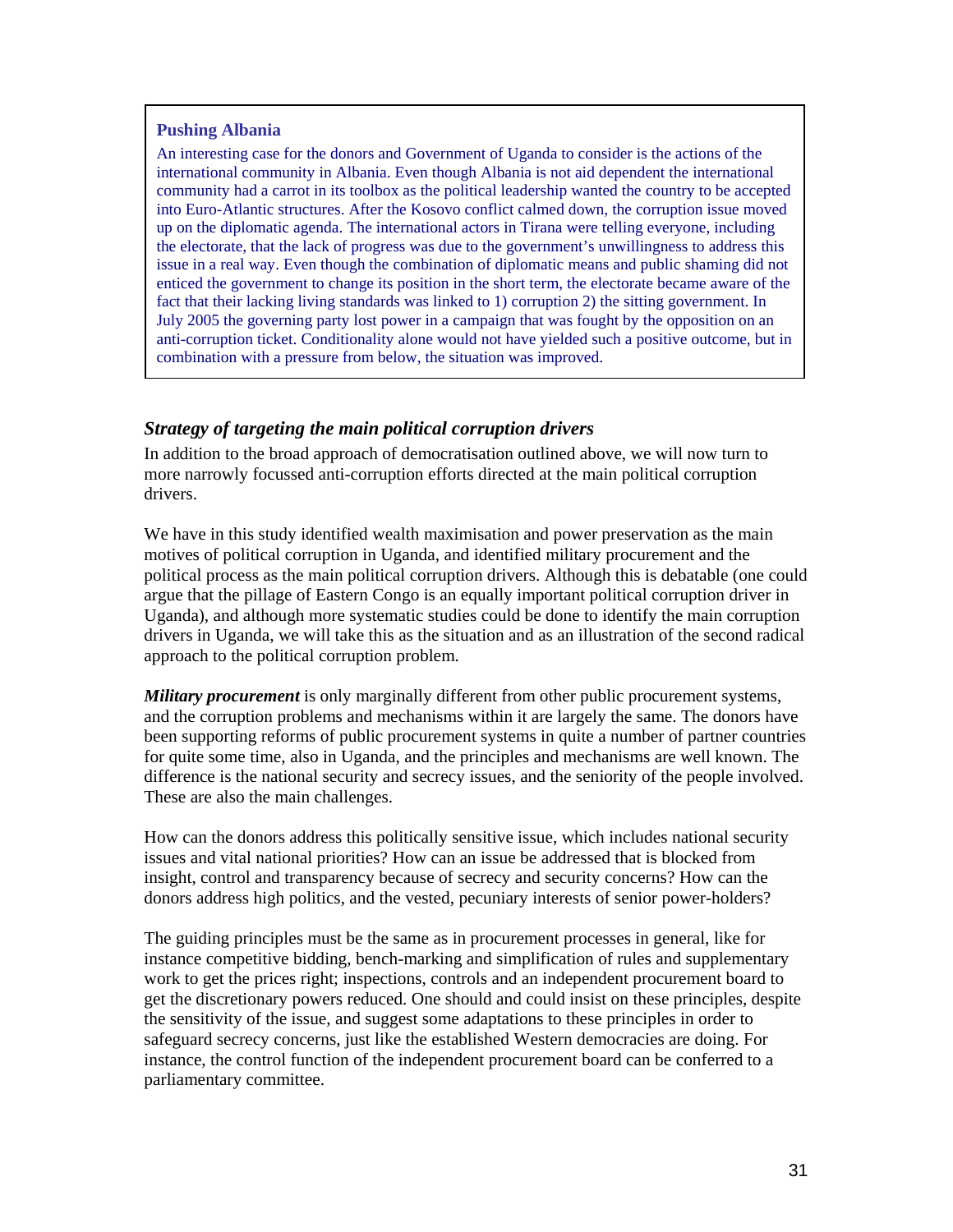Although the donors are now beginning to introduce guidelines for the procurement of military hardware (Mwenda & Tangeri 2005:466), this should be made a priority issue with significant and coherent donor policy support, an issue of repeated policy consultations at the Ambassadors and Heads of Mission and DDGG level, and trustworthy donor leverage.

*The political process* and money in politics is a broader issue of concern, broader than the donor approach on political party financing. It includes political corruption problems all through the electoral process, from the establishment of the 'rules of the game', which includes election dates, election systems (proportional or plurality systems) and delineation of electoral districts ("gerrymandering"), to the registration of voters, the nomination (and acceptance) of candidates and party lists, voter education and electoral campaigns, to the voting procedure, counting and announcement of results.

Again, partial solutions to this can be suggested on the basis of experiences in other countries, of which the established Western democracies of course constitute the 'ideals'. Fraud can be countered by insisting on transparency and control principles. Gerrymandering and other political rights violations can be countered by an independent electoral commissions that is truly independent, well resourced and efficient, as well as parliamentary, political party and civil society controls.

There will, however, be substantial risks with these approaches. The NRM government will probably defend itself, with unconstitutional and perhaps violent means, against a perceived danger to its hold on power and to its means of accumulation, and individual regime heavyweights will defend themselves unconstitutionally and even violently against any threats to their vital and pecuniary interests.

Another risk is that the donor community will have to withdraw completely from working with the Uganda government (when minimum conditions are not met or violated), or that the aid agencies will be thrown out by the Uganda government, with possibly much damage to social and economic sector development projects and programmes, poverty alleviation, HIV/AIDS, etc.

#### **Approaches based on a minimalist perspective**

As indicated in Section I, for those who believe that the negative tendencies in Uganda are moderated by a series of positive trends, and who have a more positive appraisal of President Museveni and his government than presented in this study, we will now point to some challenges and principles that could guide minimalist or moderate approaches. This involves continued working relations between donors and (parts of) the GoU on a large number of priority issues and even some technical corruption issues, but with the aim of improving the anti-corruption effects.

Basically, this is what the donors in Uganda are pursuing for the time being (notwithstanding the latest, demonstrative cuts in spending), and a minimalist perspective involves minor modifications in the framework currently in place on issues of minimum standards and donor coordination and leadership.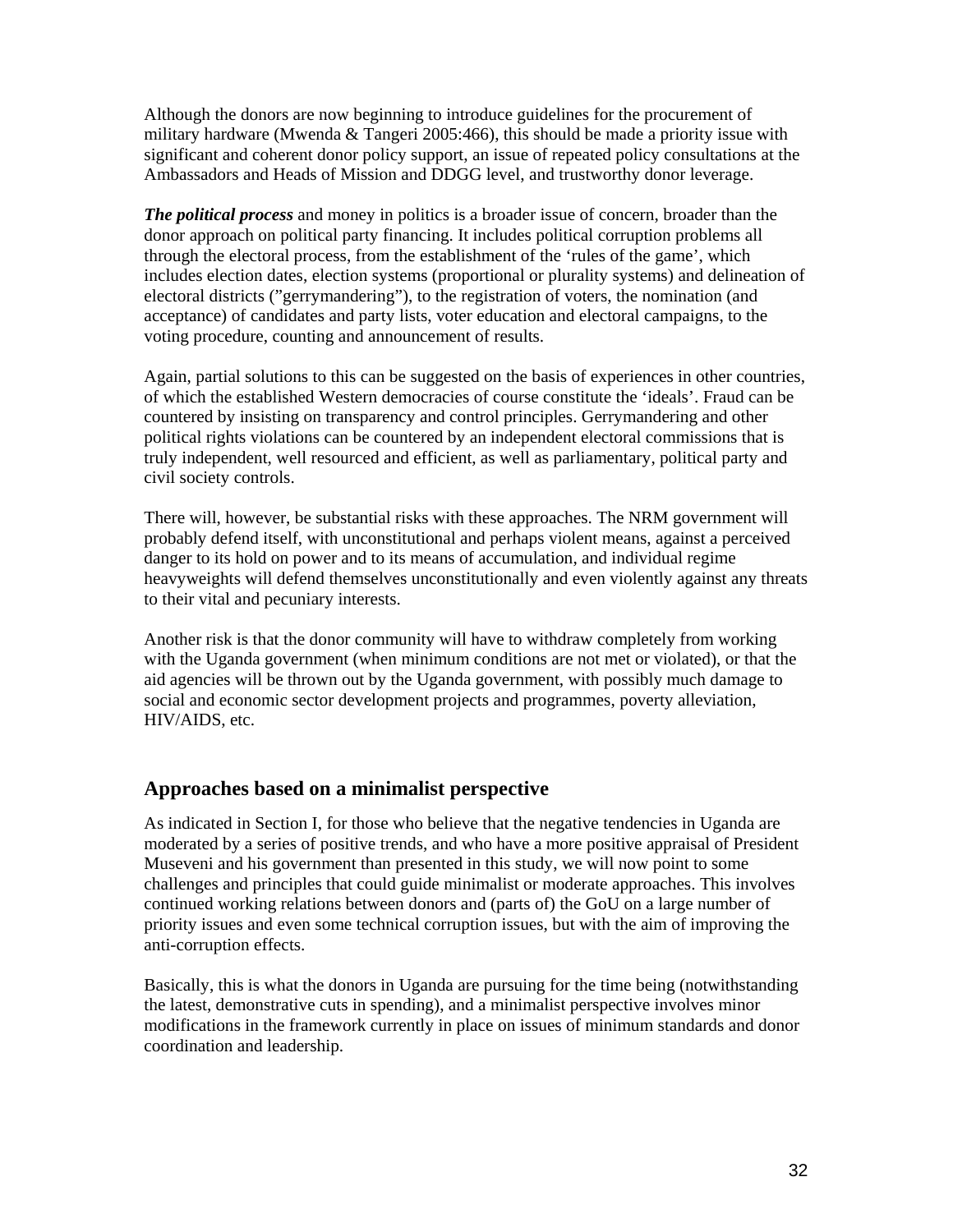#### *Minimum standards*

For donors' approach to political corruption in Uganda to be credible, the donors need to agree on a minimum acceptance level. As mentioned, minimum standards can be based on the UN Human Rights Convention and other internationally accepted standards. The Convention includes provisions of political rights, including the right to peaceful assembly and association, freedom to take part in the government of the country, the right to life, liberty and security of person, and freedom from arbitrary arrest, detention or exile, etc. Other quite clear and unambiguous international standards can also be found on election processes, transparency and freedom of information issues.

To refer to these standards in various donor policy documents is not enough. A minimum acceptance level of human and political rights should be based on internationally acknowledged minimum standards; it should be discussed and agreed by the donors beforehand, and have a jointly accepted verification procedure. Furthermore, this minimum standard, with concrete examples of what cannot be accepted, should be communicated, very clearly and transparently, to the Government of Uganda, and to the broader public in Uganda. For instance the non-provision of a level playing field for the opposition, massive use of state resources to secure re-election, large scale election fraud, and violence used against political opponents are issues to be covered.

It is important that the general public is aware of the donors' reasons for withdrawing support so that they have the opportunity to counter such steps through the ballot box and through organised political action. Setting a minimum acceptance level on different forms of political corruption would probably require diagnostic studies to establish the relevant principles and standards, as well as an analysis of possible monitoring mechanisms.

#### *Co-ordination and leadership*

We have indicated that the current minimalist and moderate approach of donor agencies is insufficient, as it does not address the political origins of the main corruption drivers in Uganda. This affects as well effort to curb administrative or bureaucratic corruption. Political and bureaucratic corruption tends to reinforce each other. One cannot expect lower level bureaucrats to be clean when their bosses are not. Hence, a radical approach of addressing the political corruption drivers can substantially reinforce efforts taken against bureaucratic corruption. The two approaches can be mutually reinforcing, adding up to a substantial, positive pressure. This, however, will depend on donor information exchange, co-ordination, harmonisation, and leadership.

The current framework for donor harmonisation has not lived up to its expectations. For the donors to regain momentum a few changes in the co-operation and harmonisation framework can be considered:

- Donors should integrate the issues of internal conflict, democratisation and corruption. (As a modest start, in the matrix point C "Transparency and Accountability" should thus be merged with point A, "Democratisation process").
- The work of the different subgroups to the DDGG must be better integrated. Anticorruption should not become an isolated, technical issue, with different other tracks running on governance, procurement, etc. One cannot "fight corruption by fighting corruption", in isolation.
- Making governance and anti-corruption count is the task of the DDGG. The donors should mandate a small group of major donors to take the lead in the discussion with the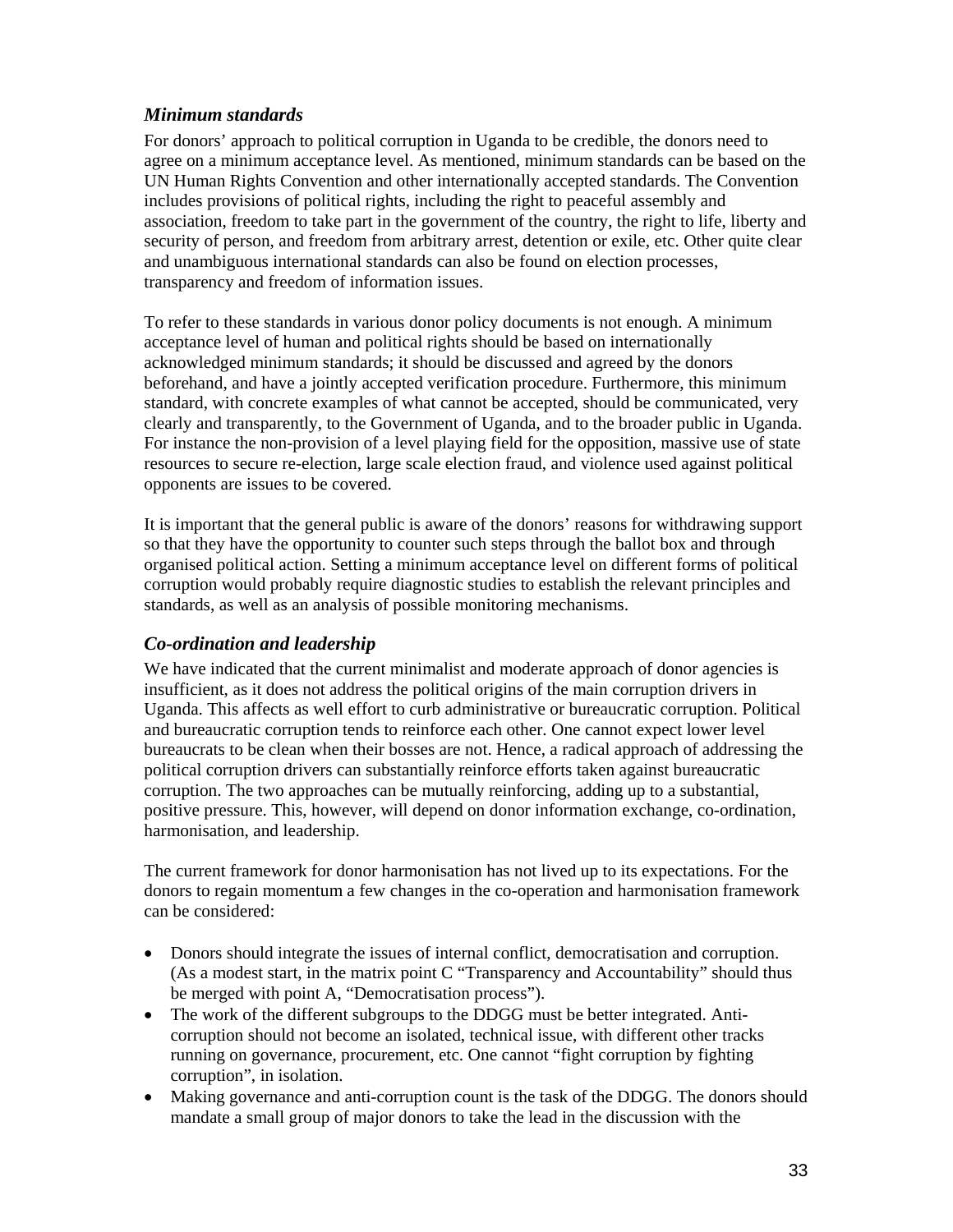government on corruption. For instance could the World Bank, DFID, and the EU Commission coordinate their stance and voice on the corruption and democratisation issues, and hold the GoU to account under a preceding agreement on the minimum standards.

• Pursue cases systematically. There is not enough following-up on concrete corruption cases. People not declaring their wealth under the Leadership Act, people committed for corruption (but enjoying immunity in Uganda) and other offenders can for instance be restricted from travel abroad. Cases where individuals are recommended for prosecution on corruption charges by the IGG, commissions of inquiry and the media, should the donors ask for at every occasion.

The donors should also prepare for a future time when the government is more willing or able to address corruption. One starting point may be to identify anti-corruption needs likely to emerge after an election, for example, and plan for the necessary follow-up action and support for any new anti-corruption commitments that may emerge. For example, once political change takes place demands are likely to arise rapidly for legal action against the previous regime and for the recovery of stolen assets. Donor countries with major financial sectors may want to outline a contingency plan for how they will assist when these demands are made.

The donor agencies should also utilise their respective comparative advantages better. Collective action allows donors to leverage their relative strengths, and this should be made explicit and utilised. Some donors may have more money available, for instance, others expertise, technical experience or inroads to negotiations. See for instance the text box example below.

#### **The role of OSCE in Coordinating Anti-Corruption Work**

In Armenia it was the *Organisation for Security and Cooperation in Europe* (OSCE) that led AC work. Many donors highlighted corruption work as "leaderless", so when the mission started, it "listened for a role" where it could "use its capacity to best effect".

The nature of the organisation meant it had appropriate characteristics and "less to lose" than if individual donors led the work on a sensitive, political subject like corruption. OECD was recognized for its

- $\checkmark$  Wide-ranging mandate
- $\checkmark$  "Cooperative approach"
- $\checkmark$  Multinational membership where decisions are based on the consensus of all members
- $\checkmark$  Highly-respected Head of Mission holding the rank of Ambassador with access to, and taken seriously by, senior government/donor officials.

The Government of Armenia supported the OSCE and its role in establishing and coordinating a joint Task Force to develop an AC strategy. The cooperation with the government was based partly on the President's commitment to address corruption and partly on a pressure to work sincerely with OSCE, as Armenia was in the process of applying for Council of Europe membership.

The OSCE-led Task Force has:

- $\checkmark$  Reduced duplication
- $\checkmark$  Used forums to engage in joint planning
- $\checkmark$  Presented a 'united front' of donors which has greater leverage with government than individual donors would have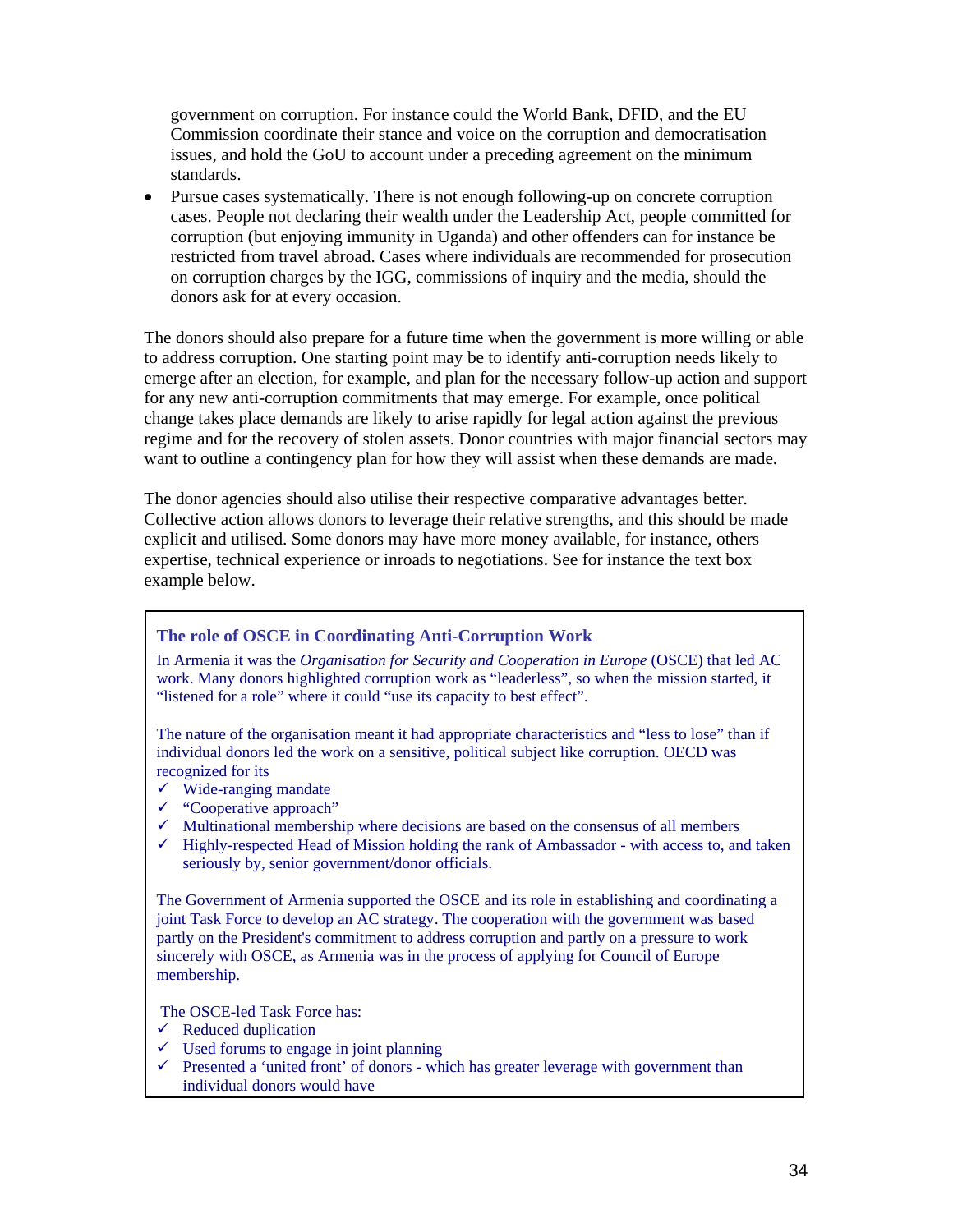$\checkmark$  Benefited from the OSCE Mission's position in gaining high-level access to government  $\checkmark$  Increased the effectiveness of donor activities at minimal cost of TF participation.

An assessment of the Task Force noted that OSCE's success in coordination and advocacy on corruption might not necessarily be replicable elsewhere as these specific roles did not conflict with the mission's wide-ranging mandate. In countries where OSCE has a mediation role or human rights abuse monitoring role, such a conflict is much more likely.

**Green, Lara, Hubbard, Michael, and Larbi, George: "Cooperating Against Corruption: A review of in-country donor coordination in Africa against corruption" (DFID: 2005)**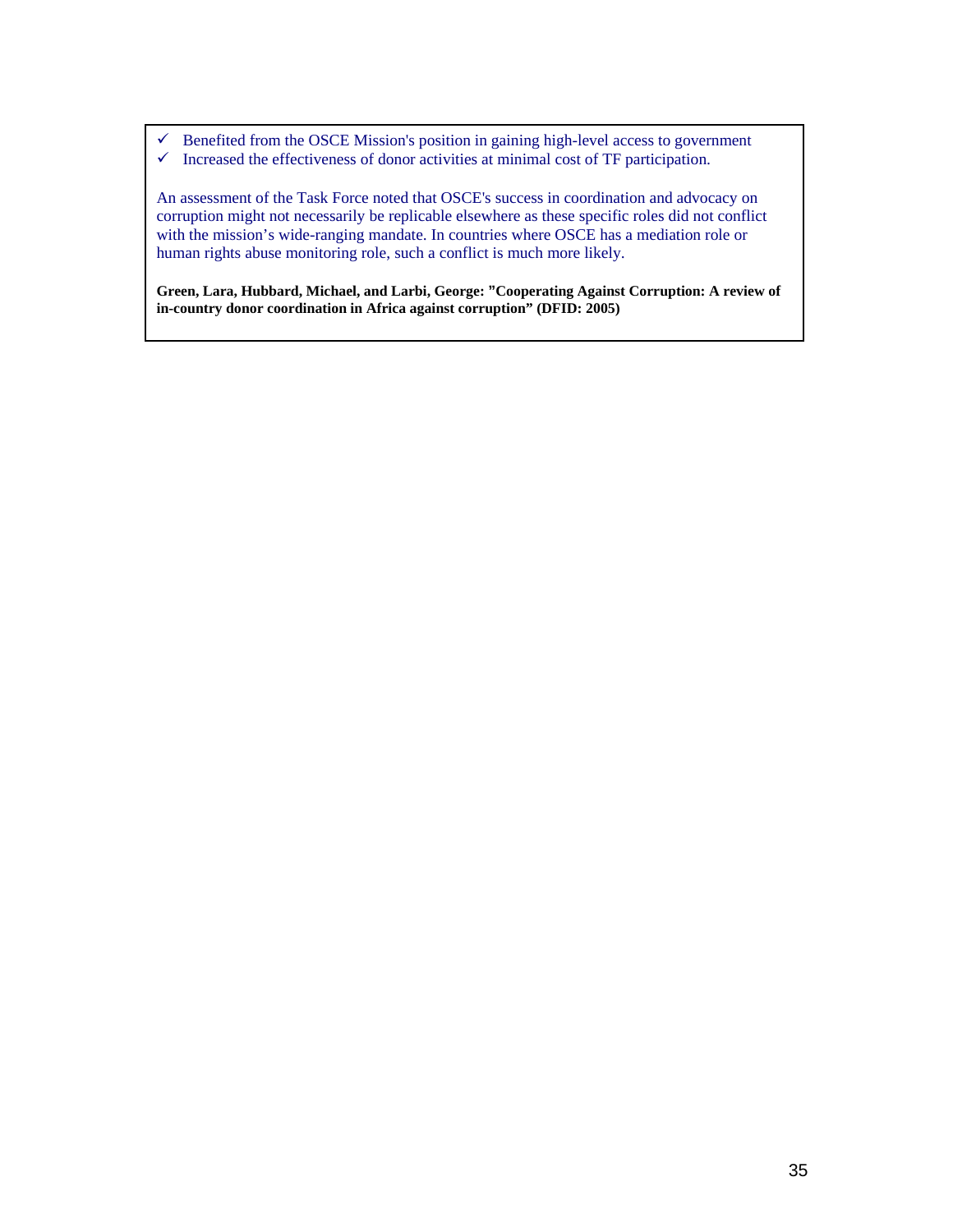#### **Officials appointed by the President of Uganda**

#### **a) Constitutional office Holders**

- 1. Cabinet Ministers
- 2. Secretary to Cabinet
- 3. Presidential Advisors
- 4. The Chief Justice and Deputy Chief Justice<br>5. Justices of the Supreme Court and Appeal
- 5. Justices of the Supreme Court and Appeal
- 6. Principal Judge and all Judges of the high Court
- 7. Inspector General of Government
- 8. Governor and Deputy Governor of Central Bank
- 9. The Clerk to Parliament
- 10. Nominated members of Parliament (10)
- 11. Attorney General
- 12. Auditor General
- 13. Army Commander
- 14. Inspector General of Police
- 15. Commissioner General of Prisons
- 16. Chieftaincy of Military Intelligence
- 17. Director, Criminal Investigations Department
- 18. Director Internal Security Organization
- 19. Director External Security Organization
- 20. Director of Public Prosecutions
- 21. The Registrar General
- 22. Chairperson, Uganda Human Rights Commission
- 23. Chairperson, Uganda Law Reform Commission
- 24. Chairpersons of Commissions of Inquiry
- 25. Chairperson of Electoral Commission and its Commissioners
- 26. The National Political Commissar at the Movement Secretariat
- 27. Heads of Service Commissions
- 28. Resident District Commissioners

#### **b) Non-Constitutional Office Holders**

- 29. Ministers without Portfolio
- 30. Prime Minister
- 31. High ranks of Army, Police, Prisons and Security Agencies
- 32. Ambassadors, Consuls and Diplomatic Representatives

#### **Note**

The President has powers to reappoint, suspend and/dismiss most of his appointees except for the Chief Justice and other Judicial Officers and the Inspector General of Government. He also has the powers to pardon or reprieve offenders.

The President has powers to create and abolish offices in the public service and to crate and abolish government ministries at his discretion without approval of Parliament.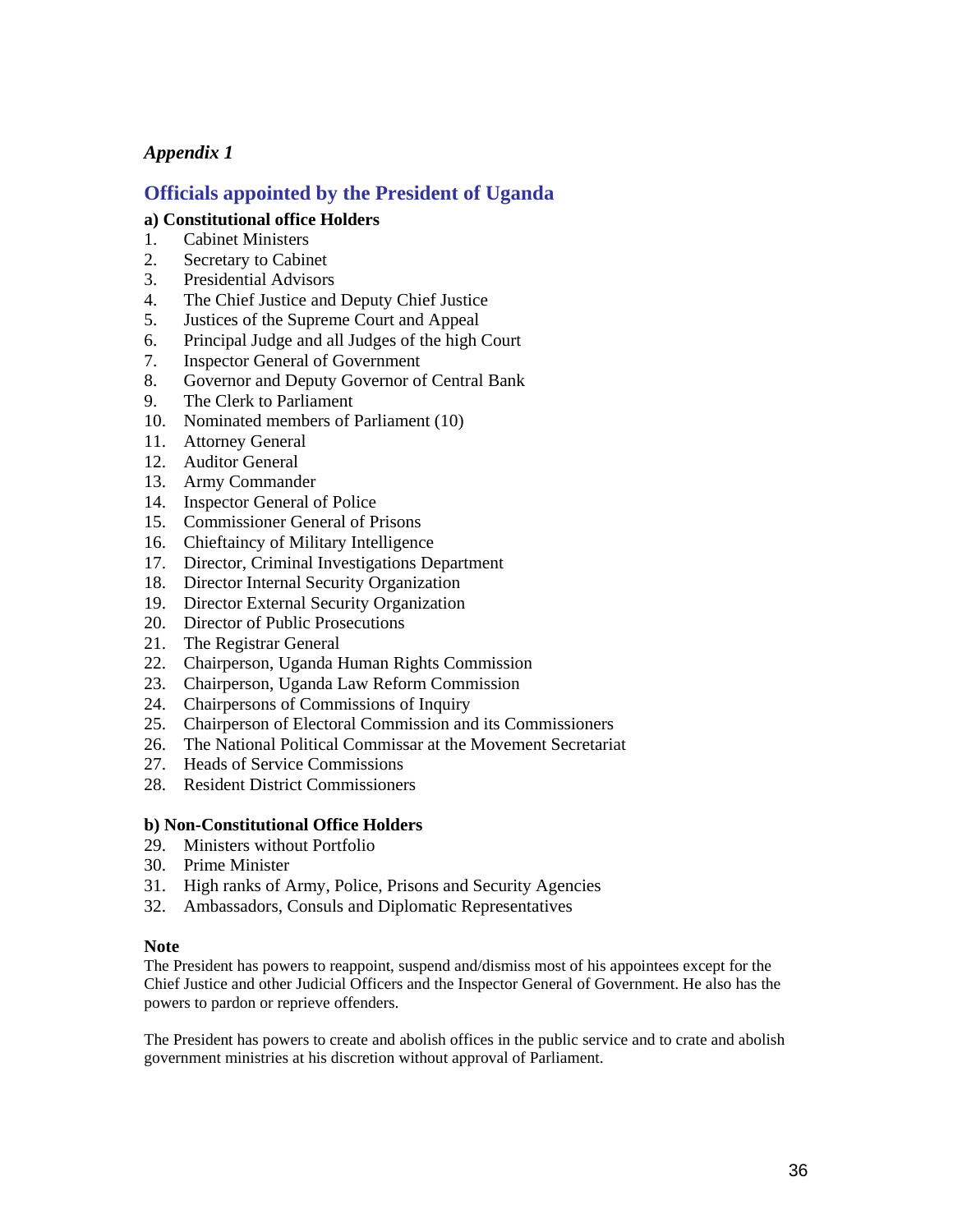# **Abbreviations and acronyms**

| <b>ACC</b>  | <b>African Anti-Corruption Commission</b>                  |
|-------------|------------------------------------------------------------|
| <b>ACWG</b> | Anti-Corruption Working Group (donor technical group)      |
| AG          | Attorney General (Uganda)                                  |
| <b>APRM</b> | <b>African Peer Review Mechanism</b>                       |
| DEI         | Directorate of Ethics and Integrity                        |
| <b>DPP</b>  | Director of Public Prosecutions (Uganda)                   |
| <b>DRC</b>  | Democratic Republic of the Congo                           |
| GGWG        | Good Governance Working Group (donor technical group)      |
| GoU         | Government of Uganda                                       |
| IC          | International community                                    |
| <b>IGG</b>  | Inspector General of Government (Uganda)                   |
| LC          | Leadership Code                                            |
| <b>LRA</b>  | Lord's Resistance Army                                     |
| <b>NGO</b>  | Non-governmental organization                              |
| <b>NRM</b>  | National Resistance Movement, the 'movement', ruling party |
| <b>OAG</b>  | Office of the Auditor General (Uganda)                     |
| <b>PRSC</b> | <b>Poverty Reduction Support Credit</b>                    |
| <b>PEAP</b> | Poverty Eradication Action Plan (Uganda's PRSP)            |
| <b>PSFU</b> | Private Sector Foundation Uganda                           |
| SAI         | <b>Supreme Audit Institutions</b>                          |
| TI          | <b>Transparency International</b>                          |
| <b>UDN</b>  | Uganda Debt Network (Uganda NGO)                           |
| <b>UMA</b>  | <b>Uganda Manufacturers Association</b>                    |
| <b>UPDF</b> | <b>Uganda Peoples Defence Force</b>                        |
|             |                                                            |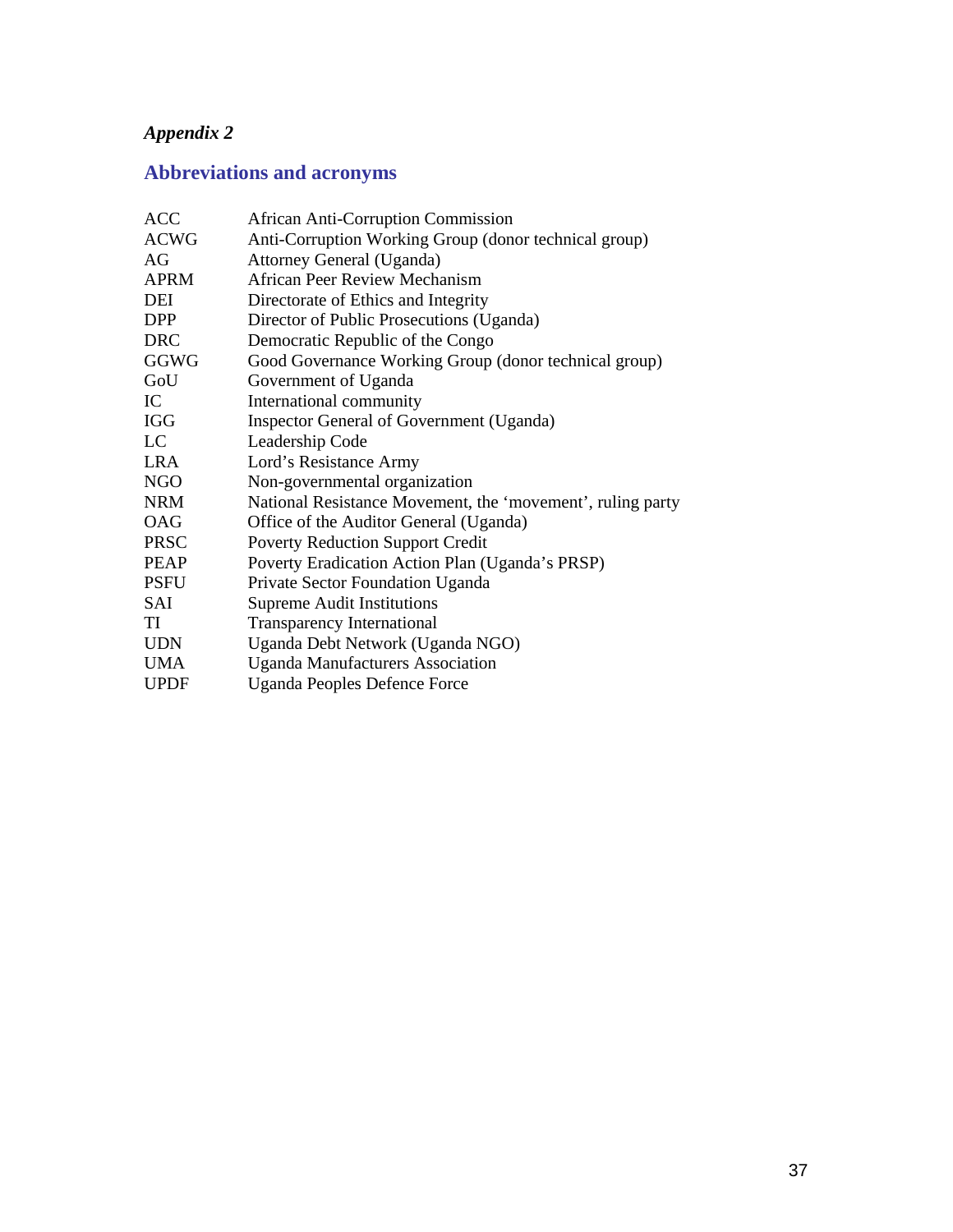**Terms of Reference** 

### **Terms of Reference Main Project**

#### **Study on corruption, lack of political will and the role of donors (in Uganda)**

#### **Background and purpose**

Political leadership and commitment to fight corruption at the highest levels is one of the most important preconditions for success in the fight against corruption. Reform processes can be supported by donors, but a successful, comprehensive anti-corruption strategy needs to be founded on a national political will to fight corruption, to have a national ownership and political champions.

In some cases, anti-corruption reform processes with initial national political backing and donor support have come to a halt, because of political opposition to it. The anti-corruption platform was a handy political tool in the hands of some presidents in need for popular legitimacy and a means to get rid of rivals, but they never intended it to bring about structural change that would eventually undermine the president's hold on power and wealth. In other cases, anti-corruption reform processes have been met with substantial resistance from ruling parties, national assemblies and parastatal businesses, when the vested interests of various political figures have been targeted.

In the case of Uganda, it is recognised that while there has been a tangible progress in establishing the legal and institutional framework to tackle corruption, there is a continued absence of a clear demonstration of political will to fight corruption. In some respects, there has even been resistance to and obstructions of the anti-corruption process, actions that may demonstrate a lack of political will to bring the process further.

Development partners in Uganda have therefore decided to commission a study that will look at the specific obstructions and limits that the anti-corruption process has met in Uganda. The study will also, through a comparative look at the formal and informal approaches that have been used by donor agencies elsewhere to leverage or influence positive change, suggest strategies to overcome this lack of political will to fight corruption.

#### **Scope of work**

Uganda will be the case country of the study (main focus country and the only field visit, to search out concrete examples of obstruction of the anti-corruption reform process). The study will concretise and exemplify the theoretical notion of 'lack of political will', using Uganda as a case study, and the study will use the comparative experiences and good practices of similar situations elsewhere to suggest practical solutions for Uganda. With our focus on political will and political factors, we will restrict ourselves from any analysis and debate of corruption problems and drivers that are originating in low politics and from the international economy.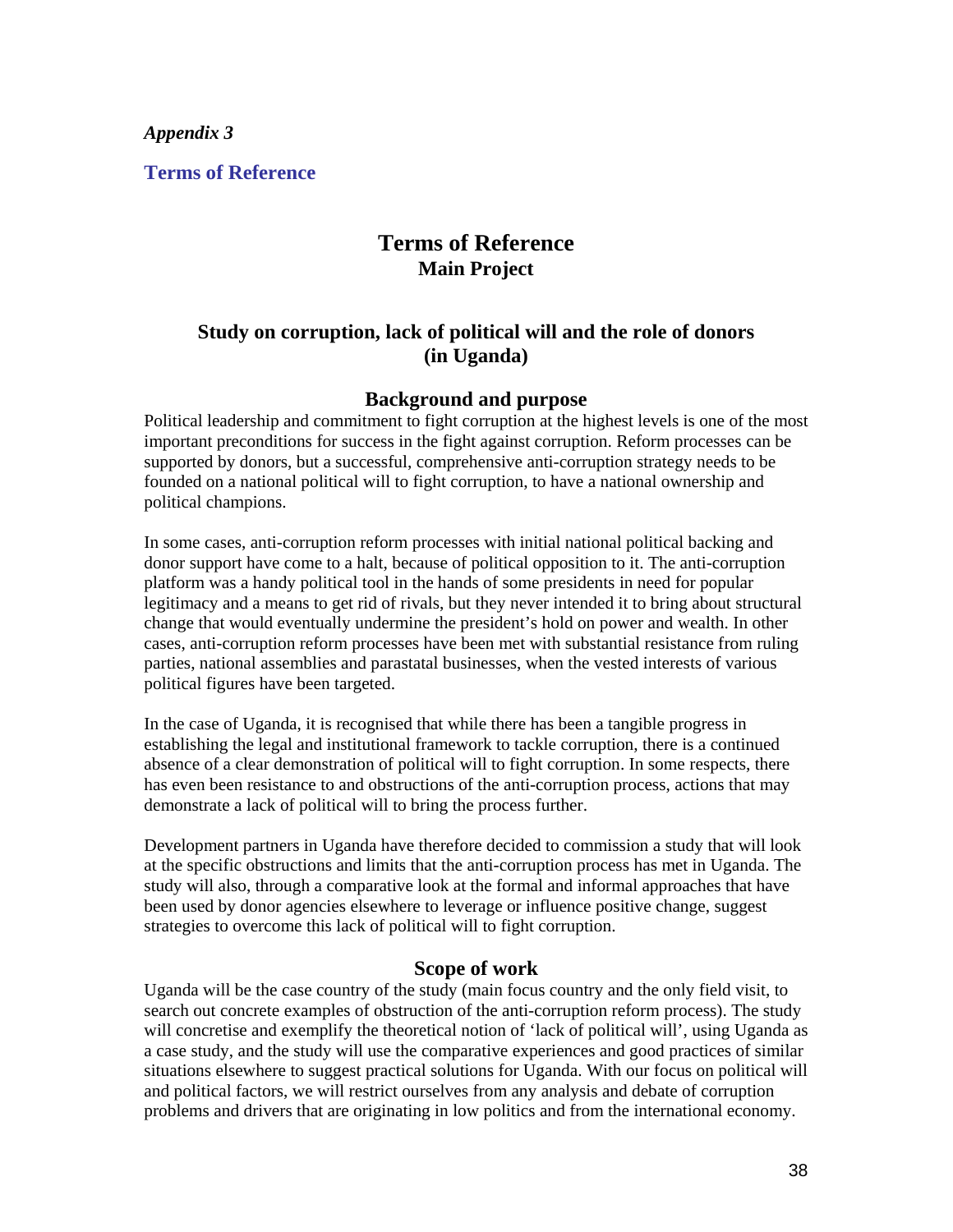That is, we will not go into any details on issues like foreign investment and corrupt international businesses, of low-level public service corruption (including corruption in service delivery and decentralised government), except in situations where these factors have a direct bearing on political corruption.

For Uganda, we will select a number of cases of political corruption and of political decisions and actions that have been in clear contradiction to the government's stated anti-corruption policies and strategies. We will also search for examples of political decisions and actions that are contradictory to a sound, long-term anti-corruption strategy. We will try to identify the particular actors who were involved in these cases, and what their interests are, that led them to take this action.

From the identification and description of cases in which there is a demonstrated lack of political will in Uganda, we will search for similar or comparable cases from other countries. Given the Uganda cases, we will in particular search for comparable cases where the problem of political resistance has been lessened or overcome, preferably with the support of the donors. What does these examples say about the possibilities for donor support to leverage or influence positive change?

Kenya is a relevant comparative country. Kenya passed its "Public Officer Ethics Act" in 2003 (similar to Uganda's "Leadership Code", but although it requires public officials to declare their wealth, doing so in secret as stipulated in the act. Thus the October 2003 deadline was silently observed, it has been difficult for the media or any other independent agency to access information, and no government official has been prosecuted as yet.

Furthermore, fresh scandals in Kenya show that corrupt networks persist, despite many anticorruption efforts. As a new political order struggles to establish itself, the old guard fights to retain its old constituencies, and patronage networks continue to exist both within and outside mainstream politics and bureaucracy.

The study will include, but not necessarily be limited to the following questions, in the following order of priority:

#### **'Lack of political will', Uganda:**

- $\checkmark$  How does the lack of political will manifest itself? What are the recent, concrete examples of resistance to and obstruction of the anti-corruption reform process in Uganda? What are the means used by power holders to circumvent the legal and administrative reforms under way (reform processes partly supported by the donors)? The few chosen examples should be distinguished from bureaucratic incompetence, delays and other difficulties of reform implementation, and point to clearly identifiable and deliberate actions.<sup>34</sup>
- $\checkmark$  Who are the particular actors that were involved in these cases (and thus demonstrated a lack of political will to address the corruption problem, or at least certain anti-corruption measures)? $35$

 $\overline{a}$ <sup>34</sup> Possible obstructions include for instance the nominations of new, loyal officers to key positions in anticorruption institutions (anti-corruption commission, Auditor General, Inspectorate of Government, police investigation units, High Court, etc.); the non-allocation and non-payment of allocated resources to these institutions; the non-approval of relevant laws and regulations; blocked or circumvented processes of investigation, prosecution and punishment; the withholding of information on concrete cases (grounded on security or confidentiality); re-nomination of convicted or deposed corrupt officials; and the misuse of immunity. 35 A lack of political will is by definition exercised by political power holders; from the president and president's

office via members of parliament and the judiciary, the leaders of the ruling party, to senior officers of various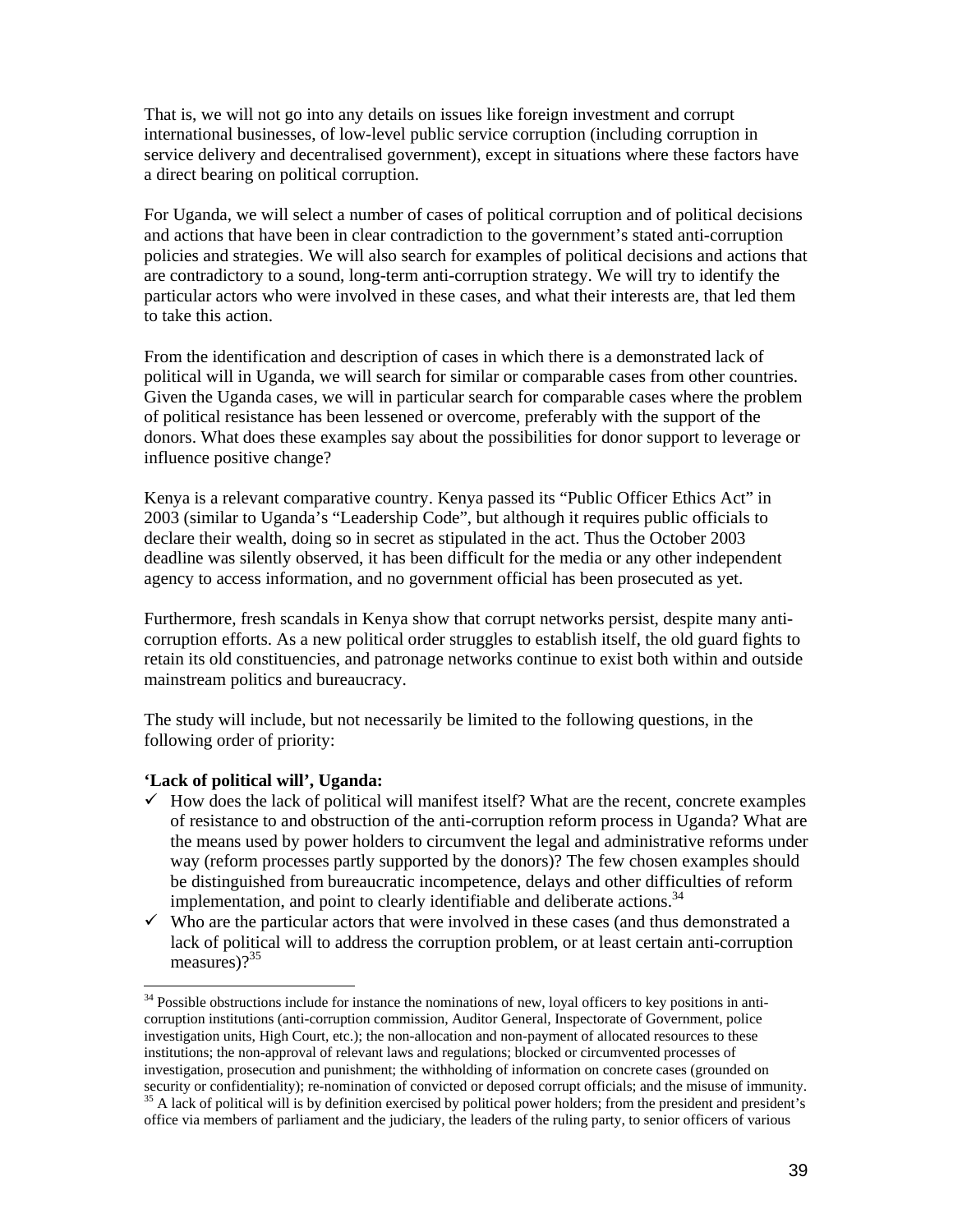$\checkmark$  What are the vested interests behind these actions? Which are the reasons for any absence of political commitment to tackle corruption? What is the background for the (possible) obstructions identified and listed above? What are the vested political and economic interests (of status quo, that may be changed if the anti-corruption process goes further) that have triggered these actions?<sup>36</sup>

#### **Comparative lessons, international**

- $\checkmark$  Given the examples listed above, what are the similar or comparable cases from other countries in Africa, Asia, and Latin America, cases where the problem of political resistance has been lessened or overcome?
- $\checkmark$  To what extent and with what success were these cases supported by donors?
- $\checkmark$  What does these examples say about the possibilities for donor support to leverage or influence positive change?

#### **Donor approaches, Uganda**

 $\overline{a}$ 

- $\checkmark$  What are the existing donor strategies or approaches to address the problem of lack of political will and political resistance in Uganda? What are the existing approaches and discussions among donors on the specific cases listed above?
- $\checkmark$  Do the international comparative cases indicate that there are possibilities for donors to influence positive change in the level of political will? Under what conditions, circumstances, costs and benefits?
- $\checkmark$  What could possibly be the elements of a successful donor strategy in Uganda?

#### **Related questions (conditions, circumstances and instruments)**

- $\checkmark$  Is there in Uganda a risk that international pressure might have generated a political commitment that is not genuine? Can too much donor activism have an adverse effect on reform processes?
- $\checkmark$  How can the donors use the UN Convention against Corruption to push for more political will to fight corruption? What is the role of World Bank (and PRSCs)? What is the role of international perception indexes (e.g. TI CPI)
- $\checkmark$  Does conditionality work, based on a demonstrated political will to fight corruption as a condition? Experiences from elsewhere? How can political will be measured? Has it been tried (where and with which results)? What are the recommendations for Uganda?
- $\checkmark$  Is development aid an incentive to introduce anti-corruption measures? Does it work better at technical than political level?
- $\checkmark$  What forms and how much donor co-ordination and mainstreaming is a condition? What is the role of information sharing and "early warning systems"?
- $\checkmark$  What kind of donor support is prospective? Support for capacity and institutional building (financial and moral support)? Support for development of legislation?

state institutions and businesses. These should be distinguished from medium and low level officials, civil servants and bureaucrats who obstruct certain reforms for the fear of their status or position.

<sup>&</sup>lt;sup>36</sup> The vested interests are usually political interests (fear of loosing power and position, perhaps also of prosecution and punishment) and economic interests (business relations and private revenues).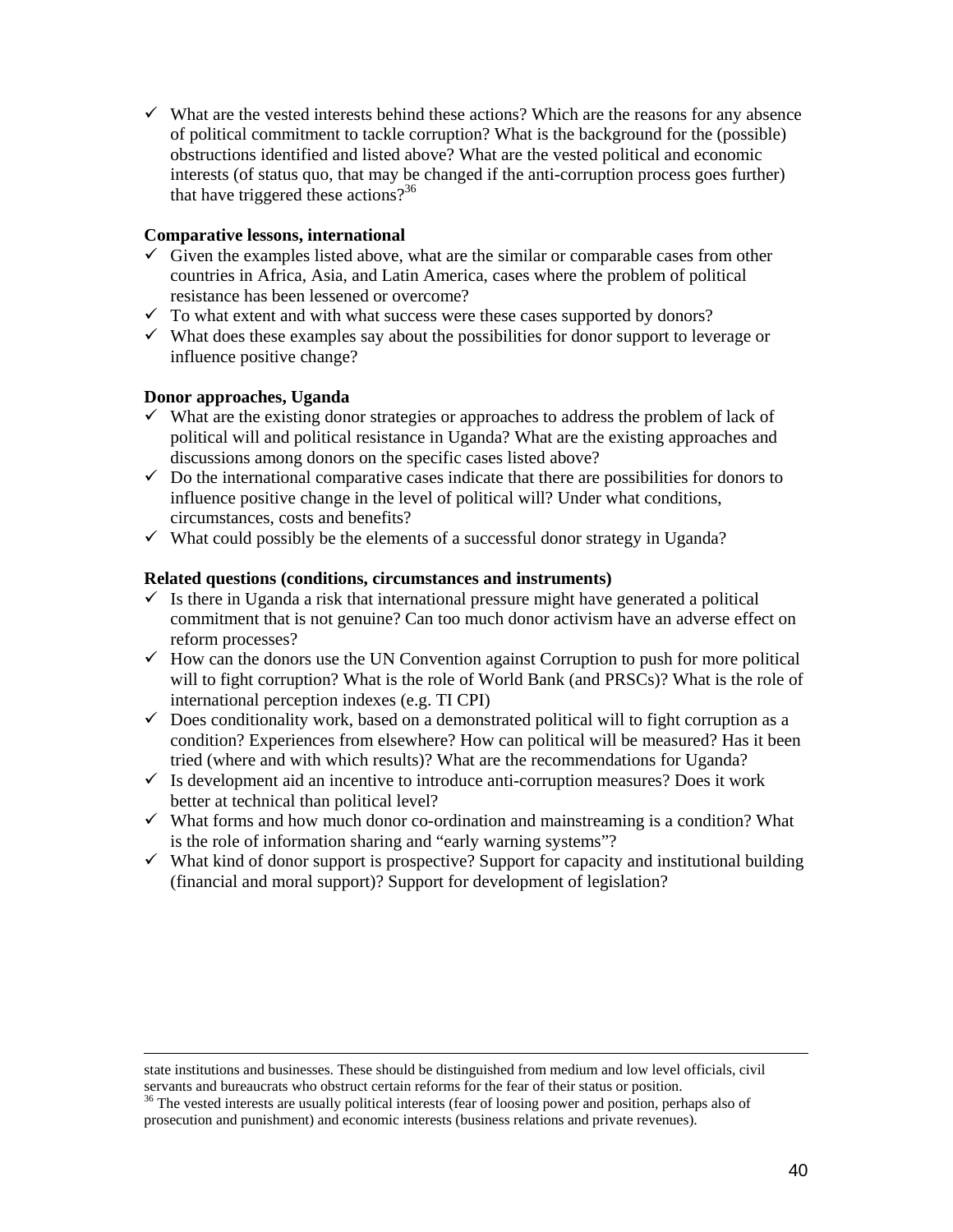#### **References and selected literature**

Amundsen, Inge (1999): Political corruption: An introduction to the issues. CMI Working Paper 7:99.

Andvig, Jens Chr. and Odd-Helge Fjeldstad with Inge Amundsen, Tone Sissener and Tina Søreide (2001): Corruption. A Review of Contemporary Research. CMI Report R 2001:7. Commissioned by Norad. http://www.cmi.no/publications/2001/rep/r2001-7.pdf

Anti-Corruption Donor Group (2005): "Progress Report on Transparency and Accountability", April 2005.

Bayart, Jean-François (1989) : L'Etat en Afrique, la politique du ventre. Paris, Fayard. (*Also in English* : The State in Africa. The politics of the belly, London/New York, 1993, Longman.

Bayart, J.-F.; Mbembe, A. & Toulabor, C. (1992): Le politique par le bas en Afrique noire. Contributions à une problematique de la démocratie. Paris, Editions Karthala.

Bruce Bailey (2003): "Synthesis of Lessons Learned of Donor Practices in Fighting Corruption". Consultancy report for OECD/DAC, Paris 2003. http://www.u4.no/document/showdoc.cfm?id=61

Birkenhoff, Derick W. (with assistance from Nicolas P. Kulibala) (1999): Indentifying and assessing political will for anti-corruption efforts. USAID Working Paper No. 13, January 1999.

Bratton & van de Walle (1997): Democratic Experiments in Africa. Cambridge, Cambridge University Press.

Chabal, Patrick & Chaloz, Pascal (1999): Africa Works – Disorder as political instrument. Oxford, James Currey

Government of Uganda (2003). Government Strategy and Plan of Action to Fight Corruption and Rebuild Ethics and Integrity in Public Office. Ministry of Ethics and Integrity. Kampala (2003).

Harrison, Graham (2001): "Post-Conditionality Politics and Administrative Reform: Reflections on the Cases of Uganda and Tanzania" in Development and Change, Vol. 32.

Hauser, Ellen (1999): "Ugandan relations with Western donors in the 19990s: what impact on democratization? The Journal of Modern Africa Studies, 37, 4

Heidenheimer, Arnold J. & Michale Johnston (eds) (2002): Political Corruption. Concepts and Contexts. Third Edition. New Brunswick/London, Transaction Publishers.

Heilbrunn, John (1999): Assessing political commitment to fighting corruption. World Bank, PREMnotes, no. 29, September 1999.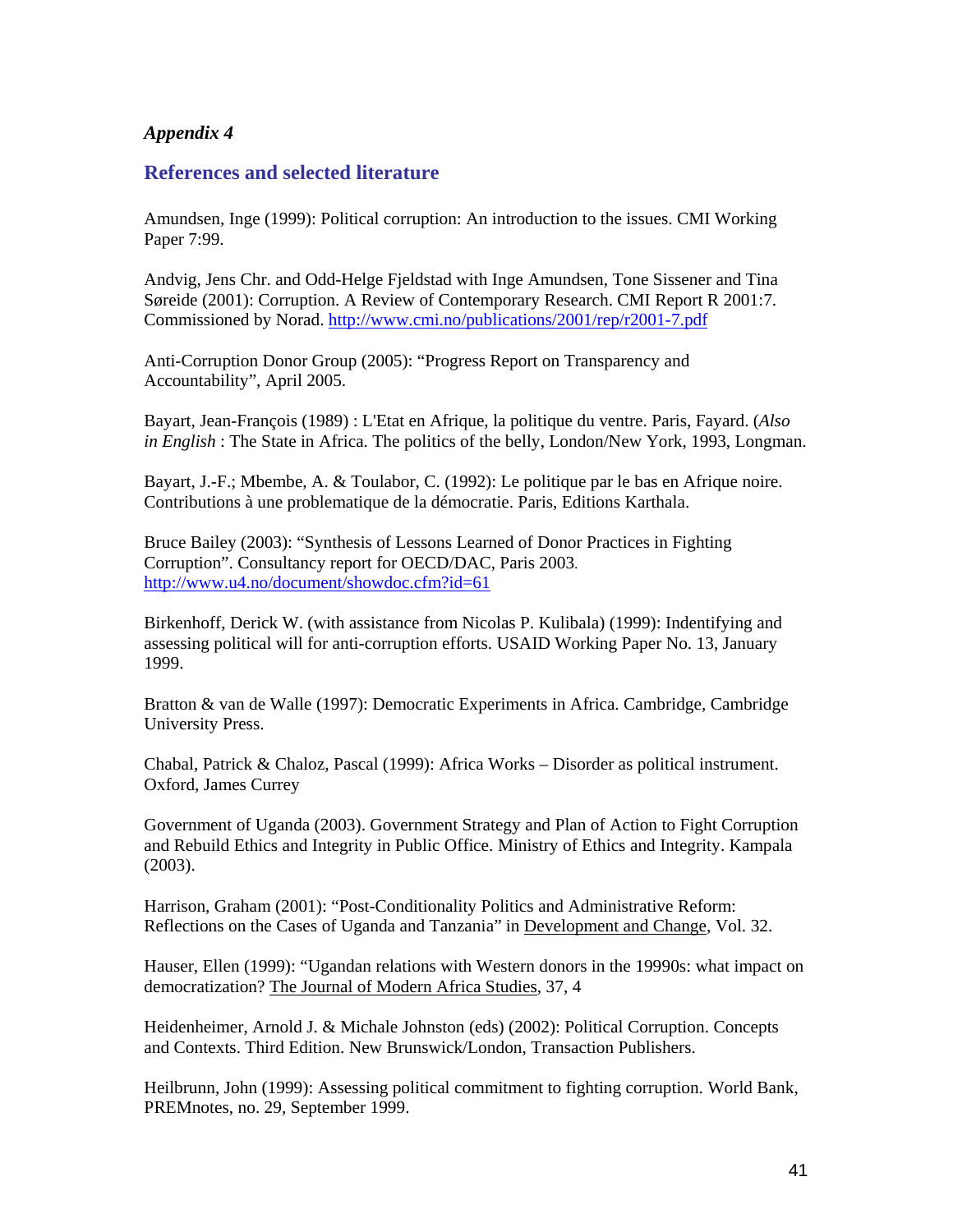IMF (2005): "Uganda: Poverty Reduction Strategy Paper – Joint Staff Advisory Note", IMF Country Report No. 05/308. http://www.imf.org/external/pubs/ft/scr/2005/cr05308.pdf

Kasfir, Neslon & Steven Hippo Twebaze (2995): The limits of institutionalization of a legislature without parties: The Ugandan Parliament (Paper for the 2005 Annual Meeting of the American Political Science Association, Washington September 2005).

Kiiza, Dr. Julius (2004): Business-politics linkages in Uganda. Implications for the PEAP. An un-published consultancy report for DFID/Uganda.

Kpundeh, Sahr J. (1998): Political will in fighting corruption (Chapter 6 in "Corruption and Integrity Improvement Initiatives in Developing Countries). UNDP, New York. http://www.undp.org/dpa/publications/corruption/

Médard, Jean-Francois (ed) (1991) : États d'Afrique noire. Formations, mécanismes et crise. Paris, Éditions Karthala.

Mwenda, Andrew M. (2003). "Plying mouse to the IMF and World Bank cat, How donors finance armed conflict, promote corruption, stifle democracy and sustain state patronage; a case study of Uganda, 1987-2003". Unpublished paper.

Mwenda, Andrew M. & Roger Tangri (2005): Patronage politics, donor reforms and regime consolidation in Uganda. African Affairs, 104/416, pp449-467.

Netherlands Ministry of Foreign Affairs, Royal Netherlands Embassy, December 2003: UGANDA: THE FIGHT AGAINST CORRUPTION. A case study on the prevalence of corruption in Uganda, specifically in Local Government, Education, Justice, Law & Order, and Procurement.

OECD (2005): "Working group on anti-corruption: Country anti-corruption activities and systems survey". Final draft, 28 February 2005. OECD/DAC/GOVNET, Paris.

Piron L-H & Norton A (2004): Politics and the PRSP Approach: Uganda Case Study, ODI Working Paper 240, March 2004, London. http://www.prspsynthesis.org/wp240\_politics\_uganda.pdf

Republic of Uganda (2004): National Strategy to Fight Corruption and Build Ehtics and Integrity in Public Office. July 2004.

Robinson, Mark (2004): "Pro-poor Change in Uganda: Drivers, Impediments, and Opportunities for Engagement", ODI Working Paper.

Sandbrook, Richard (1985): The Politics of Africa's Economic Stagnation. Cambridge University Press, Cambridge.

Tangri, Roger & Andrew M. Mwenda (2003): "Military Corruption & Ugandan Politics since the late 1990s" in Review of African Political Economy no.98, pp 539-553, 2003.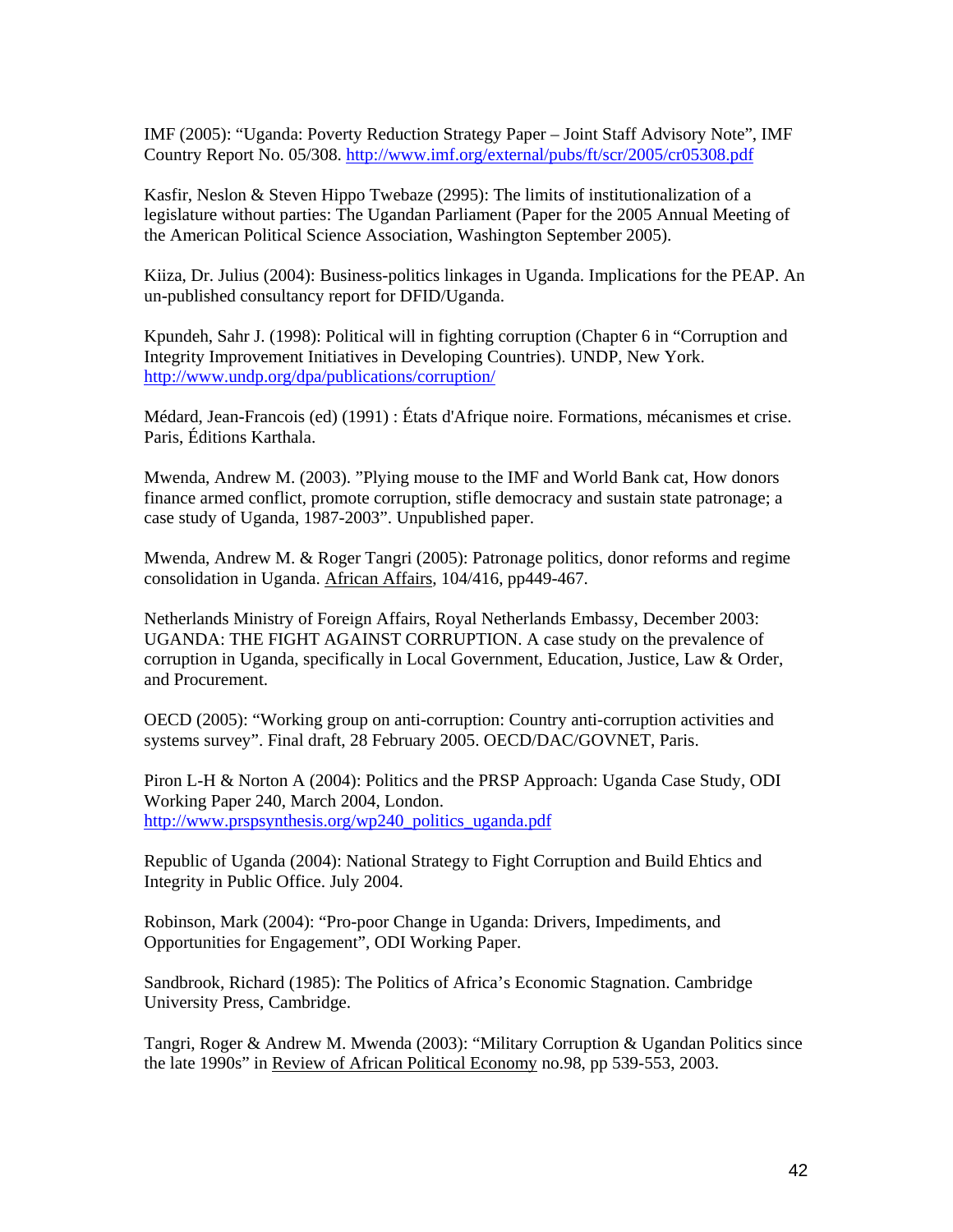Wang, Vibeke & Lise Rakner (2005): The accountability function of supreme audit institutions in Malawi, Uganda and Tanzania. CMI Report R 2005:4.